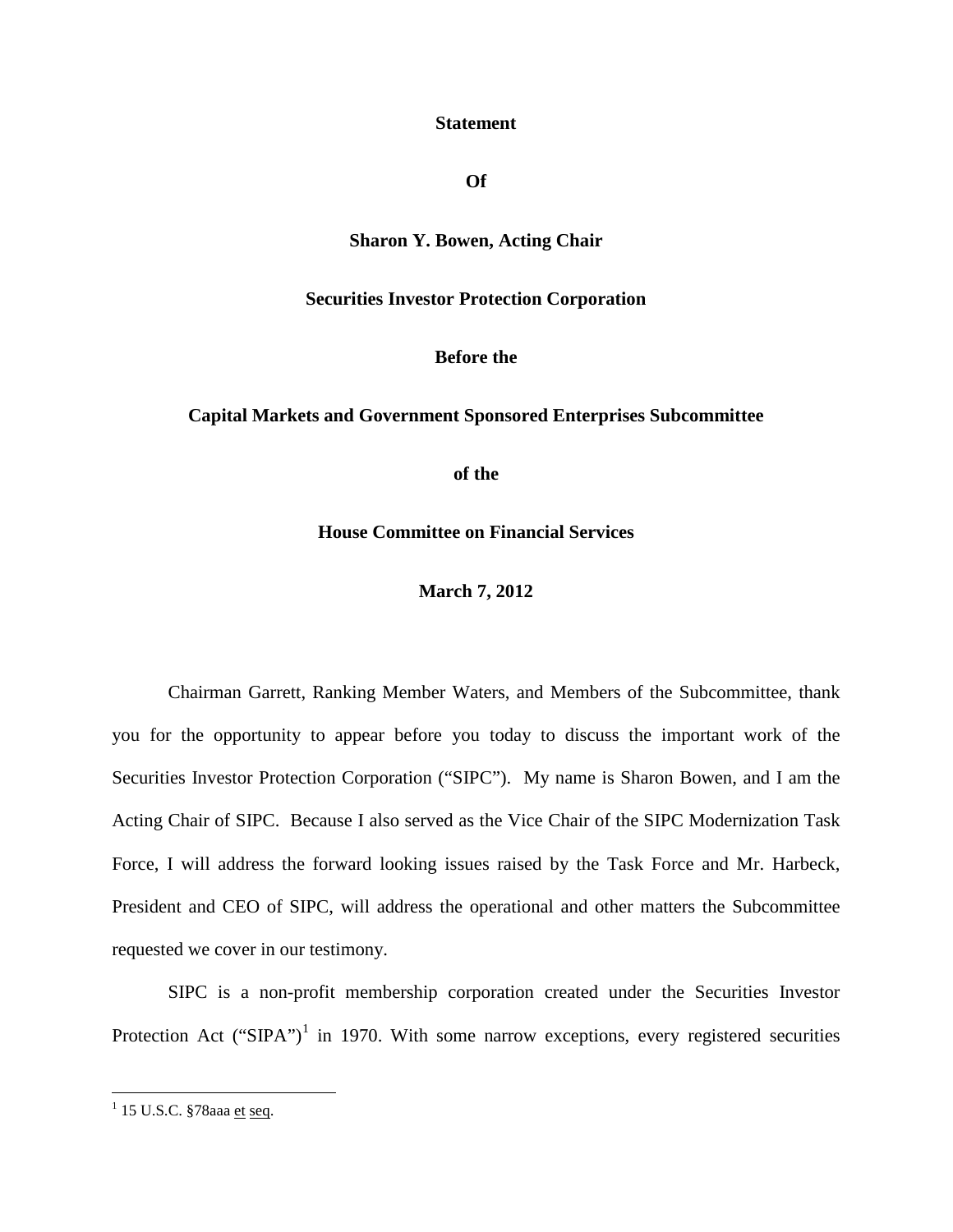broker or dealer is a member of SIPC. Membership in SIPC is not voluntary; it is automatic upon registration as a broker or dealer. By statute, SIPC is not a government agency or establishment. Its policies are set by its seven-member Board of Directors, five of whom are appointed by the President and confirmed by the Senate. Three of the five Directors are selected from the securities industry and two are non-industry Directors. The remaining two Directors, respectively, are representatives of the United States Treasury and the Federal Reserve.

A central goal of SIPC is to protect customers of failed securities brokerage firms that are members of SIPC and that are in liquidation under SIPA. A firm is placed in liquidation upon an application by SIPC in federal District Court. In this regard, SIPC works closely with the United States Securities and Exchange Commission and securities self-regulatory organizations. Because SIPC has no investigatory or regulatory authority, these entities must notify SIPC when a broker- dealer is in financial trouble and unable to meet its obligations to customers. Once a District Court places a firm in SIPA liquidation and appoints a trustee to administer the liquidation, the case is removed to Bankruptcy Court where the matter proceeds like a bankruptcy case but with special customer protection features.

SIPC administers a Fund which is comprised of assessments paid by its members. The Fund is used to support SIPC's mission of customer protection and to finance SIPC's operations. Should the Fund become inadequate for its purposes, SIPC may borrow against a \$2.5 billion line of credit from the United States Treasury. In its nearly 40-year history, SIPC has never drawn on the credit line.

Every customer is protected by SIPC up to \$500,000 against lost or missing cash and securities deposited with the broker or dealer for the customer's account. Of the \$500,000, up to \$250,000 may be used to satisfy a claim for cash only. SIPC advances also may be used to pay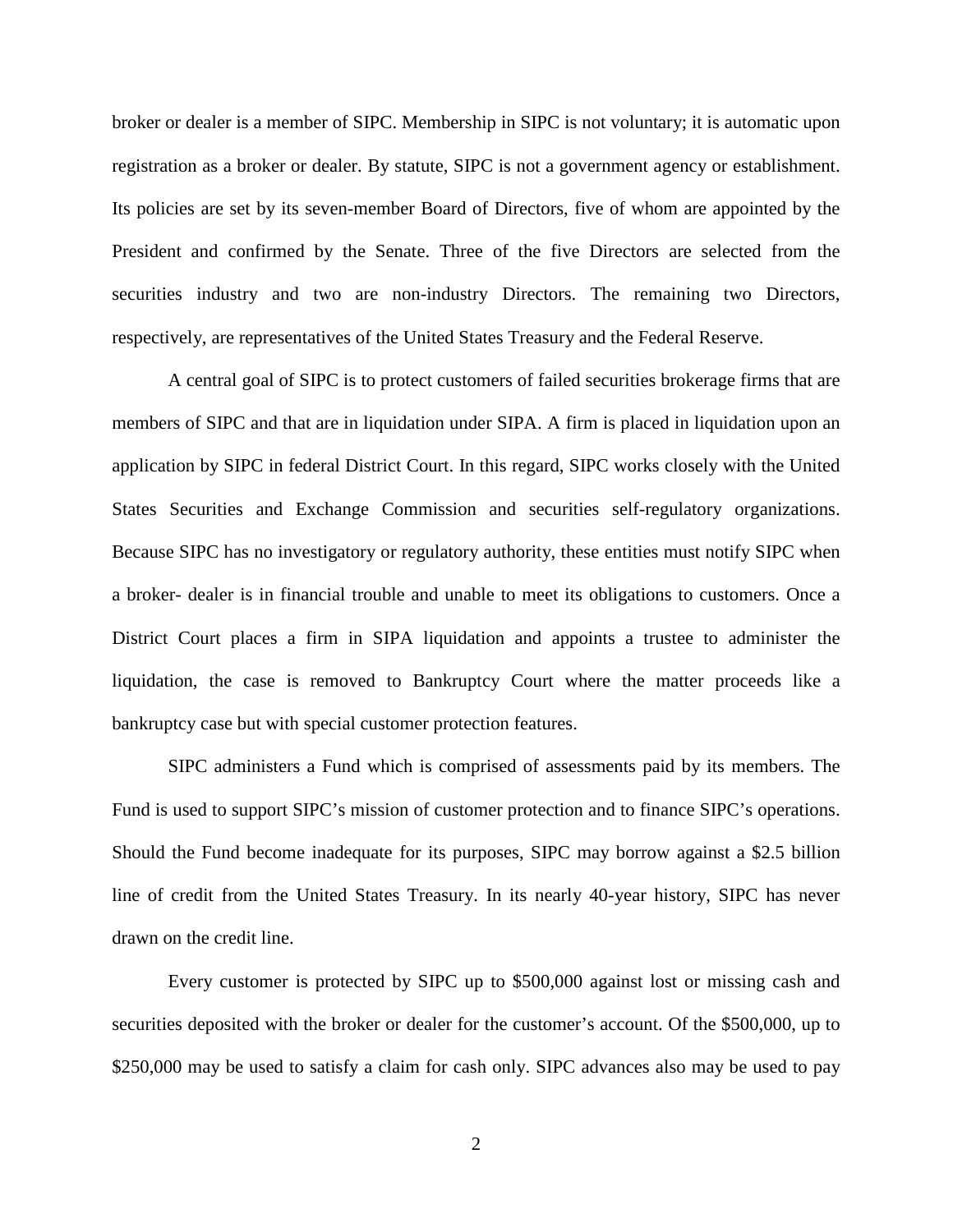the expenses of administering the liquidation proceeding where the debtor's general estate is insufficient.

To date, SIPC has overseen the administration of 324 customer protection proceedings which have involved the distribution, through 2010, of roughly \$109.3 billion of assets for customers. Of that sum, approximately \$108.2 billion has come from debtors' estates and \$1.1 billion has come from the SIPC Fund.

#### **The Report and Recommendations of the SIPC Modernization Task Force Report**

Former Chairman Orlan Johnson promised Congress at his confirmation hearing that he would form a Task Force to conduct the first comprehensive review of the Securities Investor Protection Act ("SIPA"), and SIPC's operations, since the significant amendments to SIPA in 1978. The SIPC Modernization Task Force has completed its work, and the Report and Recommendations of the SIPC Modernization Task Force is attached as Exhibit A.

The Task Force was composed of professionals with differing backgrounds and approaches. The group contained investor advocates, state regulatory officials, an academic expert, a trustee experienced in the 'real world' problems of brokerage firm insolvency, the Chairman of SIPC's Chinese counterpart, and securities industry representatives. Their divergent views make for a balanced set of proposals worthy of serious consideration.

The Task Force conducted a live forum in New York to receive the personal views of individual investors, and held an internet "question and answer" dialogue with investors, as well. A website was also established to advise the public of the issues being considered and to solicit input from investors on those topics. In addition, the Task Force received presentations from investor education experts and representatives of the mutual fund industry, as well as a briefing from representatives of the Treasury and Federal Reserve Board.

3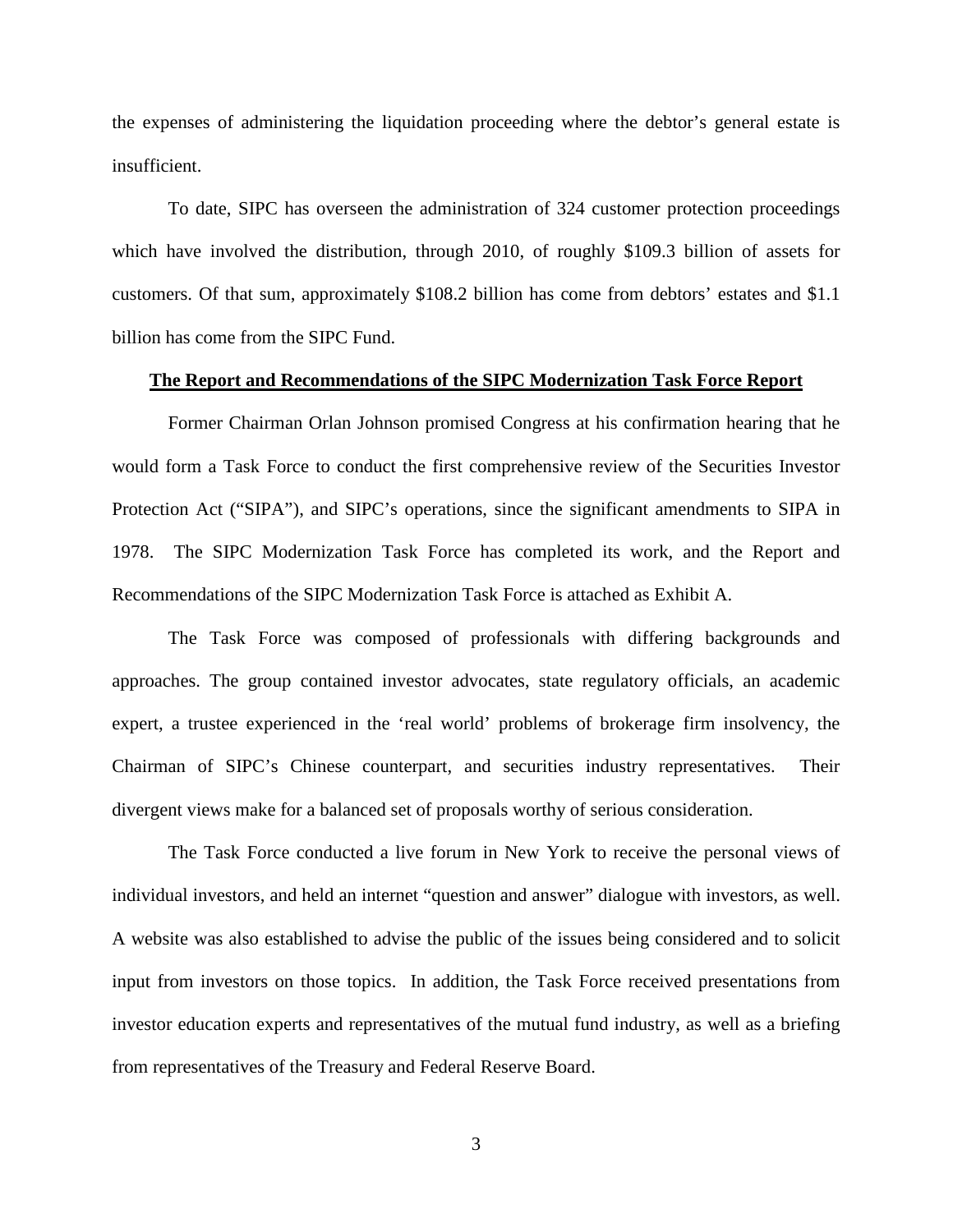For purposes of analysis, and to assist the Subcommittee, I believe it would be useful to divide the Task Force Recommendations into four categories, and summarize the conclusions of the Task Force. The categories are:

- Recommendations which will require legislation.
- Recommendations which will require SEC rule changes.
- Recommendations where the Task Force studied possible changes, but determined existing law should not be changed.
- Recommendations SIPC can implement now.

In particular, the Task Force reviewed issues raised by recent liquidations, and in some instances, the Task Force recommended changes to the outcomes under SIPA as currently enacted, while in other instances the group determined that the existing law should remain unchanged. I can tell the Subcommittee that all viewpoints were aired, discussed, and debated. In the end, each Recommendation represented the consensus of the group.

#### **Recommendations Which Will Require Legislation**

#### **1. Increasing the maximum level of protection.**

The Task Force concluded that the SIPA should be amended to allow for inflation since 1980. In that year, the maximum SIPC advance was set at \$500,000. In inflation-adjusted current dollars, that level of protection would be \$1,300,000, and the Task Force concluded that sum should be periodically adjusted for inflation.

#### **2. Eliminating the distinction in the levels of protection for cash and securities.**

The Task Force was presented with numerous historical examples of cash being "caught" at a moment just prior to a securities purchase, or subsequent to a securities sale, and thus subject to lower protection. Because these results are arbitrary, the Task Force suggests a change to eliminate the disparate treatment of claims for cash and claims for securities.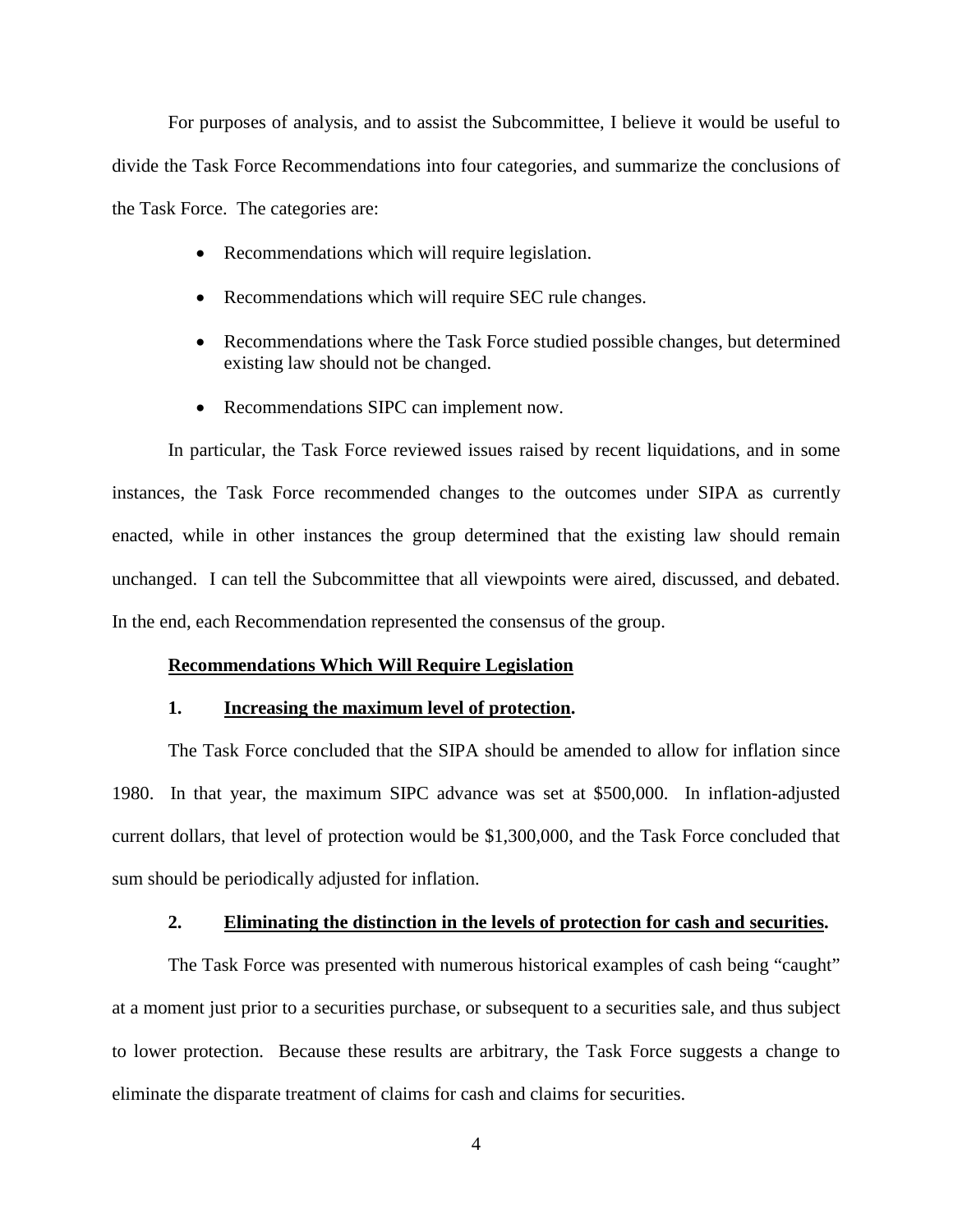## **3. Protection for pension plan participants.**

SIPA was designed to protect small investors. Since such small investors often have so much of their wealth in pension plans, the Task Force recommends "pass-through" SIPC protection for pension plan participants not found in current law. I would note that the Task Force limited this suggestion to pension funds, and no other forms of collective "pooled" investments.

# **4. Setting a minimum assessment of \$1,000 on SIPC members.**

In what I believe was an unintentional consequence of a Dodd Frank amendment to SIPA, some SIPC members actually had their SIPC assessments reduced. This recommendation resolves this oversight.

I would add that the four recommendations above have financial consequences not only for customers, but for SIPC members, and, possibly, for the Treasury, which can provide a credit line to SIPA. I will recommend a full analysis of the economic consequences of these proposals be considered by the SIPC Board before SIPC seeks legislative change.

# **5. Expanded use of the "direct payment procedure" to assist customers expeditiously.**

SIPC has had considerable success since 1978 in using a streamlined procedure to pay victims swiftly and directly in smaller brokerage failures. This recommendation would amend SIPA to expand this very efficient and effective program.

5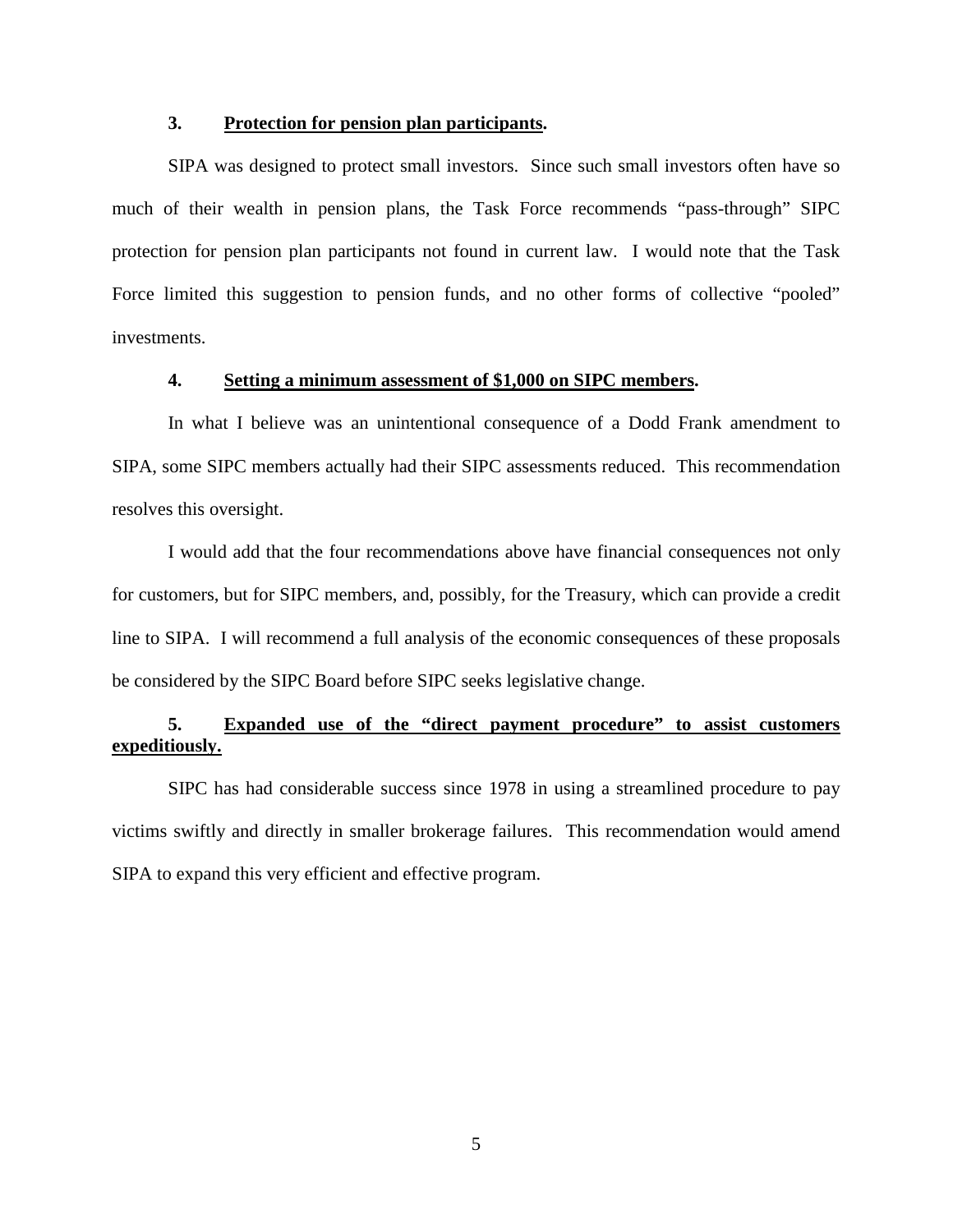#### **Recommendations Which Will Require Rule Changes**

#### **6. Auditors should file audit reports with SIPC.**

The Task Force reviewed situations where, arguably, audit reviews of SIPC members were severely deficient. SIPC and Trustees under SIPA have rarely sued such auditors. However, SIPC has been faced with a defense that SIPC had not relied directly upon the audit - because it did not receive it and did not have access to its contents -- and thus had no standing to sue.

The Task Force recommends that SIPC receive and review those audits. SIPC would demonstrably rely upon those audits, and this fact would be known to auditors. SIPC would thus have standing to recover losses incurred from negligent or tortious conduct related to an audit.

#### **7. Safeguarding customer assets by Rule.**

The heart of SIPC's protection to investors is to deliver assets left on deposit with brokerage firms. The Task Force recommends that the SEC issue an interpretive release clarifying SEC Rules on the segregation of customer assets.

I am very pleased to report that the Supreme Court of the United Kingdom has, last week, clarified British rules in this regard in the Lehman Brothers case. I urge the SEC to consult with SIPC in light of this recent ruling.

# **Recommendations where the Task Force studied possible change but determined existing law should not be changed**

#### **8. Vesting SIPA Trustees with avoiding powers.**

The so-called "avoiding powers" possessed by bankruptcy trustees also apply in SIPA cases. Their powers have been highlighted in the Madoff case. After debate, the Task Force concluded that a Trustee in a SIPA case should have the same tools available to distribute limited assets as equitably as possible that any other bankruptcy trustee may have.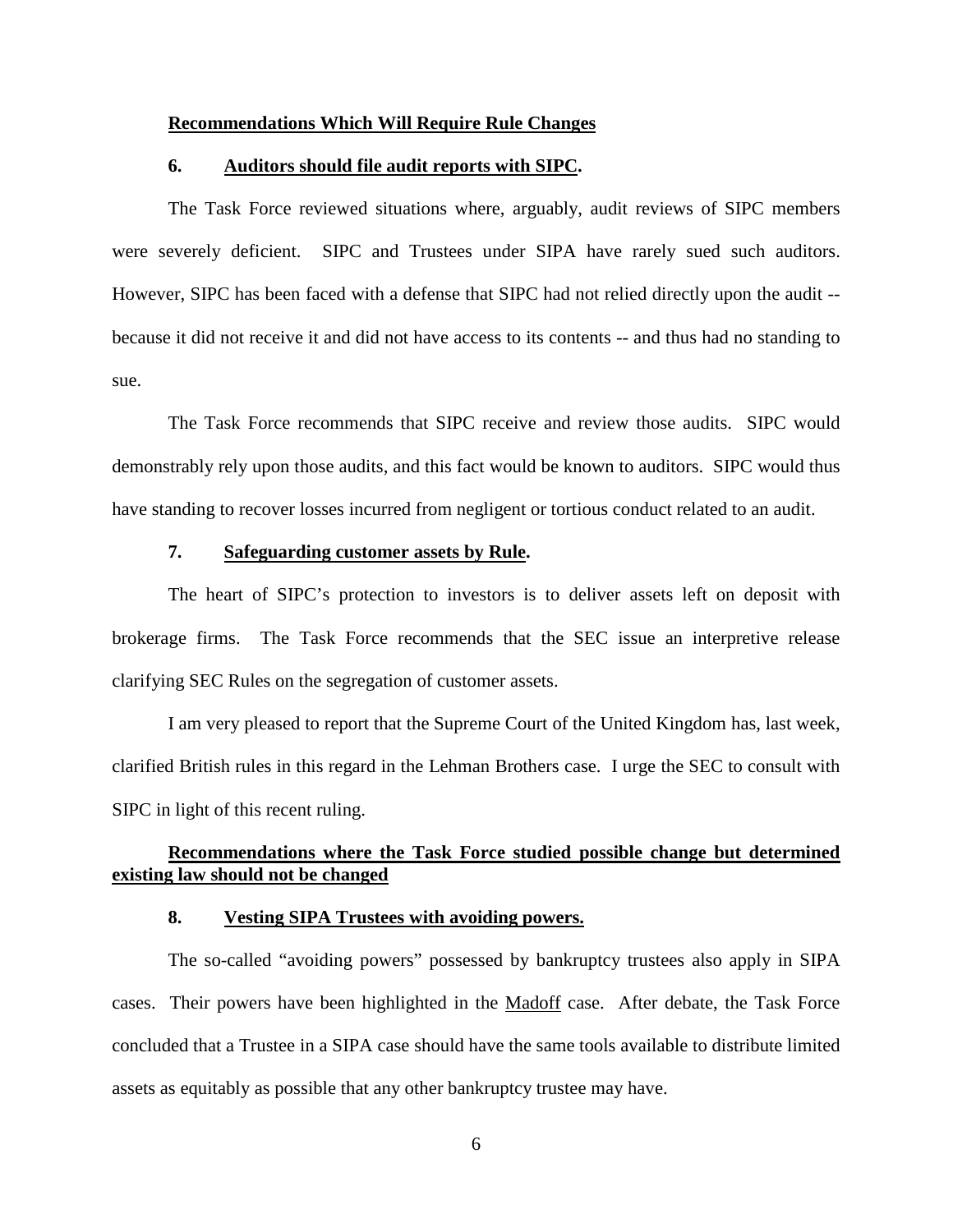#### **9 -12. Other Recommendations requiring no change.**

It bears repeating that SIPA was conceived and designed by Congress to protect small investors. In any bankruptcy, creditors will naturally seek the most protected status possible. In a SIPA case, "customer" status is such a preferred category. The Task Force reviewed a number of transactions and other situations involving institutional and sophisticated retail customers and determined that the outcome under existing law should not be changed. Thus:

- Participants in repurchase and reverse repurchase agreements should continue to be treated as general creditor claims.
- Open "to be announced" contracts should continue to result in general creditor claims.
- "Soft dollar" arrangements should continue to result in general creditor claims.
- Commission or underwriting fees should continue to result in general creditor claims.

#### **Recommendations SIPC can implement now**

#### 13. **A study concerning asset segregation**.

The Task Force recommends that SIPC and the SEC consult on resolving discrepancies between SEC Rule 15c3-3 and the SIPA defined term of "customer property." The object of this exercise is to reconcile the two regimes to avoid disputes as to what assets are to be segregated for investors.

#### 14. **International Relations**.

The Task Force recommends that SIPC assist in creating an international association of investor protection entities. While SIPC has memorandum of understanding agreements with a number of similar organizations, the Lehman and MF Global cases show that international issues will only increase in future cases. An organization addressing those issues on a regular basis seems prudent.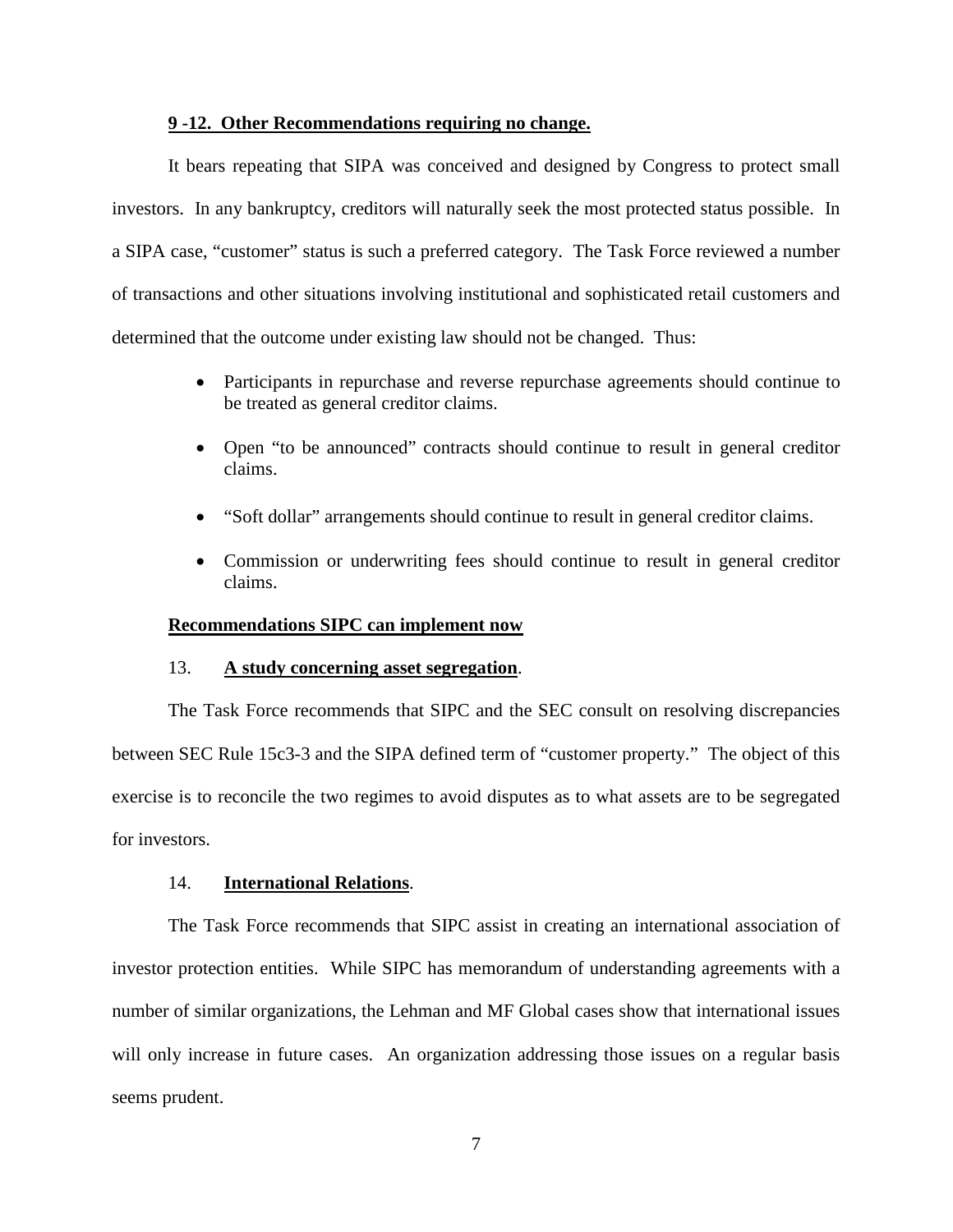## **15. SIPC should continue investor education efforts.**

SIPA is a complex statute. Describing both the protections and the limitations of those protections is important. The Task Force urged that SIPC continue to develop programs to do so.

# **CONCLUSION**

On behalf of SIPC, I would like to take this opportunity to thank the members of the Task Force for their thoughtful consideration of SIPC's work. I would be happy to discuss any particular Recommendation that is of interest to the Subcommittee.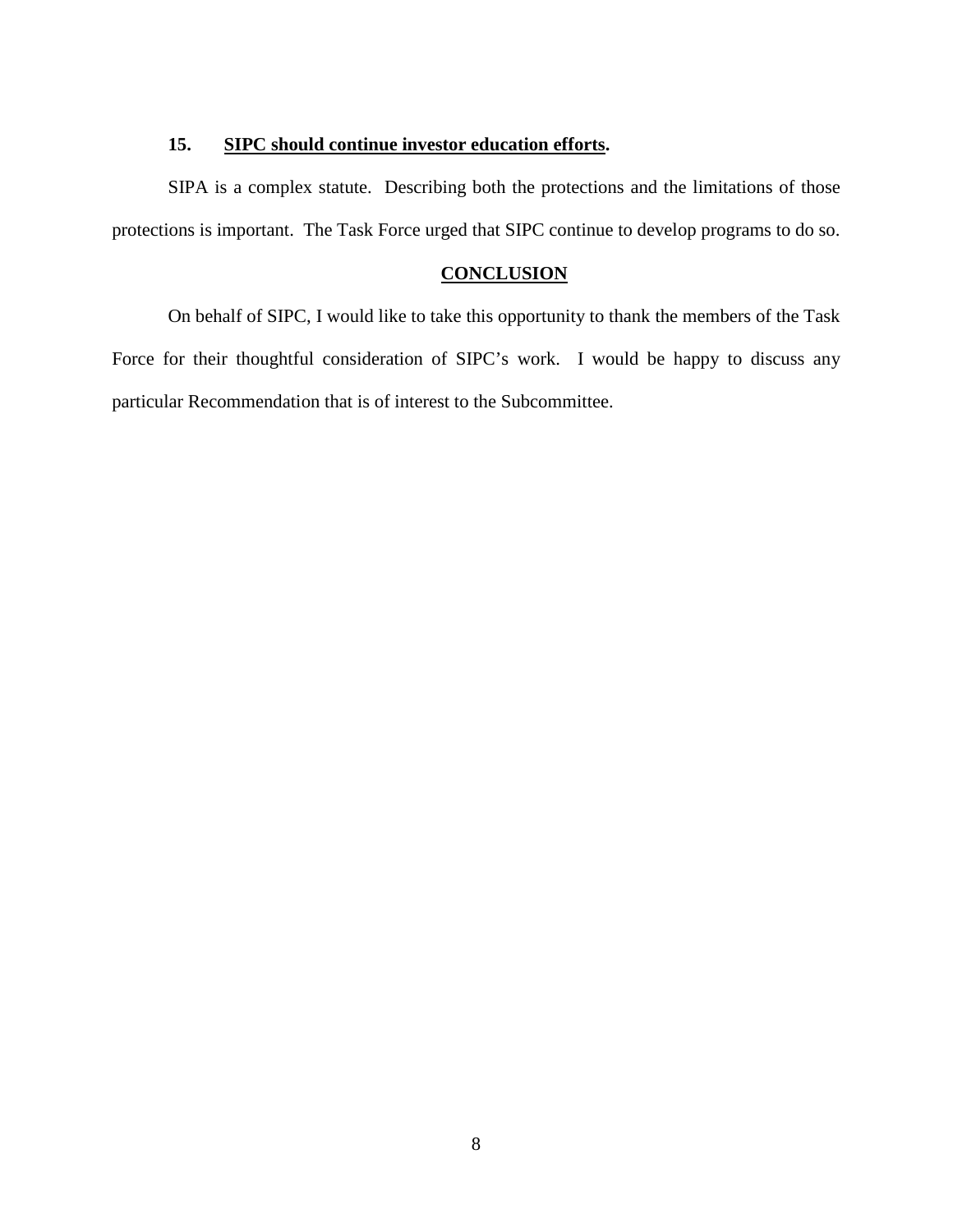# **Report and Recommendations of the SIPC Modernization Task Force**

Presented to the Board of Directors **Securities Investor Protection Corporation** 

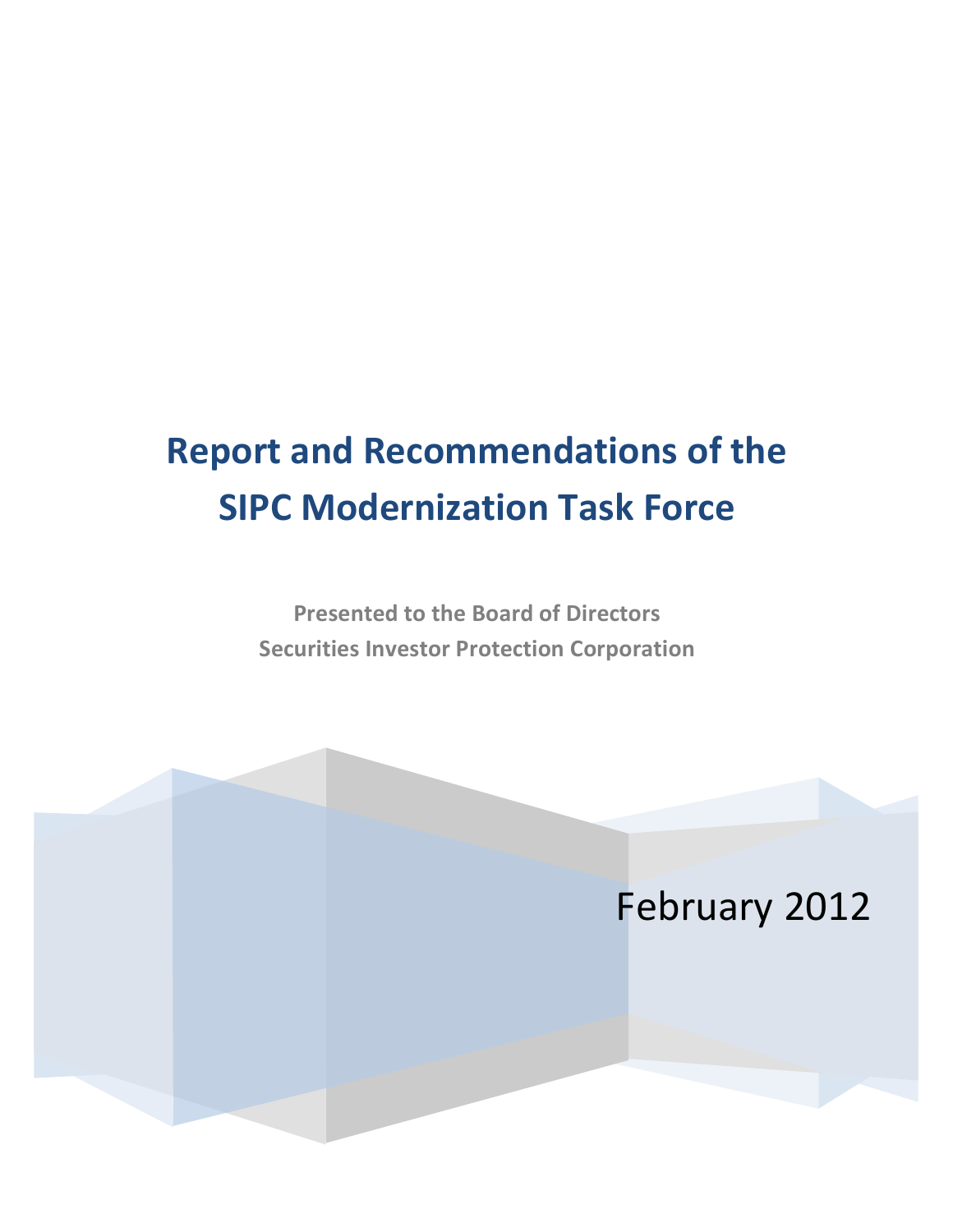# **MEMBERS OF THE SIPC MODERNIZATION TASK FORCE**

Chairman Orlan M. Johnson, Chairman of the Board, SIPC *Saul Ewing LLP*

Vice Chairman Sharon Y. Bowen, Vice Chairman of the Board, SIPC *Latham & Watkins LLP*

Philip M. Aidikoff *Aidikoff, Uhl & Bakhtiari*

Joseph P. Borg *Director, Alabama Securities Commission*

Steven B. Caruso *Maddox Hargett & Caruso, P.C.*

Chen Gongyan *Former Board Chairman, China Securities Investor Protection Fund Corporation Limited*

John C. Coffee, Jr. *Adolf A. Berle Professor of Law, Columbia University School of Law*

James W. Giddens, Trustee of Lehman Brothers Inc., Trustee of MF Global Inc. *Hughes Hubbard & Reed LLP*

Ira D. Hammerman *Senior Managing Director and General Counsel, Securities Industry and Financial Markets Association (SIFMA)*

William H. Heyman *The Travelers Companies, Inc.*

Observer: Michael A. Macchiaroli *Associate Director, Division of Trading and Markets U.S. Securities and Exchange Commission*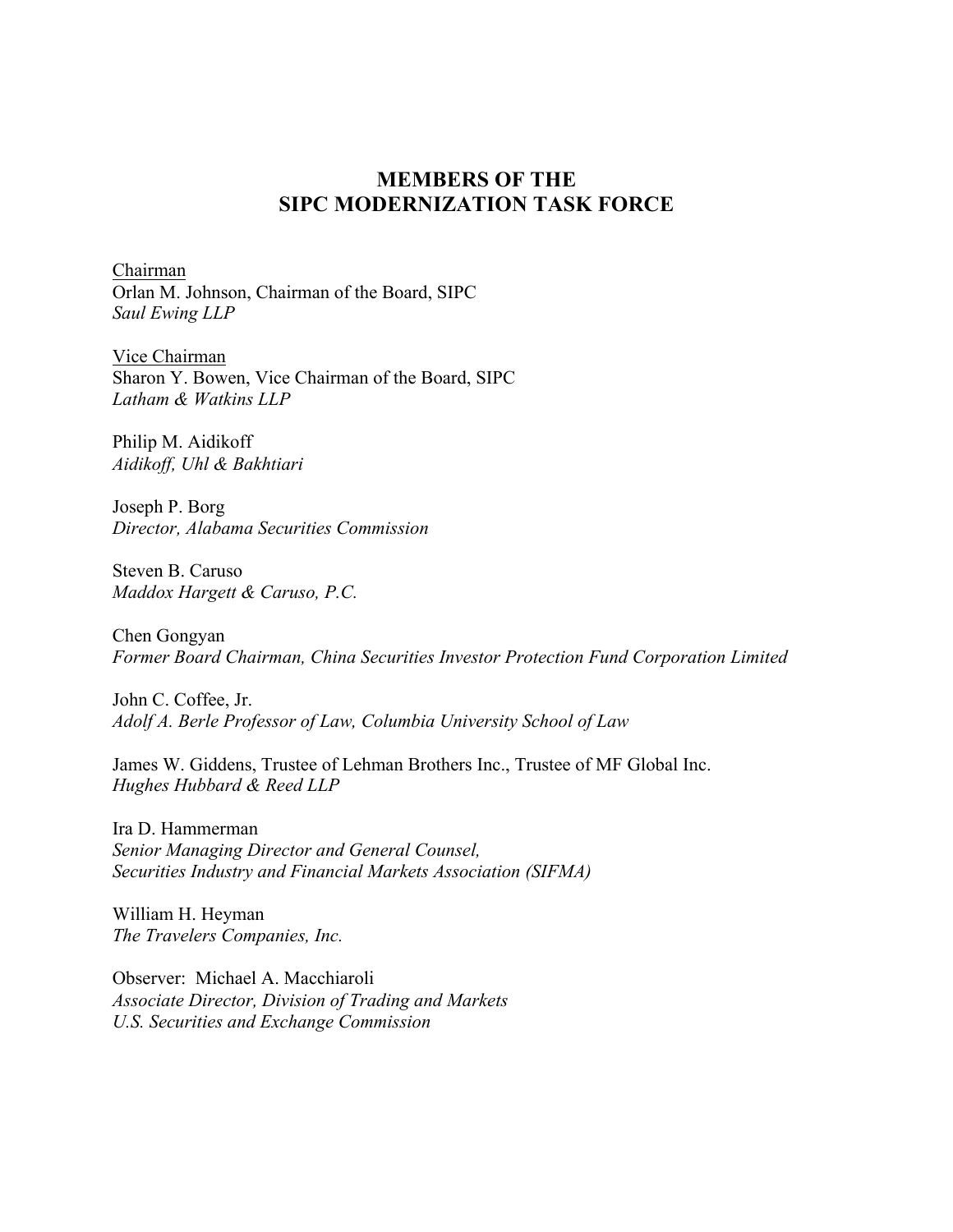#### **A Message from Orlan M. Johnson, Chairman of the SIPC Modernization Task Force:**

When I began my tenure as SIPC's Chairman in February 2010, SIPC faced challenges unprecedented in its 40 year history. The financial crisis had caused SIPC to initiate a liquidation proceeding in September 2008 for Lehman Brothers Inc., one of the world's largest brokerage firms. Barely three months later, in December 2008, SIPC was confronted with the stunning exposure of the long running fraud at Bernard L. Madoff Investment Securities LLC, reportedly the largest Ponzi Scheme in history. These two cases placed SIPC at the epicenter of both the financial crisis and the public eye.

The last significant overhaul of the Securities Investor Protection Act ("SIPA") occurred in 1978. In February 2010, SIPC's Board of Directors authorized the formation of the SIPC Modernization Task Force to review SIPA and SIPC's operations and policies comprehensively, and propose reforms to modernize SIPA and SIPC.

The Task Force includes investor advocates, regulatory specialists, and academic experts. As a member of the Task Force, the Trustee for the liquidation of Lehman Brothers Inc. (and more recently, MF Global Inc.) offers the practical perspective of a trustee dealing with the complexities of a large scale brokerage failure. The failures of Lehman, Madoff, and now, MF Global, have profound international consequences. The addition to the Task Force of Chairman Chen Gongyan of the China Securities Investor Protection Corporation (who has moved on to become Chairman of the Securities Association of China) brings a unique perspective to the international aspects of brokerage failures.

In the Report, the Task Force has made a number of recommendations which will require further empirical study by SIPC's Board of Directors. The recommendation to eliminate the distinction between claims for cash and claims for securities is an example, as is the recommendation to protect individual participants in certain pension programs. SIPC will have to evaluate the financial and other consequences of those proposals before deciding whether to recommend possible legislation going forward. It is my pledge to the hard working members of the Task Force that SIPC will move promptly on those evaluations.

In addition to bringing together the Task Force, comprised of volunteers, SIPC commissioned an independent Corporate Governance Review by Professor Lawrence A. Cunningham, the Henry St. George Tucker III Research Professor of Law, of the George Washington University Law School. The thorough Review will, I am sure, guide the Board in a number of areas.

My heartfelt thanks go to the Vice Chairman, and each member of the Task Force, for their valuable contributions, and their selfless devotion of time and energy to the production of the following Report and Recommendations.

Ovan Jh

Orlan M. Johnson Chairman SIPC Modernization Task Force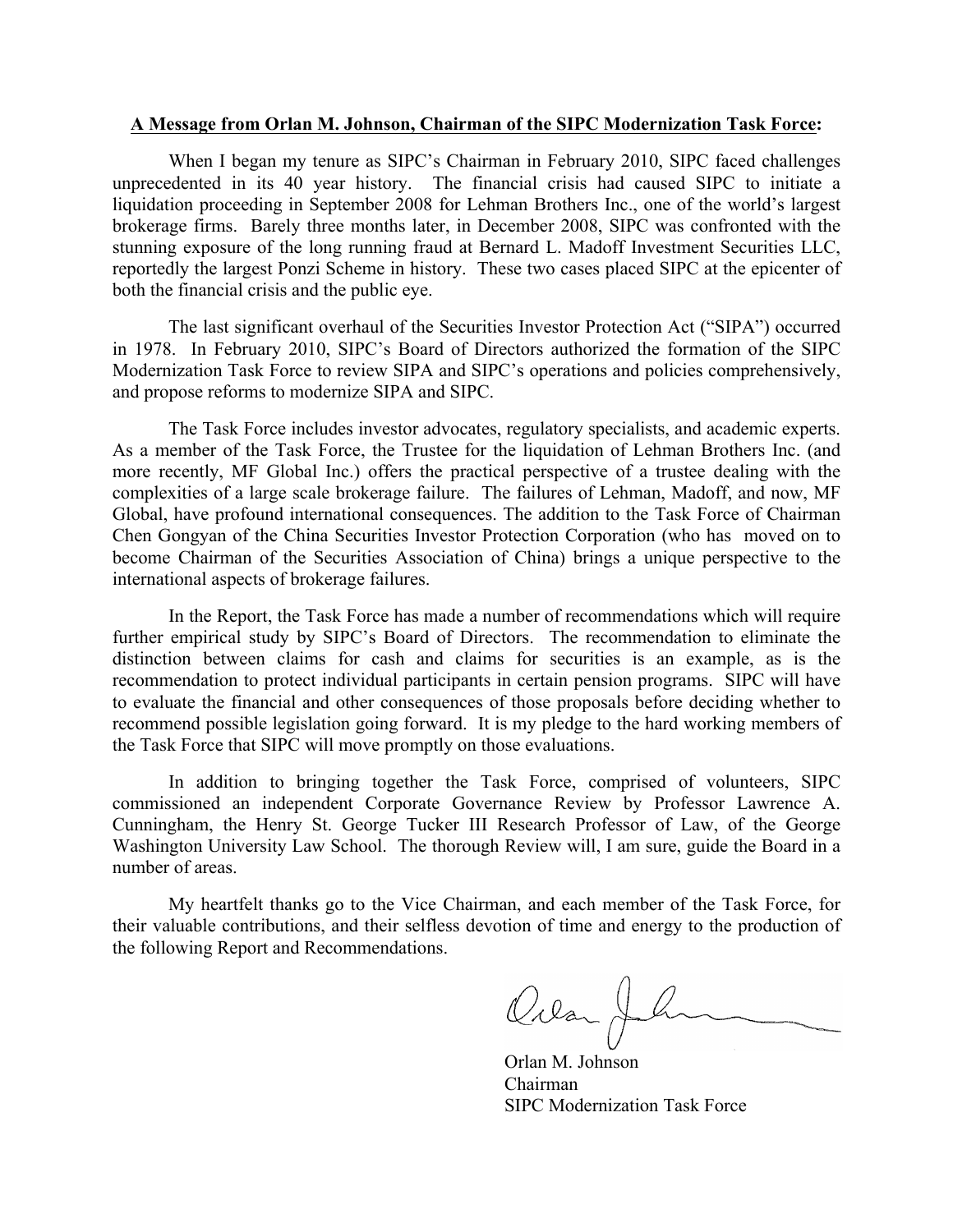# **REPORT AND RECOMMENDATIONS OF THE SIPC MODERNIZATION TASK FORCE**

#### **INTRODUCTION**

At its inaugural meeting in June 2010, the SIPC Modernization Task Force considered a broad range of issues to determine which were appropriate for review. The Task Force separated into two working subgroups, each of which would undertake a review of half of the issues and make recommendations to the full Task Force. The Task Force decided that, as a whole, it would consider the following three issues: any change to the minimum assessment amount, the preservation of the avoidance powers of a trustee appointed pursuant to the Securities Investor Protection Act, 15 U.S.C. section 78aaa *et seq.* ("SIPA"), and the increased use of the Direct Payment Procedure.

Over the course of the next year, the subgroups met individually, both in person and by telephone conference, to discuss and debate the issues before them. The subgroups researched the issues, conducted briefings with experts on particular topics, and considered public comments. In addition, the Task Force met with outside guests, including SIPC's Government Directors, investor education experts from the Securities and Exchange Commission ("SEC") and the Financial Industry Regulatory Authority ("FINRA"), and representatives of the Depository Trust & Clearing Corporation and the Investment Company Institute. In total, the Task Force held 14 meetings either in person or by telephone; each of the subgroups met four times, and the full Task Force met six times.

The Task Force was acutely interested in hearing from the public. To that end, the Task Force created a web site, www.SIPCModernization.org, which explained the various issues to the public and solicited comments. Since its launch in June 2010, www.SIPCModernization.org received approximately 70 comments. In addition, the Task Force solicited and received numerous letters and emails. The Task Force also held two live events – a web event during which the public made comments and asked questions of Task Force members, and a live public forum held at the Grand Hyatt Hotel in New York City where attendees offered comments to Task Force members. The Task Force reviewed and discussed the various comments made by the public through the web site, individual letters, and the forums. Finally, in testifying before the House Financial Services Committee, Task Force members listened to concerns about the adequacy and effectiveness of SIPA, as expressed by various members of Congress during the hearing.<sup>1</sup>

After undertaking a comprehensive review of the issues, the subgroup voted on a resolution for each issue. The resolutions, whether approved or rejected by either of the subgroups, were presented to the full Task Force for a vote.

 <sup>1</sup> *Assessing the Limitations of the Securities Investor Protection Act*: *Hearing Before the Subcomm. on Capital Markets, Insurance, and Government Sponsored Enterprises of the H. Comm. on Financial Services*, 111th Cong. (2010)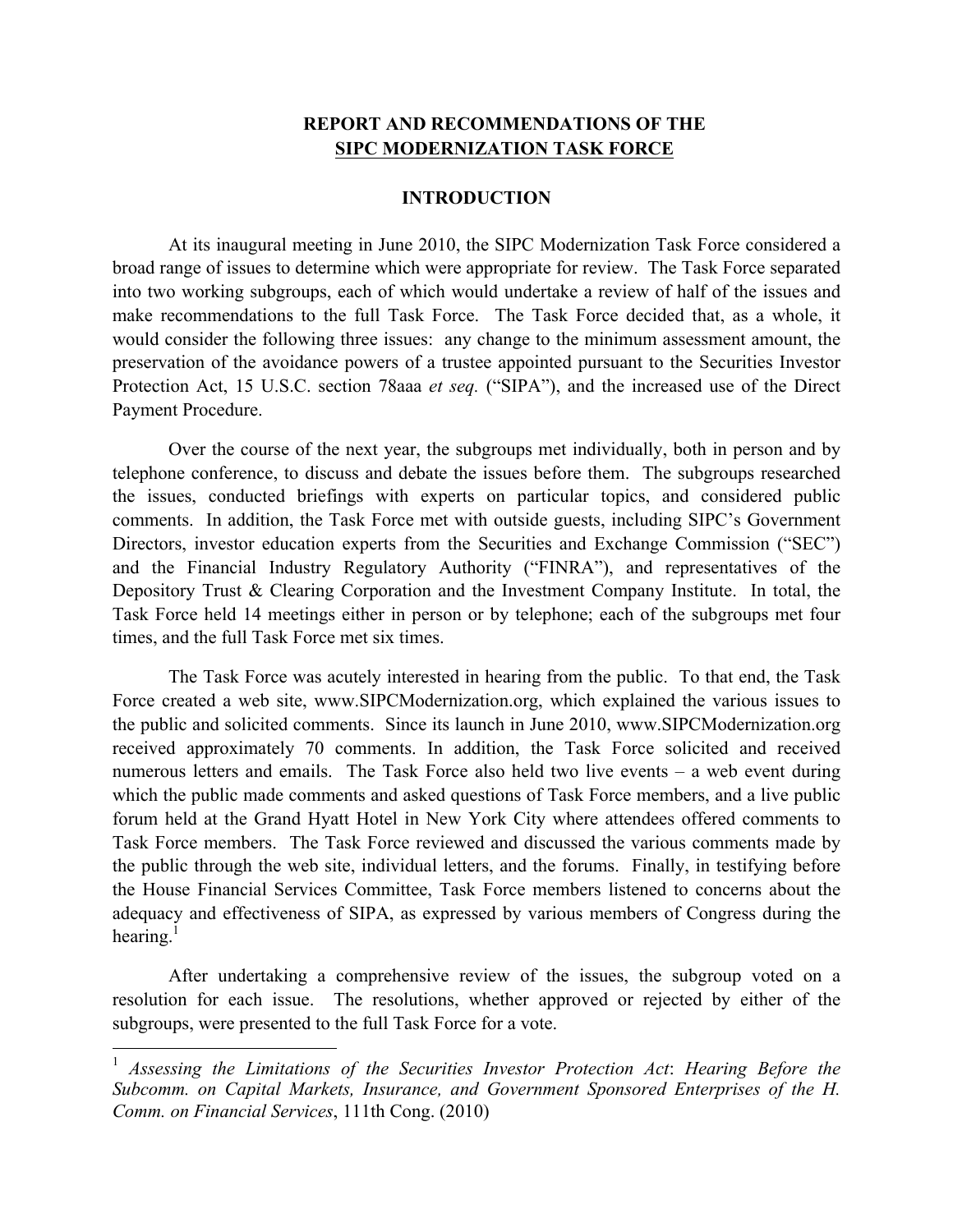This Report sets forth the recommendations of the Task Force. The Report also includes a corporate governance review of SIPC, annexed hereto as Appendix A, which was undertaken by a corporate governance expert, Professor Lawrence A. Cunningham, Henry St. George Tucker III Research Professor of Law, The George Washington University Law School.

The Task Force Report and the recommendations therein are being presented to SIPC's Board of Directors for consideration. It is the Task Force's hope that the recommendations will be reviewed by the Board, and ultimately presented to Congress for adoption as appropriate. The Task Force wishes to stress that its recommendations are made in consideration of the purposes of SIPA as understood at the time of the formation of the group, namely, to protect public, retail customers of a member broker-dealer, within specified limits, against the loss of their customer property custodied with the broker-dealer. The recently raised issue of protecting investors against market loss or damages resulting from fraud, misrepresentation, or wrongful acts similar to the Stanford situation has not been considered. The recommendations of the Task Force should be evaluated by SIPC's Board in the context of the historical legislative purposes and judicial interpretations of SIPA, and changes may be necessary if Congress passes expansive legislation or courts determine that SIPA should be interpreted differently.

Respectfully submitted,

The SIPC Modernization Task Force<sup>2</sup>

Orlan M. Johnson, Chairman Sharon Y. Bowen, Vice Chairman Philip M. Aidikoff Joseph P. Borg Steven B. Caruso Chen Gongyan John C. Coffee, Jr. James W. Giddens Ira D. Hammerman William H. Heyman

<sup>&</sup>lt;sup>2</sup> After making significant contributions, particularly on the subject of investor education, Melanie Senter Lubin, Securities Commissioner, Office of the Attorney General, Division of Securities, State of Maryland, and Daphne Smith, Assistant Commissioner for Securities, Tennessee Department of Commerce and Insurance, Securities Division, withdrew from the Task Force, due to other pressing obligations.

Task Force materials were made available to representatives of the SEC and the Department of the Treasury who attended many of the meetings of the Task Force. On occasion, an SEC representative participated in the Task Force's discussions.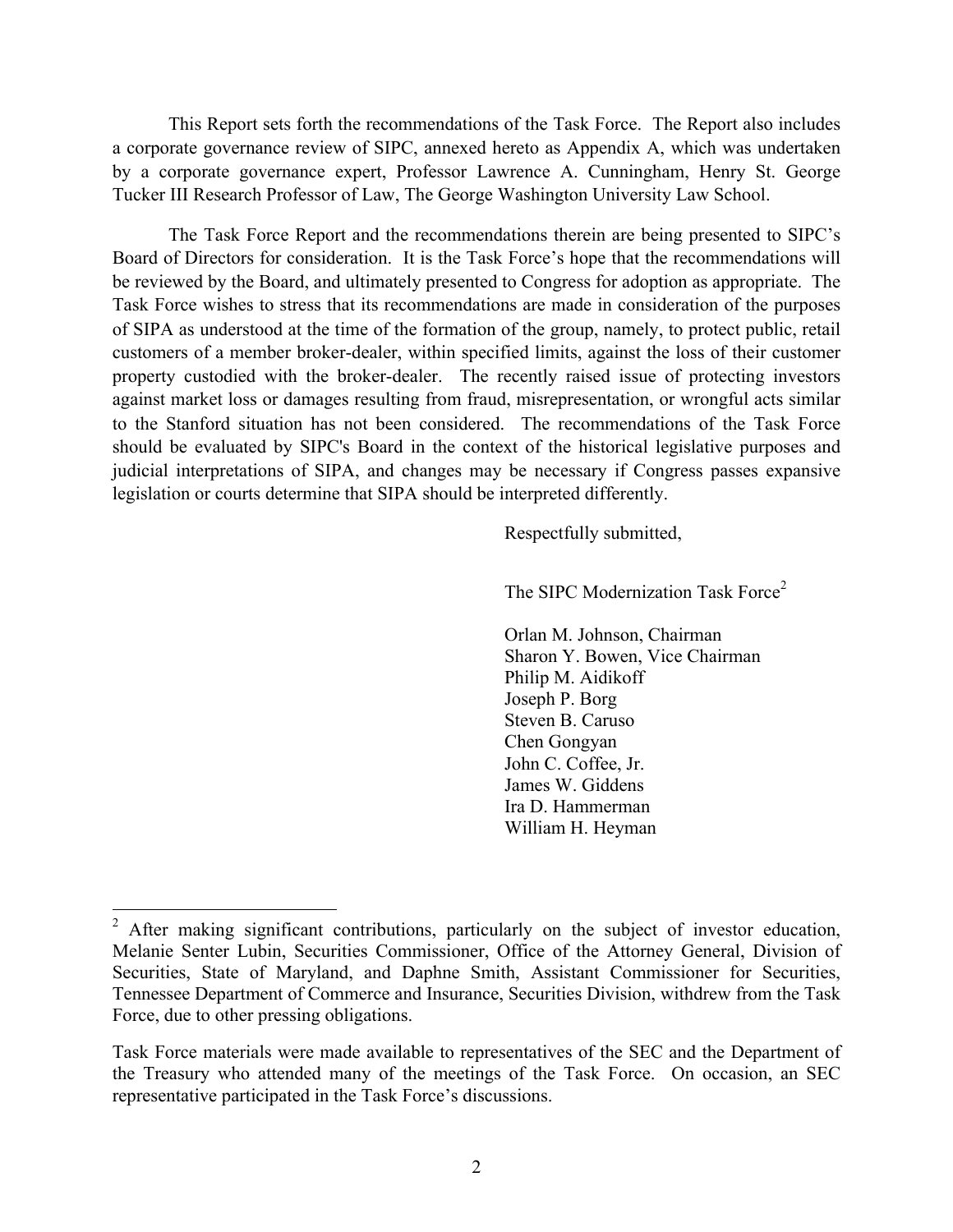# **TABLE OF CONTENTS**

# **PAGE**

| <b>Recommendation No. 1:</b>                                                  |     |
|-------------------------------------------------------------------------------|-----|
| Increase the Maximum Level of Protection to \$1.3 million                     |     |
|                                                                               | 5   |
| <b>Recommendation No. 2:</b>                                                  |     |
| Eliminate the Distinction in the Levels of Protection for Cash and Securities | - 8 |
| <b>Recommendation No. 3:</b>                                                  |     |
|                                                                               | 12  |
| <b>Recommendation No. 4:</b>                                                  |     |
| Amend the Minimum Assessment to the Greater of 1) $$1,000$ ; or               |     |
| 2) the Amount Set by SIPC Bylaw Not to Exceed 0.02% of the                    |     |
|                                                                               | 15  |
| <b>Recommendation No. 5:</b>                                                  |     |
| Allow for the Use of the Direct Payment Procedure in Cases in which           |     |
|                                                                               | 16  |
| <b>Recommendation No. 6:</b>                                                  |     |
| Require Auditors of SIPC Members to File Copies of Audit Reports with SIPC    | 18  |
| <b>Recommendation No. 7:</b>                                                  |     |
| Affirm the Obligation of Banks and Other Custodians to Safeguard              |     |
| Rule 15c3-3 Accounts and to Reaffirm That Such Accounts Are Subject to        |     |
|                                                                               | 21  |
| <b>Recommendation No. 8:</b>                                                  |     |
| Continue to Vest the SIPA Trustee with the Same Avoidance Powers              |     |
|                                                                               | 24  |
|                                                                               |     |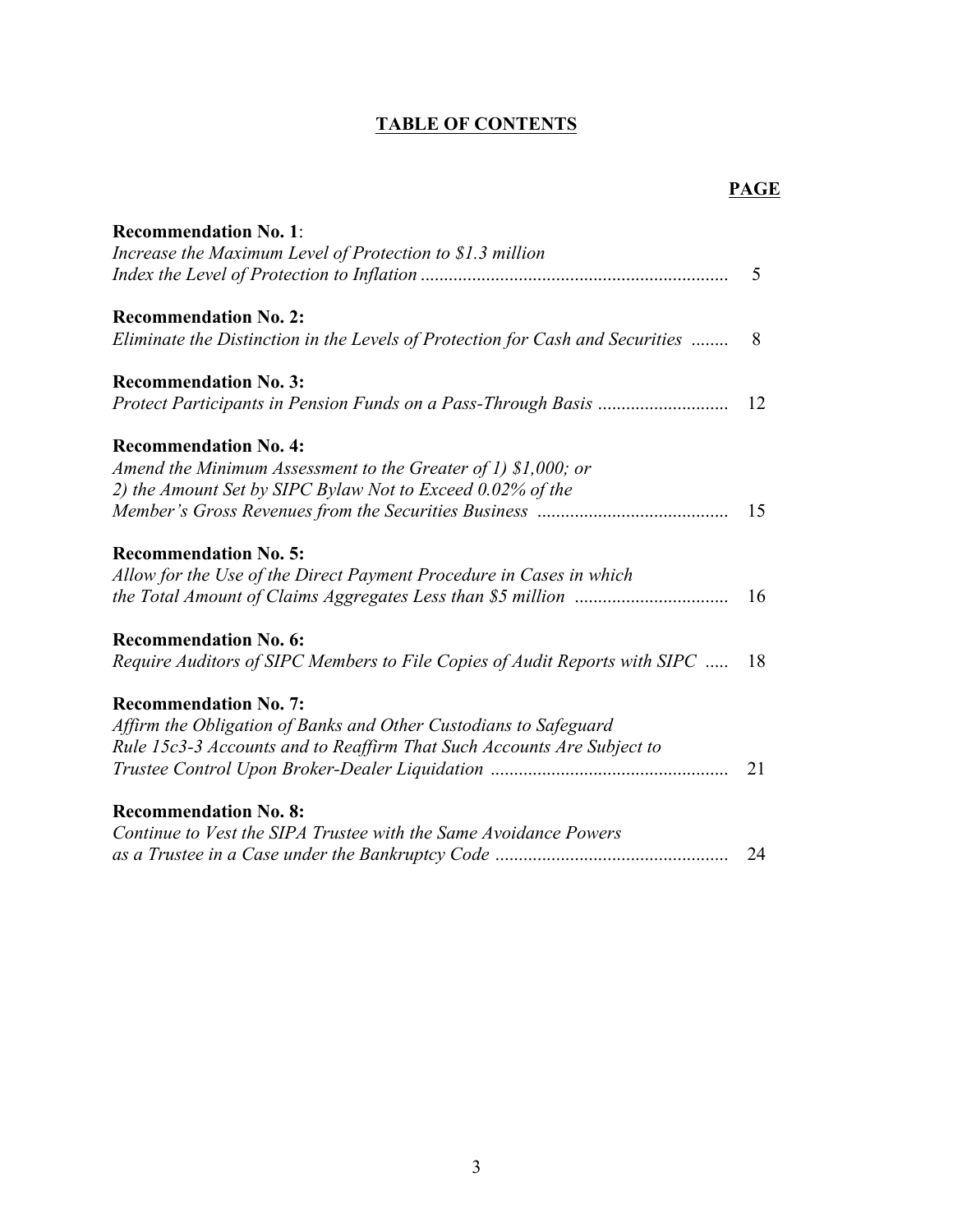# **TABLE OF CONTENTS (cont'd)**

|                                                                       | <b>PAGE</b> |
|-----------------------------------------------------------------------|-------------|
|                                                                       | 26          |
| <b>Recommendation No. 9:</b>                                          |             |
| Continue to Treat Claims Arising from Repurchase and Reverse          |             |
|                                                                       | 29          |
| <b>Recommendation No. 10:</b>                                         |             |
| Continue to Treat Claims Arising from Open TBA Contracts              |             |
|                                                                       | 31          |
| <b>Recommendation No. 11:</b>                                         |             |
| Continue to Treat Claims Arising From Credits Received Pursuant       |             |
| to Soft Dollar Arrangements as General Creditor Claims                | 33          |
| <b>Recommendation No. 12:</b>                                         |             |
| Continue to Treat Claims for Fees Earned in Connection with           |             |
| Underwriting or Other Transactions Effected by a Syndicate            |             |
|                                                                       | 34          |
| <b>Recommendation No. 13:</b>                                         |             |
| Study Discrepancies Between SEC Rule 15c3-3 and                       |             |
|                                                                       | 35          |
| <b>Recommendation No. 14:</b>                                         |             |
| International Relations: SIPC to Assist in the Creation of an         |             |
|                                                                       | 36          |
| <b>Recommendation No. 15:</b>                                         |             |
|                                                                       | 39          |
| <b>Comment:</b>                                                       |             |
| SIPA's Mandate of Customer Protection Generally Means that Committees |             |
| Representing Unsecured Creditors of the Debtor's General Estate       |             |
|                                                                       | 41          |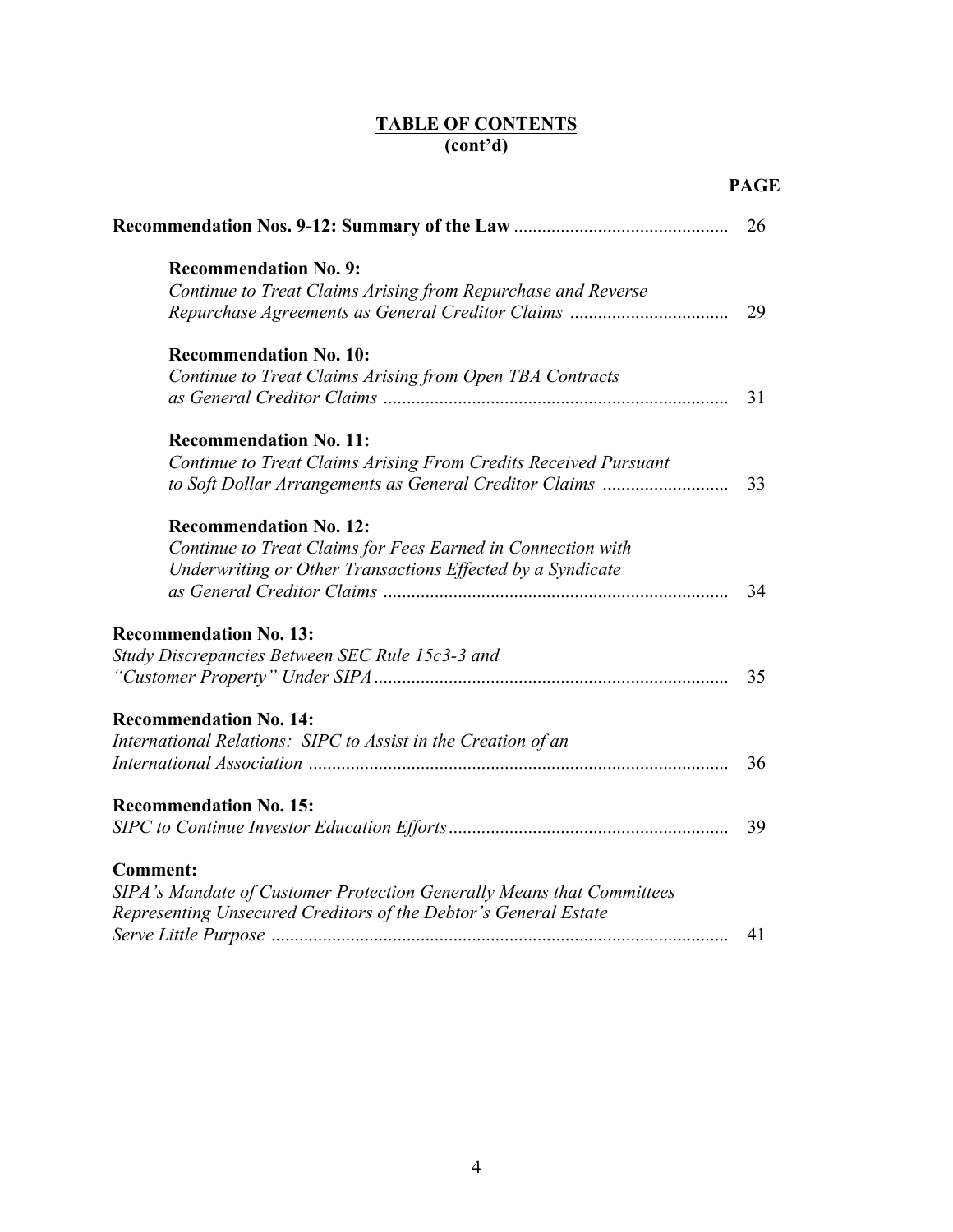# **Recommendation No. 1:** *Increase the Maximum Level of Protection to \$1.3 Million Index the Level of Protection to Inflation*

#### *Overview*

The Task Force considered whether the current level of protection – a maximum of \$500,000, up to \$250,000 of which may be in satisfaction of a cash claim – is sufficient to protect customers and instill investor confidence in the securities markets. The \$500,000 maximum has not been increased since 1980. In 2010, the Dodd-Frank Wall Street Reform and Consumer Protection Act, Pub. L. No. 111-203, § 929H (2010) (the "Dodd-Frank Act"), increased the cash maximum from \$100,000 to \$250,000, and created a mechanism for indexing the level of cash protection to inflation.

The Task Force has determined that the \$500,000 maximum should be meaningfully increased. Increasing the level of protection while continuing to index the amount to inflation furthers the important objective of modernizing SIPA.

#### *Task Force Recommendation*

*The Task Force recommends that the maximum limit of protection be increased to \$1.3 million and that the limit continue to be indexed to inflation.* 

#### *SIPA's Levels of Protection*

The SIPA limit of protection for cash claims has tracked the corresponding amount protected by the FDIC throughout SIPC's history. The initial limits of protection in 1970 included advances from SIPC of up to \$50,000, with a maximum of \$20,000 for cash. The \$20,000 cash protection matched the level of FDIC protection at the time. Pub. L. No. 91-151, 83 Stat. 375 (1969).

In 1978, SIPA was amended to permit an advance of up to \$100,000 for each customer, with a maximum of \$40,000 for cash. Pub. L. No. 95-283, 92 Stat. 249 (1978). The increase in cash protection was designed to match a 1974 increase for depositors with institutions protected by the FDIC or the Federal Savings and Loan Insurance Corporation. *See* H. R. Rep. No. 95-746, at 40 (1977).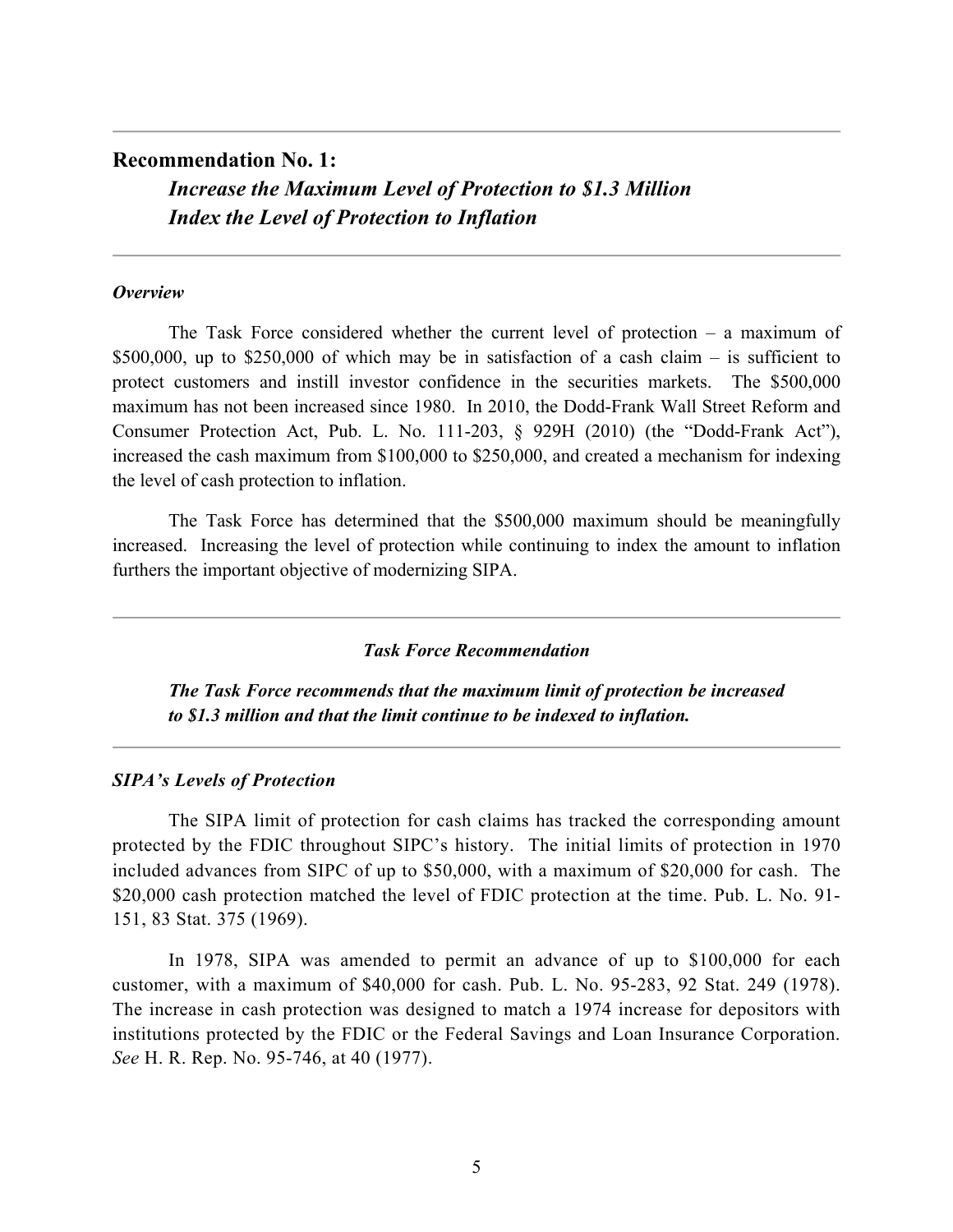A similar increase in SIPA's levels of protection was enacted in 1980, when Congress raised the amount that SIPC could advance for a customer to up to \$500,000, of which a maximum of \$100,000 could be based upon a claim for cash. Pub. L. No. 96-433, 94 Stat. 1855 (1980). FDIC protection had been increased to \$100,000 as well. Pub. L. No. 96-221, 94 Stat. 147 (1980).

On July 22, 2010, pursuant to the Dodd-Frank Act, the cash level of protection under SIPA was increased to \$250,000. The Dodd-Frank Act also made permanent the FDIC protection increase to \$250,000. *See* Dodd-Frank Act § 335.

# *Policy Considerations*

The Task Force looked at various factors to determine the appropriate level of protection. Ultimately, the Task Force was strongly influenced by the following considerations in arriving at its Recommendation:

- The level of protection should be sufficient to protect 90% or more of retail customer accounts. *See Securities Investor Protection: Hearings on H.R. 13308, H.R. 17585, H.R. 18081, H.R. 18109 and H.R. 18458 before the Subcomm. on Commerce and Finance of the H. Comm. on Interstate and Foreign Commerce*, 91st Cong. 339-340 (1970) (Statement of Hon. Hamer H. Budge, Chairman, Securities and Exchange Commission) (explaining that the level of protection was set at \$50,000, which was sufficient to protect fully 94.5% of cash and margin accounts);
- The level of protection should be consistent with the rate of inflation, and \$500,000 in 1980 is worth \$1.3 million in 2011, *see* Consumer Price Index Inflation Calculator, available at the Bureau of Labor Statistics website, http://data.bls.gov/cgibin/cpicalc.pl;
- In 1980, James F. Keegan, Chairman, Board of Governors, National Association of Securities Dealers, Inc., stated that SIPC should protect 100% of customer claims: "We believe that the coverage provided by the SIPC fund should ultimately extend to all customer claims and that [the increase in the level of protection to \$500,000] will take us one step further toward the realization of that goal." *See Securities Investor Protection Act Amendment: Hearing Before the Subcomm. on Consumer Protection and Finance of the H. Comm. on Interstate and Foreign Commerce*, 96th Cong. 27 (1980); and
- The level of protection should "be consistent with one of the fundamental principles guiding the establishment of SIPC, and that is that it protect the small investor, but not the professional." *Id.* at 5.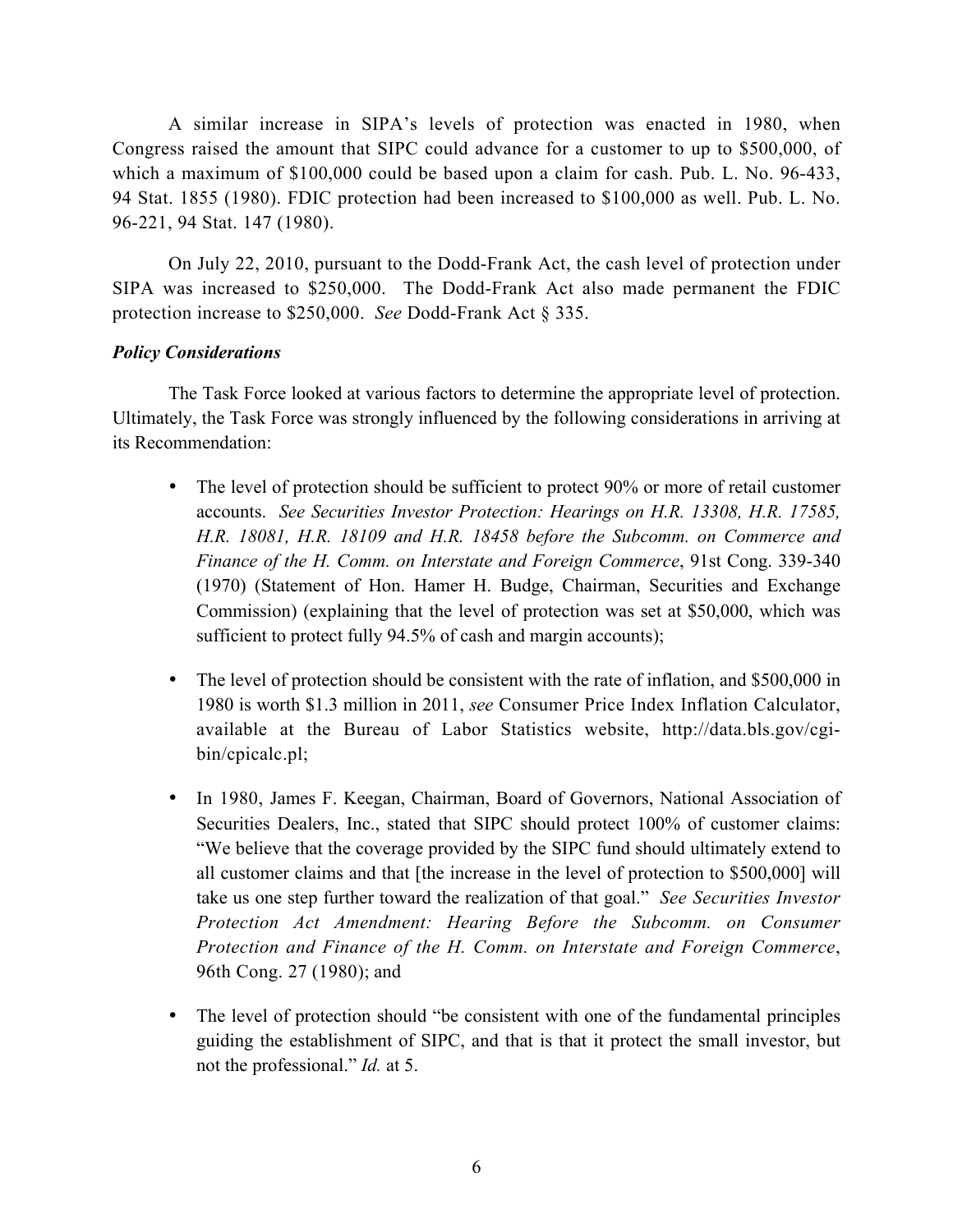An increase in the level of protection also may increase the amount of claims asserted against the SIPC Fund. The Board of Directors may wish to study the additional amount that the SIPC Fund will be required to absorb as a result of such a change, and whether the target level of the SIPC Fund will need to be increased as well.

The Board of Directors also may wish to consider this increase together with a recommendation to eliminate the distinction between claims for cash and claims for securities. Should the distinction be eliminated, the protection for cash claims would increase from \$250,000 to \$1.3 million. On the other hand, if the limit on claims for cash remains at \$250,000, the disparity between protection for cash claims and securities claims will increase.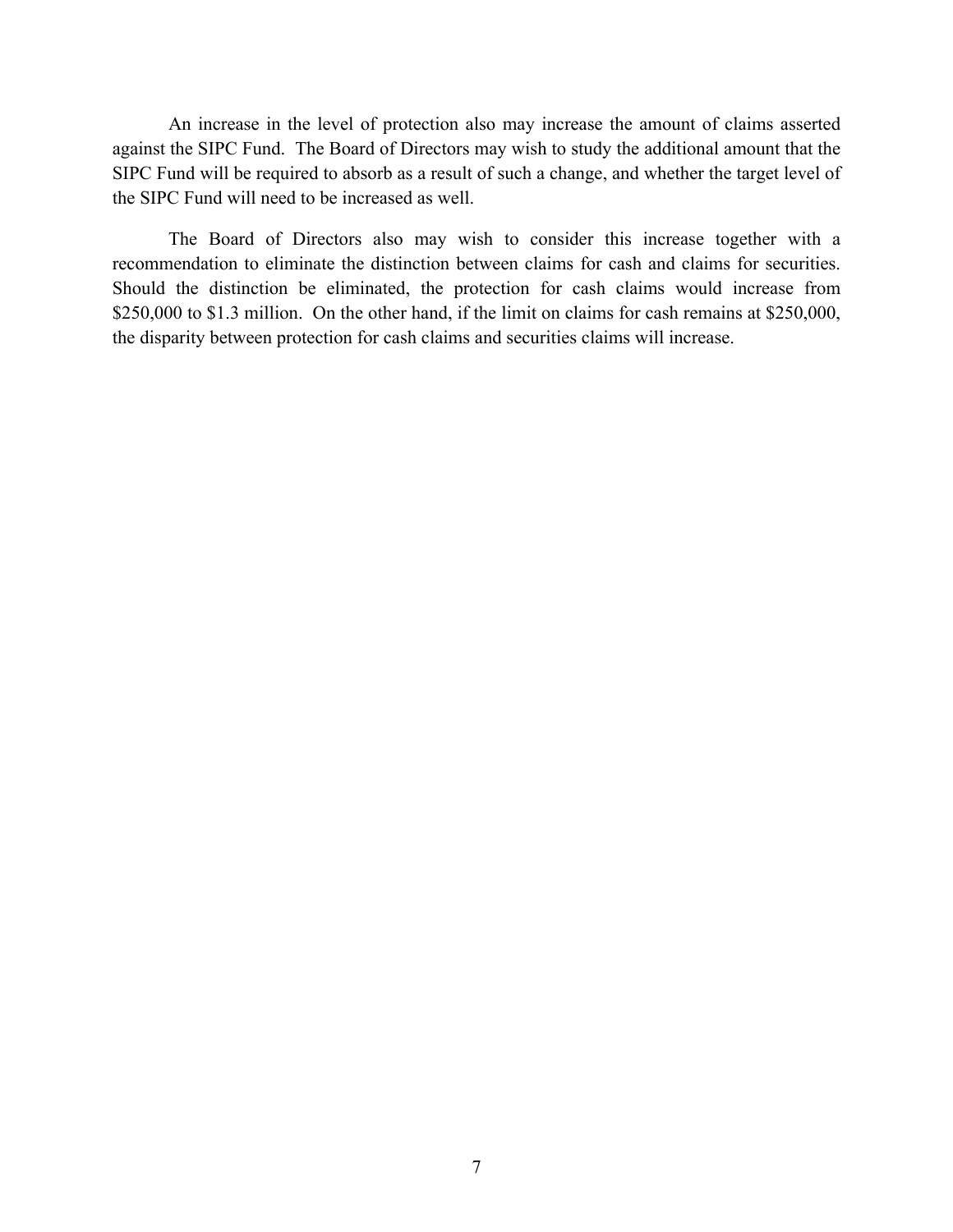# **Recommendation No. 2**: *Eliminate the Distinction in the Levels of Protection for Cash and Securities*

#### *Overview*

The Task Force examined whether the current distinction in the levels of protection for cash versus securities claims adequately protects customers and is appropriate in light of the way that customer assets are kept at modern broker dealers. Currently, the level of protection per customer is capped at \$500,000, up to \$250,000 of which may be in satisfaction of a customer's cash claim.

The Task Force has determined that the distinction between the protection based on claims for cash and claims for securities should be eliminated. This distinction leads to arbitrary resolution of claims as between customers, may no longer reflect the way that cash and securities are held at broker dealers, and has created confusion over the way that claims based on fictitious securities are treated.

# *Task Force Recommendation*

*The Task Force recommends that the distinction in the level of protection between claims for cash and claims for securities be eliminated.* 

## *The Method of Satisfying Claims for Securities*

A goal of a SIPA proceeding is to restore customers to their accounts as nearly as possible as the accounts existed on the "filing date," as defined in SIPA section 78*lll*(7). *See*  SIPA § 78fff-2(d). S*ee also* S. Rep. No. 95-763 at 2 (1978), *reprinted in* 1978 U.S.C.C.A.N. 765 ("By seeking to make customer accounts whole and returning them to customers in the form they existed on the filing date, [the 1978 amendments to SIPA] . . . would restore the customer to his position prior to the broker-dealer's financial difficulties."). As such, customers who are owed securities typically receive securities in satisfaction of their claims. *See, e.g.*, H.R. Rep. No. 95- 746, at 21, 41 (1977) ("Our expectation is that, in almost all cases, a customer's claim for securities would be satisfied by the delivery of securities . . . ."). If the fund of customer property does not include enough securities to satisfy customer claims, the trustee will purchase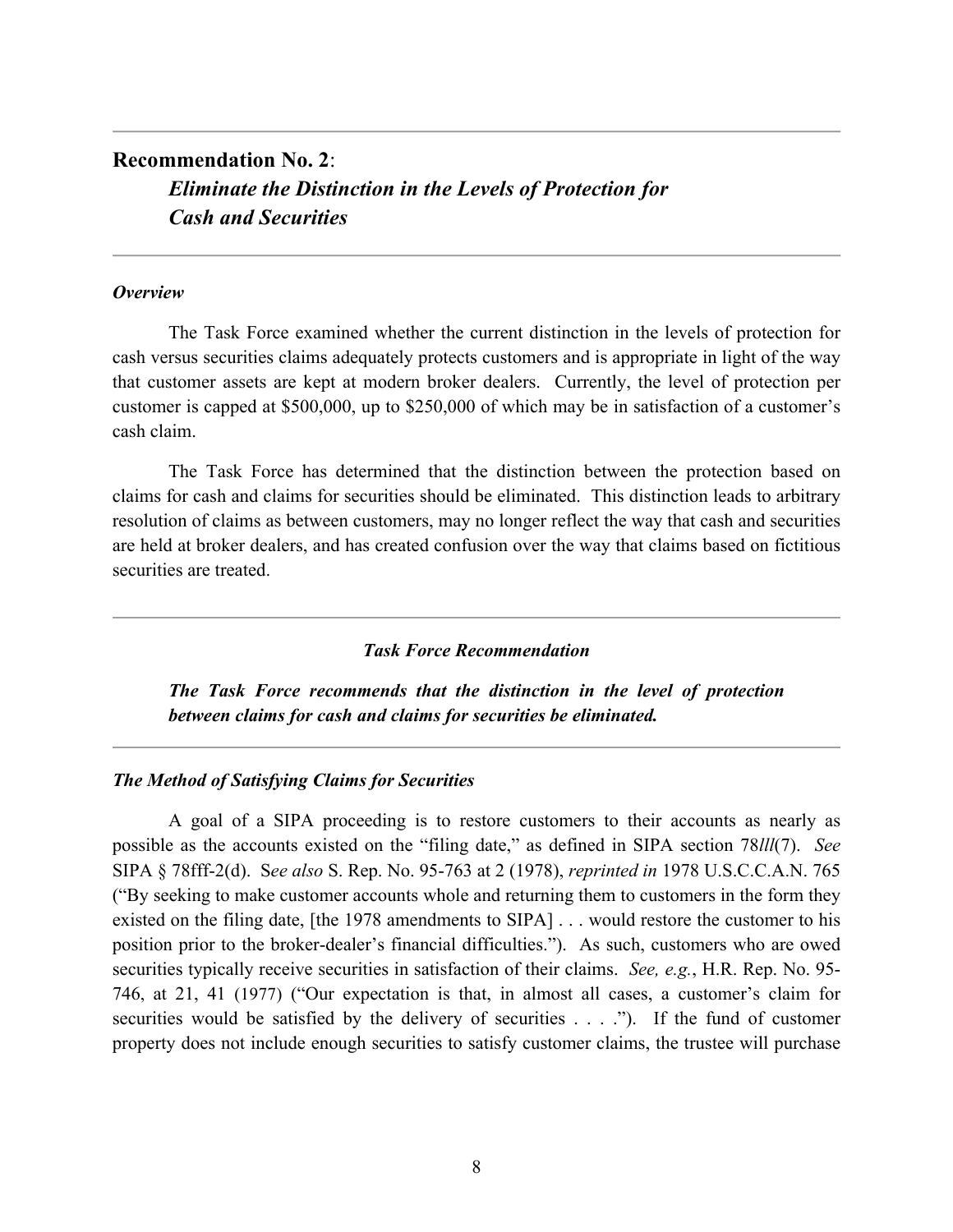securities that are available in a fair and orderly market. SIPA  $\S$  78fff-2(d).<sup>3</sup> If replacement securities are not available in a fair and orderly market, however, the trustee may satisfy a claim for securities by providing cash equal to the market value of the security on the filing date. SIPA  $§ 78$ fff-2(b).

# *The Cash Sweep*

At the time that SIPA was drafted, cash for the purpose of purchasing securities generally was held in customers' securities accounts. Since the 1970s, however, the use of money market funds has increased dramatically, $4$  with many customers now having their brokerage cash swept overnight into money market funds or bank deposit accounts. *See, e.g.*, Jane J. Kim, *Wall Street Cuts Yields on Investors' Cash*, Wall St. J., August 31, 2005, *available at* http://online.wsj.com/article/NA\_WSJ\_PUB:SB112545003610027383.html. Customers of broker dealers using such sweeps are more likely to have cash in their brokerage accounts only when it is "caught," that is, when a customer deposits cash into his account immediately before the firm's failure, or his securities have been liquidated and, at the time of the brokerage failure, the customer has not yet reinvested the cash or withdrawn the cash sales proceeds. Because of this random timing, the customer is left with a claim for cash and lesser protection than if his assets were held in securities.

# *Courts are Divided on Whether a Claim for Fictitious Securities Is a Claim for Cash or a Claim for Securities*

Currently, two federal courts of appeals are divided over whether a claim for fictitious securities is a claim for cash or a claim for securities under SIPA. The Sixth Circuit, in *Plumbers & Steamfitters Local No. 490 Severance and Ret. Fund v. Appleton (In re First Ohio Secs. Co.)*, 1994 U.S. App. LEXIS 31347 (6th Cir. Nov. 1, 1994) ("*First Ohio*"), ruled that certain claims involving fictitious securities should be treated as claims for cash, while the Second Circuit, in *In re New Times Sec. Servs. Inc.*, 371 F.3d 68 (2d Cir. 2004) ("*New Times*"), ruled that certain claims for fictitious securities should be treated as claims for securities. This distinction is

<sup>&</sup>lt;sup>3</sup> The trustee's authority to satisfy claims in either cash or securities is preserved in certain circumstances. *See* H.R. Rep. No. 95-746, at 41-42 (1977) ("One chief concern is that the trustee not be required to make purchases in a market which is being improperly controlled or manipulated."). Likewise, if a claim for securities is not timely filed, the trustee may satisfy the claim in cash or securities, or both, as the trustee decides is most economical. SIPA § 78fff- $2(a)(3)$ .

<sup>4</sup> By 1978, total net assets held in money market funds had grown to over \$5 billion. *See* Marcia Stigum, *The Money Market: Myth, Reality and Practice*, 534 (1978). However, in 1978, money market funds "still play[ed] a relatively small role." *Id.* According to the Investment Company Institute, for the week ended February 1, 2012, the total net assets for money market funds was \$2.69 trillion. *See* Weekly Money Market Mutual Assets, *available at* http://www.ici.org/ research#statistics.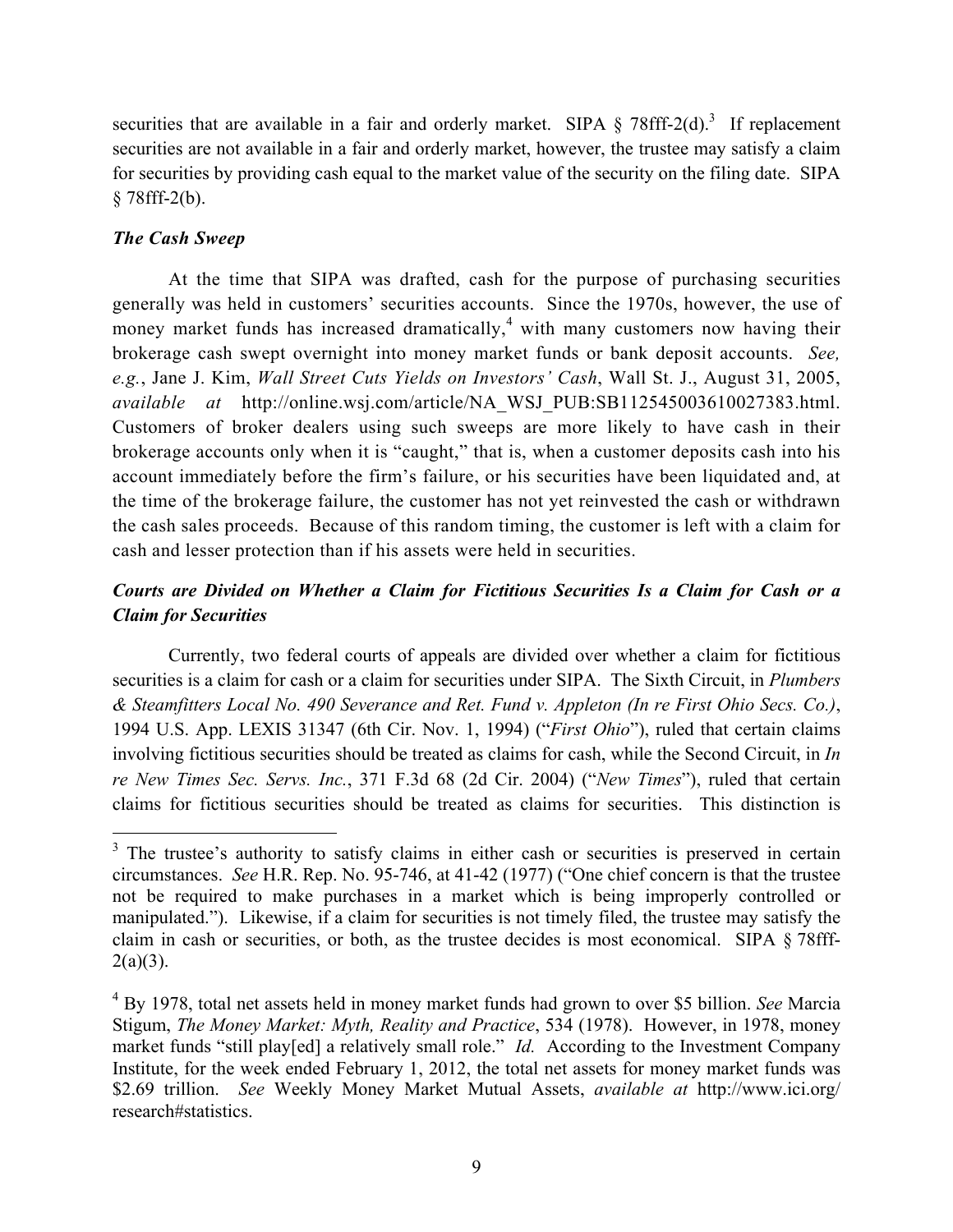important because claims for securities have a higher limit for the SIPC advance than cash only claims: the overall SIPC advance is limited to \$500,000, but the cash portion is limited to \$250,000, subject to an inflation adjustment. SIPA  $\S$  78fff-3(a), (d).

The *New Times* interpretation is inconsistent with how claims for securities are to be satisfied under SIPA. Under SIPA, customers who are owed securities receive either the securities or their filing date market value. Thus, it is impossible to deliver securities or a filing date market value of securities when the "securities" are fictitious. Nevertheless, the *New Times* position holds that the customer who is owed fictitious securities has a claim for securities, the claim is protected up to \$500,000, and the value of the "securities" is not the market value of zero, but the amount of cash deposited by the customer with the broker to pay for the "securities." The *New Times* position therefore requires a trustee to satisfy a claim for fictitious securities differently than claims for legitimate securities.

# *Problems with the Cash/Securities Distinction*

The cash/securities distinction has been problematic throughout SIPC's history. Examples include the following:

- 1. A customer sold her entire securities portfolio and ordered the proceeds to be sent to her. That portfolio exceeded the then current maximum of \$20,000 SIPC could advance for a cash claim. She received a check, but it was not honored because the brokerage firm failed before she could cash the check. A sympathetic bankruptcy judge held that the customer was "an involuntary cash depositor," in an attempt to avoid the clear limit of protection.<sup>5</sup> On appeal, the United States District Court reversed, noting that the court below had disregarded the explicit language of the statute.<sup>6</sup>
- 2. A pension plan ordered its portfolio liquidated, and the brokerage firm complied. The pension plan sought to avoid the consequences of the sale so that it could have a claim for securities, but the court ruled, correctly, that the pension plan had a claim for cash.7

 <sup>5</sup> *In re Weis (Estate of Irene H. Tuchler, Claimant*), No. 73 Civ. 2332, slip op. at 14 (S.D.N.Y. Nov. 7, 1975) (Babitt, B.J.)

<sup>6</sup> *In re Weis (Estate of Irene H. Tuchler, Claimant)*, No. 73 Civ. 2332, slip op. at 1 (S.D.N.Y. Dec. 28, 1977) (Knapp, D.J.)

<sup>7</sup> *In re Morgan, Kennedy & Co., Inc.,* 3 Bankr. Ct. Dec. (CRR) 15 (Bankr. S.D.N.Y. 1977)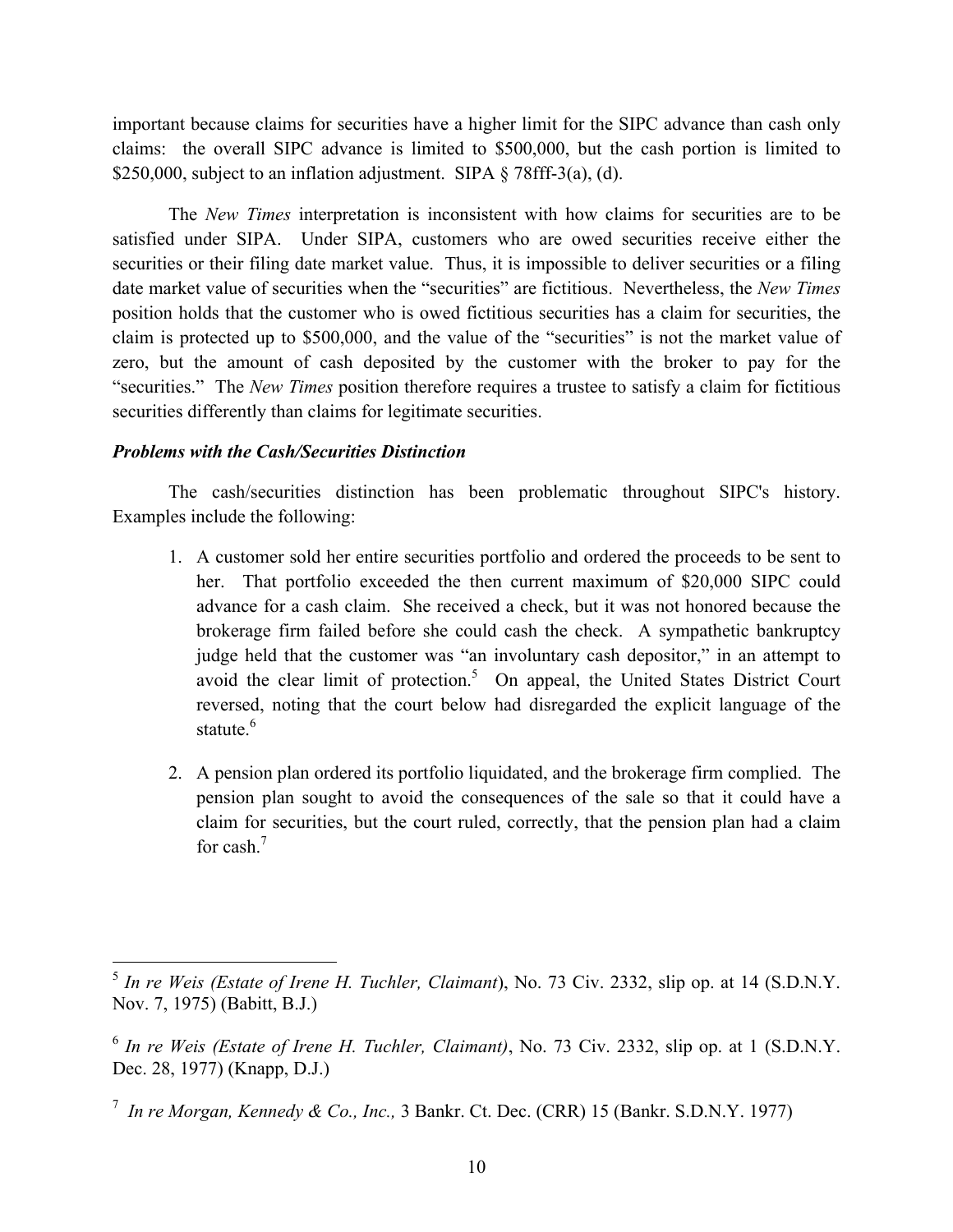3. Customers who had sold their securities tried to avoid the consequences of that sale by arguing that the brokerage firm had never delivered the securities to the buyers. This argument was unsuccessful.<sup>8</sup>

The pattern in the foregoing cases is inescapable. When confronted with a "claim for cash" that exceeds SIPA's capacity to satisfy, claimants attempt to shoehorn their particular fact pattern into a "claim for securities." The law as plainly written requires opposition to such attempts.

# *Policy Considerations*

Eliminating the distinction between claims for cash and claims for securities resolves potential disparate treatment of customers, as well as the split between the courts of appeals over whether fictitious securities give rise to claims for cash or claims for securities. In addition, it increases the amount of protection available to customers of broker-dealers. As a result of this increase in protection, however, the amount of claims against the SIPC Fund also may increase commensurately. The Board of Directors may wish to examine the additional amount that the SIPC Fund would be required to absorb as a result of such a change.

It is also worth noting that if the distinction between claims for cash and claims for securities is eliminated, SIPC will offer greater protection against the loss of cash than the FDIC. This would depart from the practice of the cash limit under SIPA tracking that of the FDIC. Accordingly, the Board of Directors may wish to study whether an increase in the amount of cash protection will result in customers holding more cash at broker dealers, taking into consideration, among other things, the different purposes for which cash is left on deposit with each institution and the modern-day practice that favors sweeps of funds out of the brokerage.

 $\frac{1}{8}$ *Murray v. McGraw* (*In re Bell & Beckwith*), 821 F.2d 333 (6th Cir. 1987).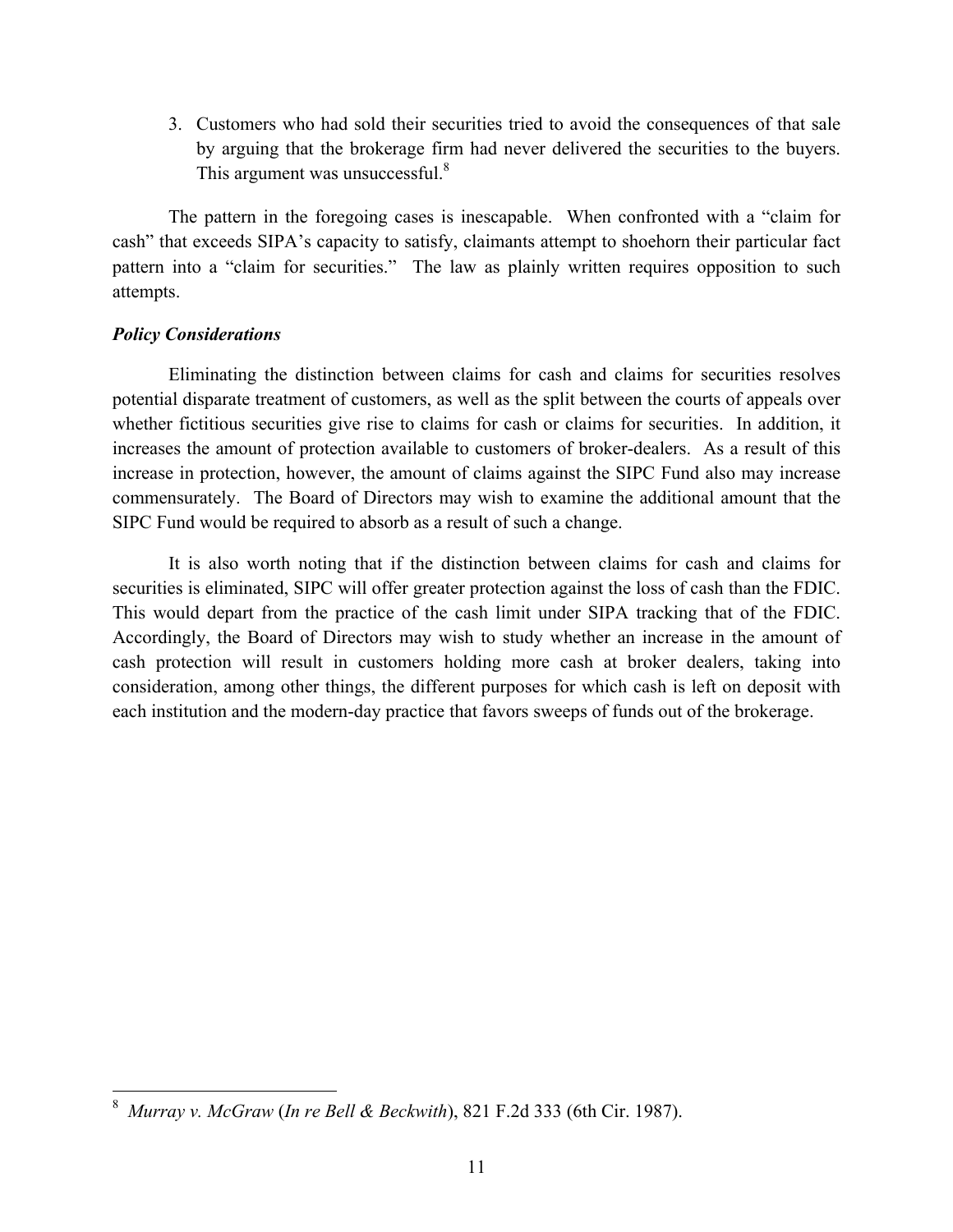# **Recommendation No. 3**:

*Protect Participants in Pension Funds on a Pass-Through Basis*

#### *Overview*

Currently, under SIPA, persons without accounts at the brokerage, but invested with a plan or a fund with an account at the brokerage, are not eligible for separate SIPC advances. In that situation, the fund or the benefit plan is the "customer," and it alone is eligible for SIPC advances.

The Task Force examined whether pass-through protection should be provided for individual claimants without an account. Among other things, the Task Force considered the possible expansion of protection in conjunction with a review of the trust and fiduciary provisions under the Employee Retirement Income Security Act of 1974, 29 U.S.C. § 1001 *et seq.* ("ERISA").

#### *Task Force Recommendation*

*The Task Force recommends that SIPA be amended to provide pass-through protection for individual participants in the following ERISA-qualified plans: defined benefit pension plans, defined contribution plans, and deferred profit sharing plans. Each individual participant should be subject to the SIPC protection limits. The combined net equities of all plan participants should not be greater than the net equity of the plan's assets held by the SIPC member.* 

#### *Overview of SIPA's Treatment of Claimants Without an Account*

In a brokerage firm liquidation under SIPA, SIPC funds may be used to replace missing assets for each brokerage "customer," as that term is defined in section 78*lll*(2) of SIPA. Currently, persons without accounts at the brokerage, but invested with a plan or a fund with an account at the brokerage, are not eligible for separate SIPC advances. In that situation, the fund or the benefit plan is the "customer," and it alone is eligible for SIPC advances.

Most claimants who do not have an account at a brokerage firm in their name (or as beneficiaries of a nominee or agent) are not treated as separate "customers" under SIPA. *See, SIPC v. BLMIS,* 454 B.R. 285 (Bankr. S.D.N.Y. 2011), *aff'd, In re Aozora Bank Ltd., (SIPC v. BLMIS)*, 2012 WL 28468 (S.D.N.Y. Jan. 4., 2012); *Plumbers & Steamfitters Local No. 490 Severance and Retirement Fund v. Appleton (In re First Ohio Sec. Co.)*, 1994 U.S. App. LEXIS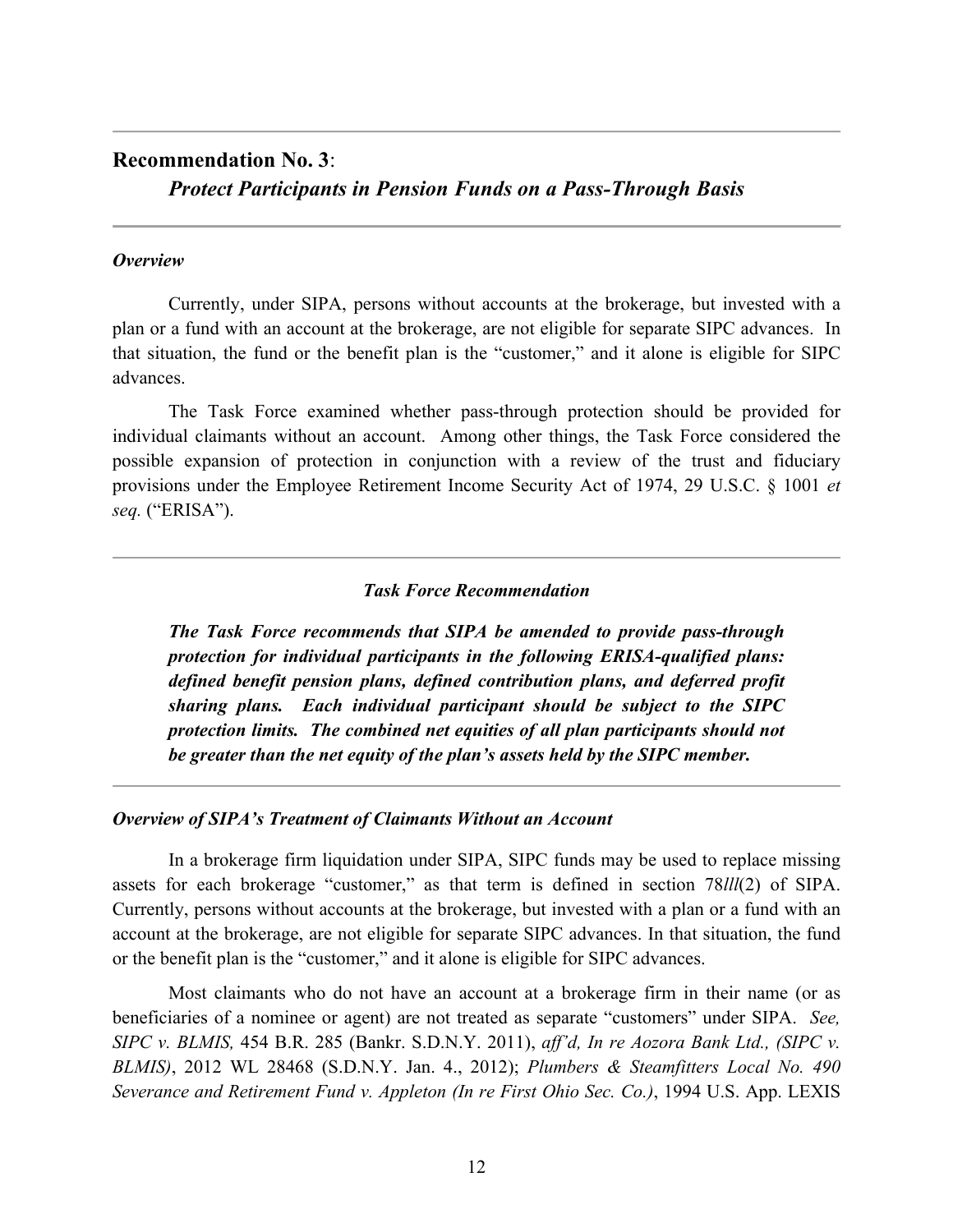31347 (6th Cir. Nov. 1, 1994); *SIPC v. Morgan Kennedy & Co.,* 533 F.2d 1314 (2d Cir.), *cert. den*. *sub nom*., *Trustees of the Reading Body Works, Inc. v. SIPC*, 426 U.S. 936 (1976). SIPA creates an exception to this general rule for customers and broker dealers of banks where the broker dealer or bank is the account holder. In that situation, customer status "passes through" to a customer of a broker, dealer or bank that, acting on behalf of such customer, has a net equity claim against the debtor. When a broker, dealer or bank has a net equity claim against a debtor arising out of a transaction on behalf of its customers, each such underlying customer is considered to be an individual "customer" of the debtor. SIPA  $\S$  78fff-3(a)(5).

# *Categories of Investors Without an Account at the SIPC Member Broker Dealer*

The following are currently not eligible for pass-through protection, and the Task Force is recommending no change to their treatment:

- 1. *Individual shareholders, where a corporation is the account holder;*
- 2. *Individual limited or general partners, where a partnership is the account holder;*
- 3. *Individual members of an unincorporated association, where the association is the account holder; and*
- 4. *Investors who own shares of a hedge fund, fund of funds, or mutual fund, where the fund is the account holder.*

The Task Force determined that the treatment of claimants in these categories should not change. The investors in these categories have no relationship with the broker and may have recourse against their corporation, partnership, or association to the extent that their investment was not proper. In addition, much of the information concerning the underlying investors and the size of their investments is proprietary, and generally is unavailable to the broker. Without access to the books and records of the underlying funds, it is impossible to ascertain the amount of additional exposure to the SIPC Fund if protection is extended to this group.Accordingly, the Task Force recommends that these investors be educated that their investments are not protected.

The following are currently not eligible for pass-through protection, but the Task Force is recommending that treatment of these individuals be changed:

- 1. *Individual participants of a defined benefit pension plan, where the plan is the account holder;*
- 2. *Individual participants in a defined contribution plan, where the plan is the account holder (whether or not the broker sends statements to each of the participants); <sup>9</sup> and*

<sup>&</sup>lt;sup>9</sup> If the defined contribution plan is the account holder and sole customer, and the broker does not send account statements to each of the participants, the individual participants normally would not separately be eligible for SIPC advances. On the other hand, if the broker sends account statements to each participant, and each participant exercises authority to make trades in his or her account, each participant currently is treated as a separate customer.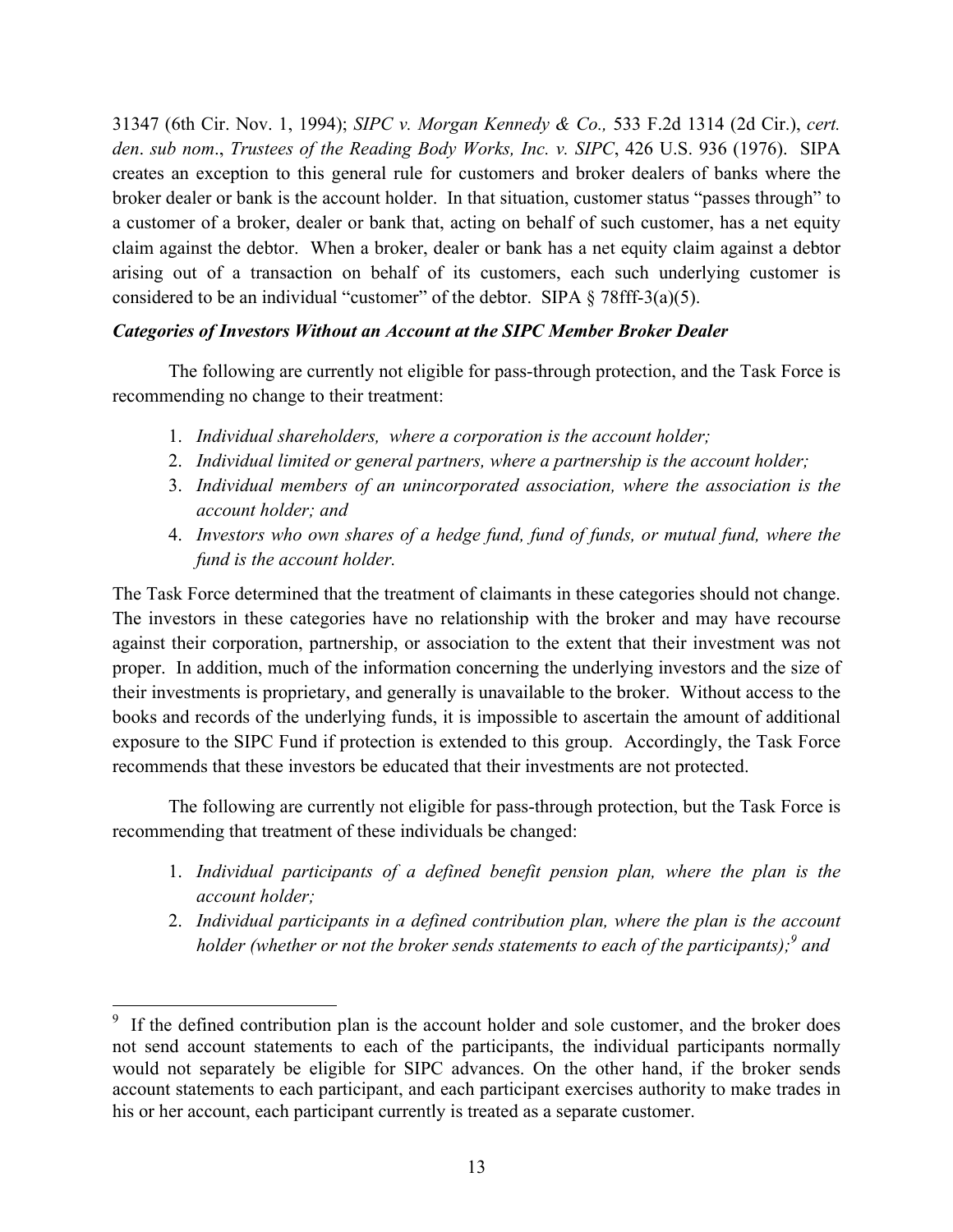3. *Individual participants in a deferred profit sharing plan, where the plan is the account holder.* 

Privately sponsored pension plans hold the assets of over 40 million active participants, 10 million of which are retirees. *See, e.g.,* Lee T. Polk, ERISA Practice and Litigation 1:5 (2010). Over the past 50 years, there has been a shift in the way that savings are held and an increased use of retirement accounts by typical retail investors. *See Finances of Employee Benefits, 1960−2003*, Employee Benefits Research Institute, *available at* http://www.ebri.org/ pdf/publications/facts/0205fact.b.pdf (explaining that payments to individuals from private employer pension and profit sharing plans increased from \$1.7 billion in 1960 to \$320.4 billion in 2003).The Task Force believes that this recommendation would be an important modernization to SIPA, particularly because these investments typically represent the retirement accounts and life savings of many indirect investors who do not have a choice in where their plans' assets are held.

#### *Carve-Out for Avoidance Actions*

In making this Recommendation, the Task Force does not intend to suggest that a SIPA trustee should not be allowed to pursue avoidance actions against any claimant in any of the categories listed above. In the case of defined benefit plans, beneficiaries may have benefited from the receipt of avoidable transfers, and a defined benefit plan should not be allowed to recover the amount of its *pro rata* share of customer property *and* retain the avoidable transfer. As such, it should be made clear that the full amount of any avoidable transfer should be deducted from the amount of a fund's distribution to the extent that the avoidable transfer was not recovered by the trustee.

#### *Policy Considerations*

Because of the way that pension fund assets are currently held, the Task Force expects that most pension funds, particularly large pension funds, will continue to keep their cash and securities in banks even if they execute trades through their brokerage accounts. However, as the scope of protection is increased, the amount of claims asserted against the SIPC Fund may also increase. As part of any change to the scope of protection, the Board of Directors may wish to consider whether a commensurate increase to the target level of the SIPC Fund is necessary.

It also will be important to consider how the specific mechanisms of protection would work, such as which parties will be required to file claims and the level of proof that is necessary to determine whether a claimant is actually a participant in the fund and the extent of its participation. The Task Force is not making a recommendation as to these procedural issues.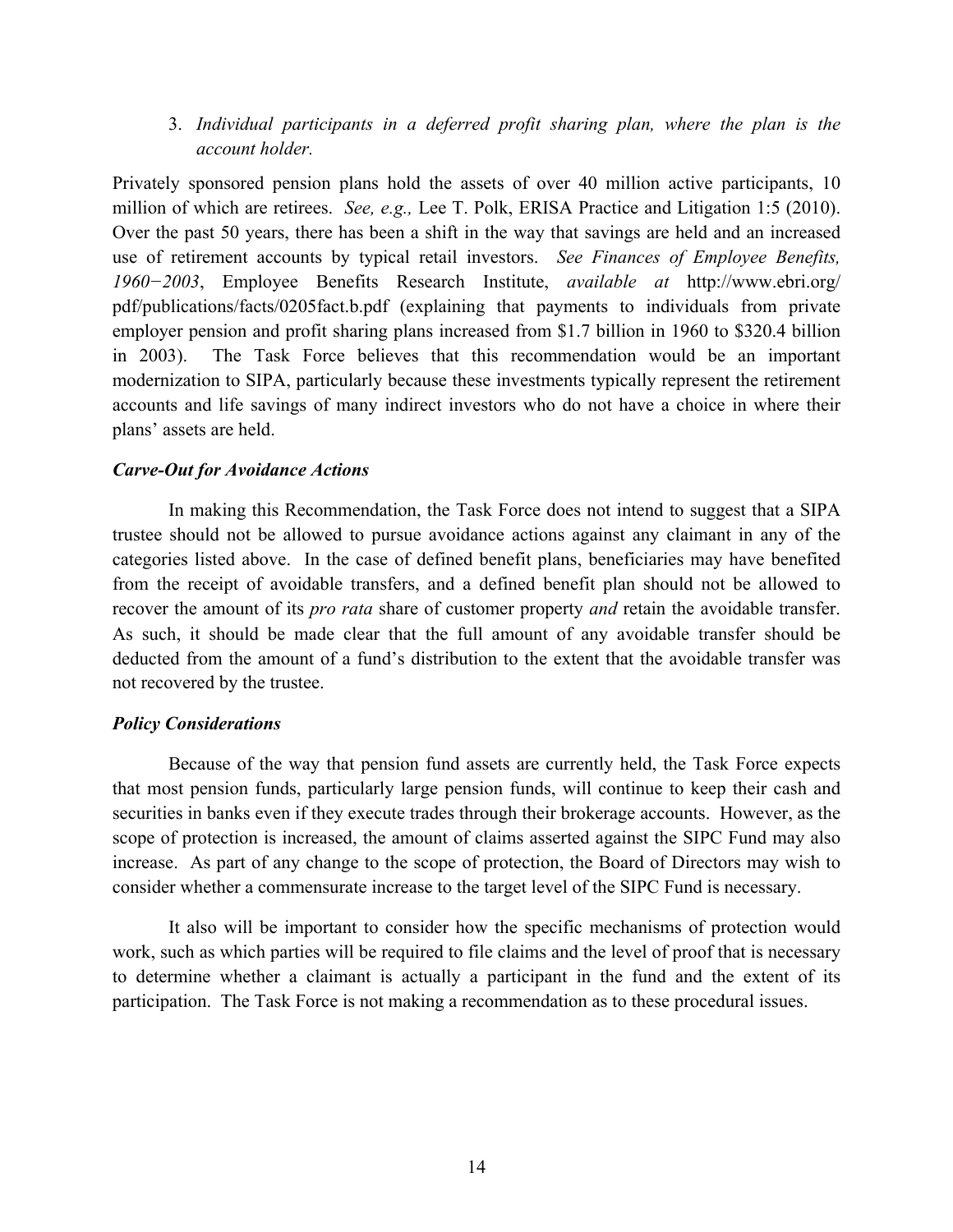# **Recommendation No. 4:**

*Amend the Minimum Assessment to the Greater of 1) \$1,000; or 2) the Amount Set by SIPC Bylaw Not to Exceed 0.02% of the Member's Gross Revenues from the Securities Business*

# *Overview*

Under SIPA section  $78d\frac{d\frac{d\binom{d}{l}}{l}}{l}$  SIPC may impose upon each of its members a minimum assessment in an amount to be set from time to time by SIPC Bylaw within limits set by Congress. Under the Dodd-Frank Act, § 929V, Congress amended the minimum assessment amount to be no greater than 0.02 percent of gross revenues from the securities business of each member. Prior to the enactment of the Dodd-Frank Act, the minimum assessment was no greater than \$150 per annum. *See* SIPA § 78ddd(d)(1)(C) (2009).

Currently, members are assessed on 0.25% of their net operating revenues from the securities business. In 2009, for approximately 25% of the membership, 0.25% of net operating revenues was between \$0 and \$150. Prior to the enactment of the Dodd-Frank Act, these members would have paid a flat \$150 assessment fee. After the amendment, these members pay less than \$150 – and in some cases, \$0. Thus, under the Dodd-Frank Act, in some instances, the assessments actually have decreased or been eliminated.

Because all SIPC member broker-dealers benefit from the SIPC program, the Task Force has determined that all members should pay an assessment fee.

#### *Task Force Recommendation*

*The Task Force recommends that all SIPC members pay an assessment fee which is the amount set by SIPC Bylaw and the minimum amount of which shall not be more than 0.02% of the member's gross revenues from the securities business, but if the aforementioned amount is less than \$1,000, the member shall pay a minimum assessment fee of \$1,000.*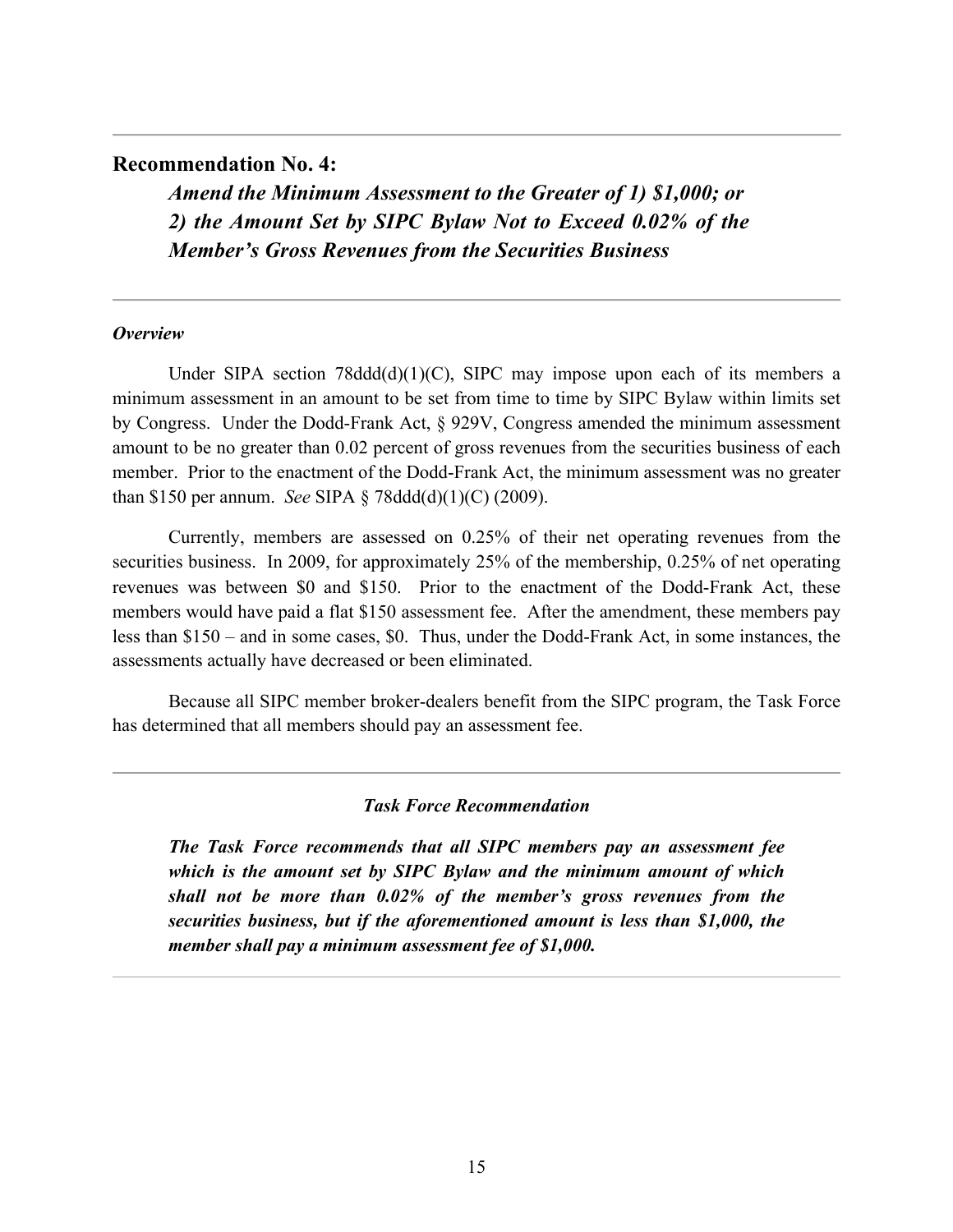# **Recommendation No. 5**:

*Allow for the Use of the Direct Payment Procedure in Cases in Which the Total Amount of Claims Aggregates Less than \$5 million* 

# *Overview:*

The Task Force considered whether the use of the Direct Payment Procedure should be updated and/or expanded. Currently, a Direct Payment Procedure is available only if SIPC determines that:

- the SIPC member cannot meet its obligations to customers;
- one or more of the conditions specified in SIPA section 78eee(b)(1) are present;
- the claim of each customer is within the limits of protection under SIPA;
- the cost of satisfying customers in the Procedure will be less than the cost under a liquidation proceeding;
- the member's broker-dealer registration has terminated or the member has consented to use of the Procedure; and
- the claims of all customers of the member total less than \$250,000.

The \$250,000 claim limit has not been adjusted since 1978.

# *Task Force Recommendation*

*The Task Force recommends that the Direct Payment Procedure be available in cases in which the aforementioned conditions are present except that the total amount of claims should aggregate less than \$5 million instead of \$250,000.* 

# *Direct Payment Procedure*

The Direct Payment Procedure includes notice and claims procedures similar to those in a judicial liquidation proceeding, but limits bankruptcy court involvement to the review of the determination of any "customer" claim as to which proper objection has been filed in court within six months of the date SIPC mails the determination. Significantly, it is the claimant who initiates court involvement by the filing of an objection. All allowed claims are satisfied from SIPC advances; there is no collection of customer property.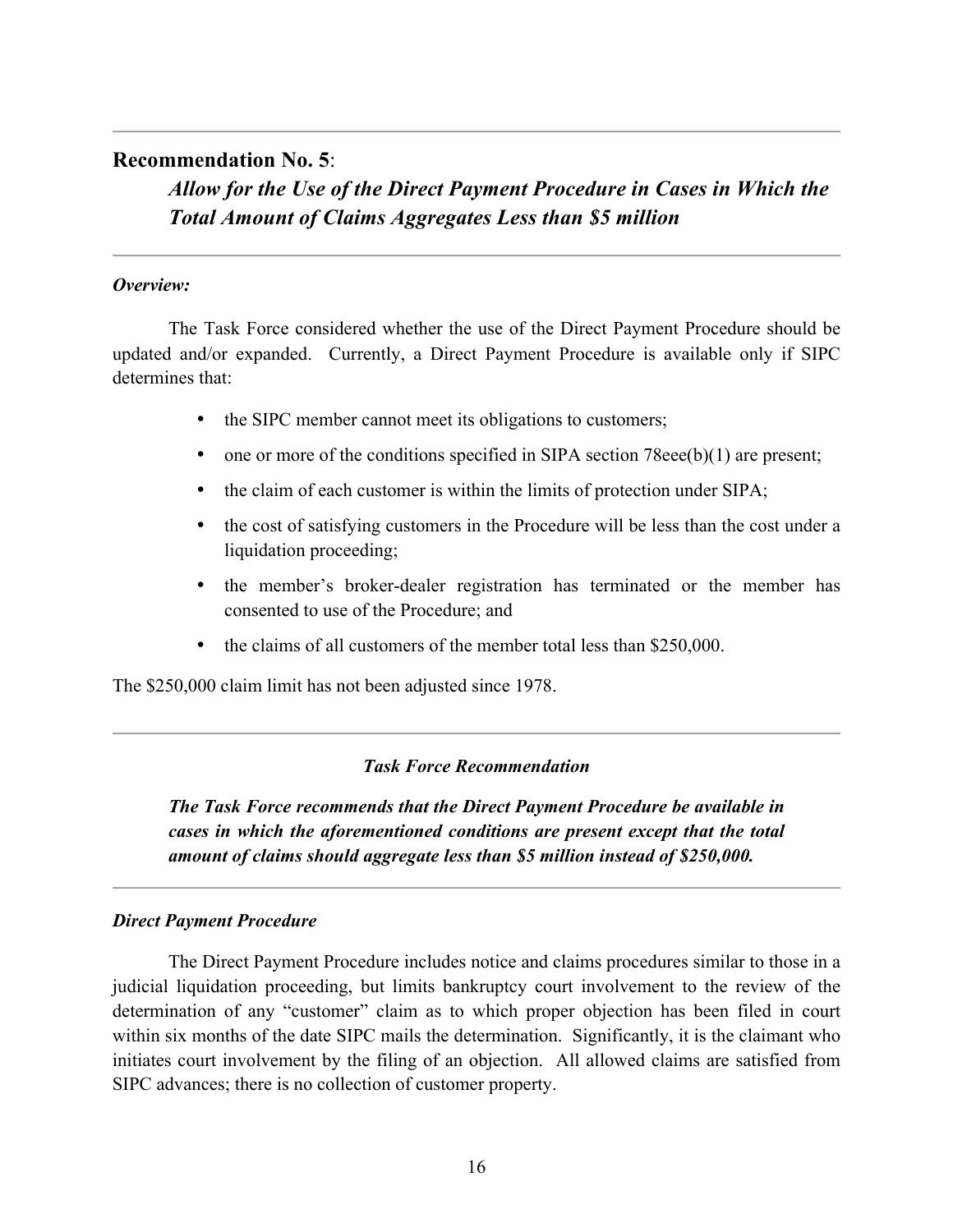The Direct Payment Procedure is designed to enable SIPC quickly, and inexpensively, to make customers whole, without the use of the more time-consuming and expensive procedures of a judicial liquidation proceeding. In SIPC's experience, Direct Payment Procedures have cost less, have provided an efficient mechanism for returning missing cash and securities to customers, and are advisable where the brokerage is judgment proof and there is little or no customer property to be had.

The Task Force has determined that the Procedure affords customer protection in a manner that is cost-effective and time-efficient. The Task Force recognizes, however, that because the Procedure is conducted out of court, it is only suitable in certain instances.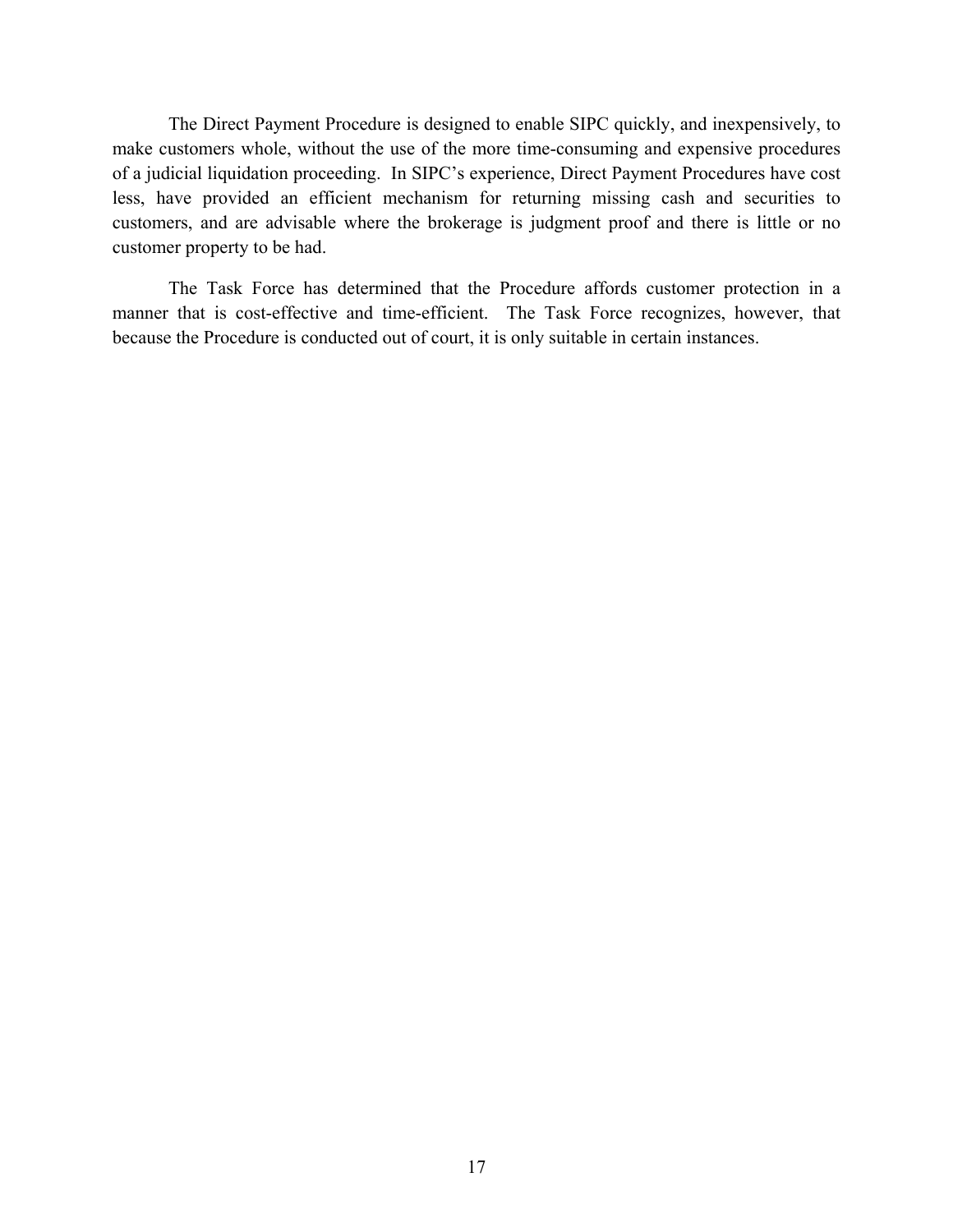# **Recommendation No. 6**: *Require Auditors of SIPC Members to File Copies of Audit Reports With SIPC*

#### *Overview*

For more than sixty years, in order to safeguard customers' assets, the SEC, by means of its Rule 17a-5, 17 C.F.R. § 240.17a-5, has required an independent public accountant to provide certain assurances regarding financial information reported by the broker-dealer. *See* Exchange Act Release No. 3338, 7 Fed. Reg. 9917 (Dec. 1, 1942). Toward that end, the accountant must perform an "examination of accountabilities and responsibilities of a firm resulting in a report to regulatory bodies concerning that firm's fiduciary obligations to customers." *See* SEC, *Study of Unsafe and Unsound Practices of Broker-Dealers* ("SEC Study"), H.R. Doc. No. 92-231, at 152 (1971). The information is filed with the SEC and the securities self-regulatory organizations. The information provides these authorities "with a sufficiently early warning to enable them to take appropriate action to protect investors before the financial collapse of the particular brokerdealer involved." *Touche Ross & Co. v. Redington,* 442 U.S. 560, 570 (1979) (footnote omitted).

The purpose of the accountant's audit report is the same as that of SIPA: to provide greater protection to customers. The accountant's audit report includes detailed information regarding the SEC's net capital requirements (Rule 15c3-1) and customer reserve requirements (Rule 15c3-3). Non-compliance with these Rules requires the SEC to inform SIPC for the benefit of customers. *See* SIPA § 78eee(a)(1). However, SIPC does not receive a copy of accountants' audit reports. As a result, SIPC cannot rely directly on these audit reports and thus has been held by courts not to have standing to sue an auditor for any negligent or tortious conduct related to the audit.

# *Task Force Recommendation*

*The Task Force recommends that SIPC members be required to file audit reports with SIPC concurrently with their filing with the SEC. The purpose of such a requirement would be to allow SIPC to rely on the audit report and provide SIPC with standing to sue an auditor for any negligent or tortious conduct related to an audit.*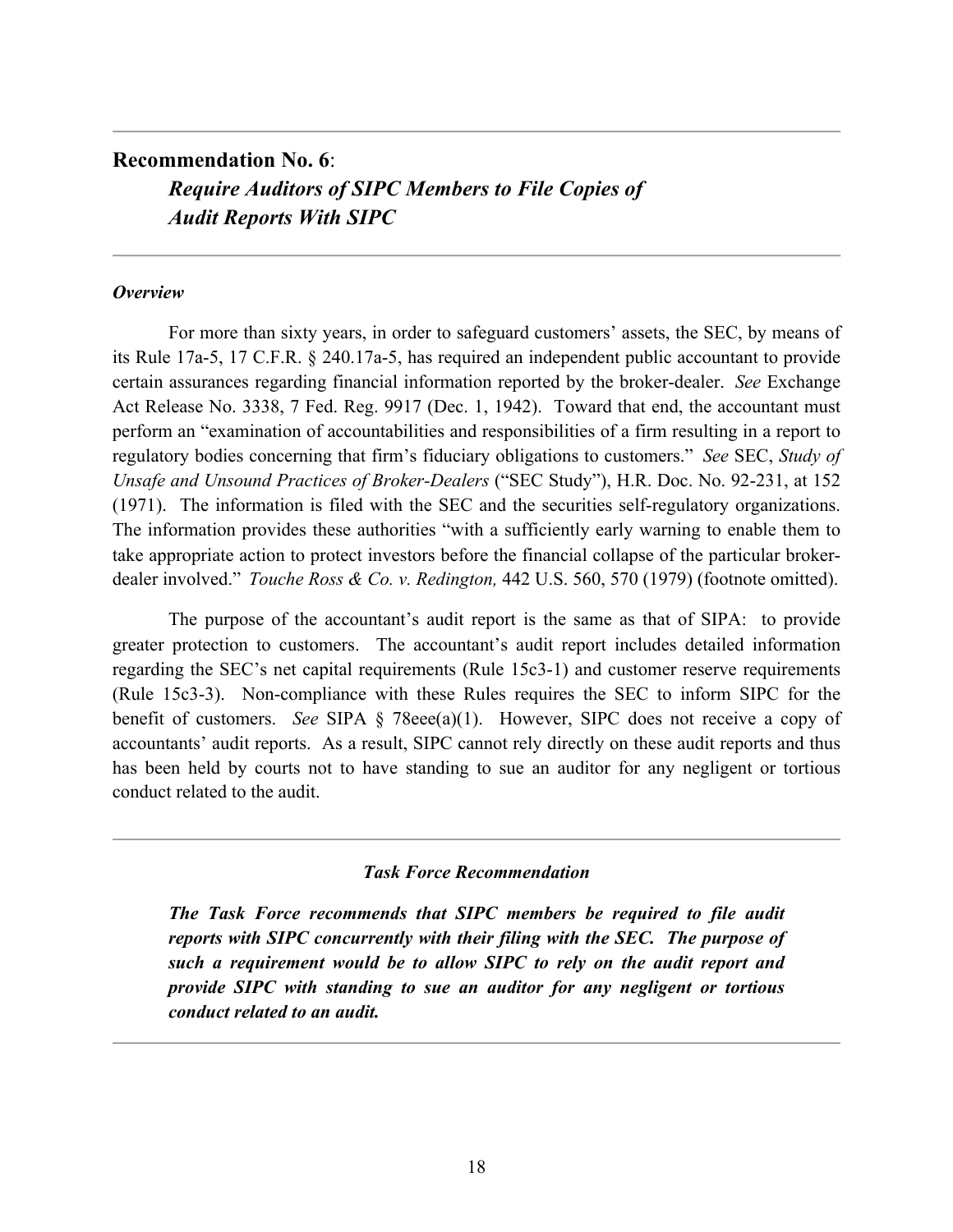# *Related Litigation in SIPA Liquidation Proceedings*

SIPC and/or SIPA trustees have taken action against accounting firms based on the firms' audit responsibilities in six liquidation proceedings. Settlements were reached regarding the actions in three of those proceedings.<sup>10</sup> In the other three liquidation proceedings, the courts held that the accountant could not be held liable to SIPC. *See SIPC v. BDO Seidman (In re A.R. Baron & Co.)*, 245 F.3d 174 (2d Cir. 2001)*; SIPC v. Munninghoff Lange & Co. (In re Donahue Securities, Inc.)*, 2004 WL 3152763 (Bankr. S.D. Ohio Nov. 23, 2004); *SIPC v. Cheshier & Fuller (In re Sunpoint Sec., Inc.)*, 377 B.R. 513 (Bankr. E.D. Tex. 2007), *aff'd sub nom., Richardson v. Cheshier & Fuller LLP*, 2008 WL 5122122 (E.D. Tex. Dec. 3, 2008). In *Sunpoint Securities*, the court explained that "[b]ecause SIPC was never aware of the contents of the audit reports, it cannot demonstrate that it justifiably relied on any statement made by the auditors in those reports, and it cannot recover against C&F upon a theory of negligent misrepresentation." 377 B.R. at 561.

# *Proposal to Change Applicable SEC Rule*

Presently, SEC Rule  $17a-5(d)(6)$ , 17 C.F.R. § 240.17a-5(d)(6), provides that the audit report is to be filed with the SEC in Washington, D.C., the SEC's office in the broker-dealer's region, and the principal office of the broker-dealer's designated examining authority. While the report is thus available for regulators' use in monitoring the broker-dealer's financial health, the report is not provided to SIPC even though it ultimately may trigger the start of a liquidation proceeding. *See* Rule 17a-5(e)(3).

Against this background, SIPC has proposed recommending that SEC Rule 17a-5(d)(6) be changed to require that the audit reports also be filed with  $SIPC$ <sup>11</sup> Including SIPC as a

<sup>11</sup> The proposed rule change would revise SEC Rule 17a-5(d)(6) to add SIPC as a designated entity to receive a copy of the annual audit report filed with the SEC. The rule is set forth below, and the proposed revision is italicized.

> The annual audit report shall be filed at the regional office of the Commission for the region in which the broker or dealer has its principal place of business, the Commission's principal office in Washington, D.C., and the principal office of the designated examining authority for said broker or dealer. Copies thereof shall be provided to all self-regulatory organizations of which said broker or dealer is a member, *and to the Securities Investor Protection Corporation ("SIPC")*.

The addition of SIPC to Rule 17a-5(d)(6) would require a technical amendment to SEC Rule 17a-5(e)(4), striking the reference to the "Securities Investor Protection Corporation," and substituting "SIPC" in its place.

<sup>&</sup>lt;sup>10</sup> The three liquidation proceedings were (1) R.D. Kushnir & Co.; (2) Rocky Mountain Securities and Investments, Inc.; and (3) NEBS Financial Services, Inc.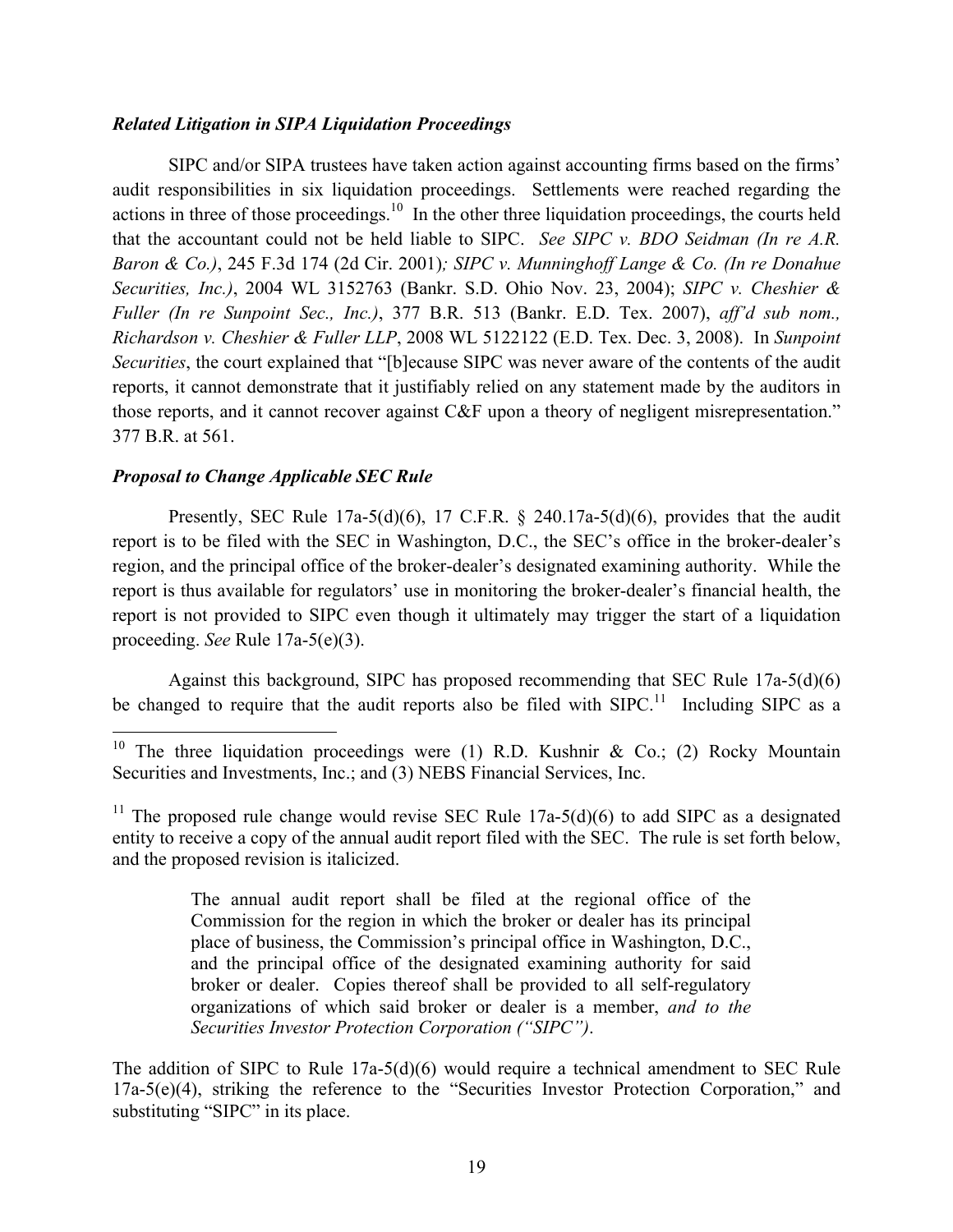designated recipient would further the goal of investor protection by providing another layer of review of the report by an organization directly affected by its contents. In addition, including SIPC as a recipient would help to address the persistent concern that any signs of "financial weakness, as by non-compliance with net capital requirements or otherwise, [be] watched very carefully and followed up" in order to augment the financial responsibility requirements SIPA was intended to enhance, and to provide greater investor protection. *See* SEC Study, *supra* at 25.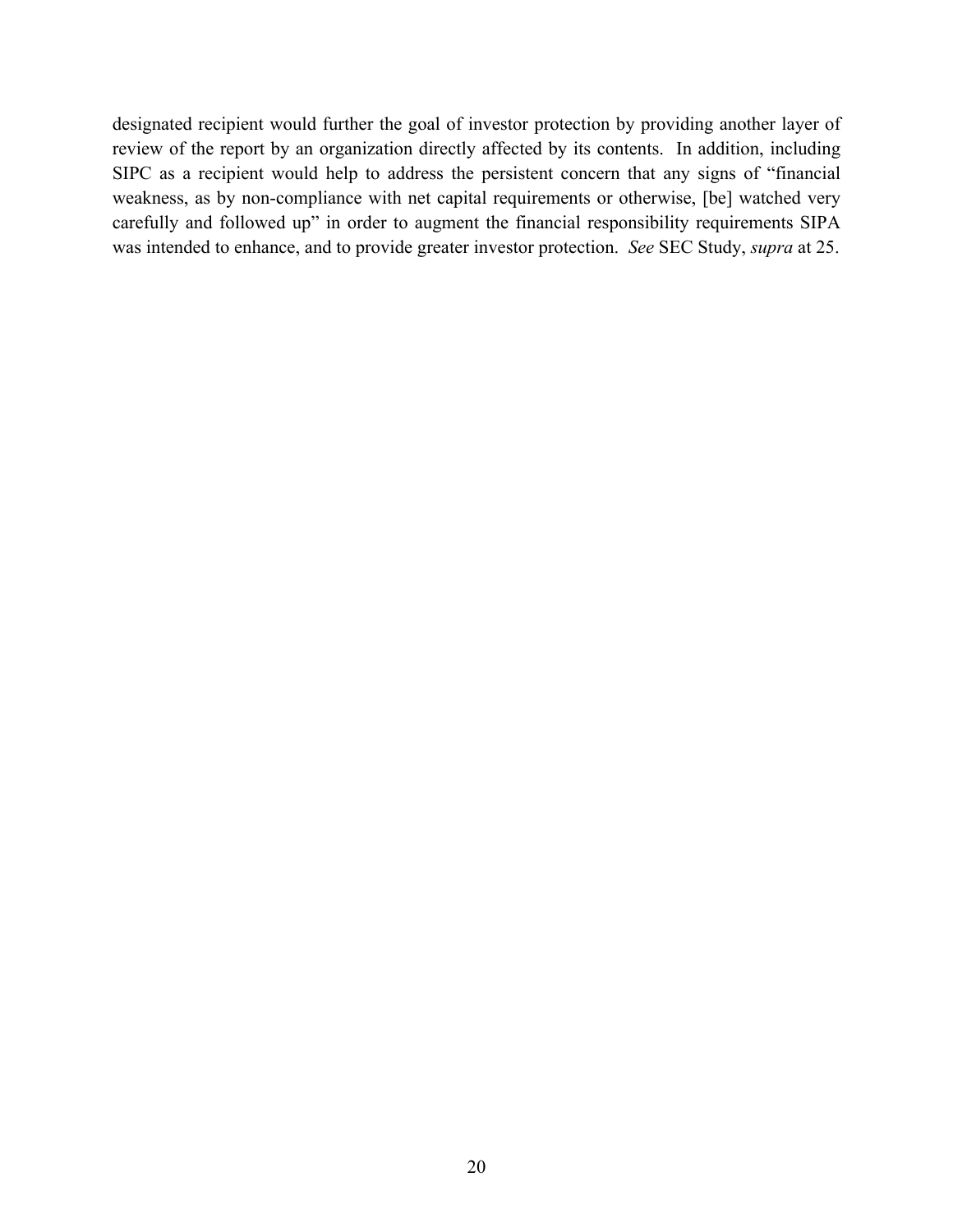# **Recommendation No. 7**:

*Affirm the Obligation of Banks and Other Custodians to Safeguard Rule 15c3-3 Accounts and to Reaffirm That Such Accounts Are Subject to Trustee Control Upon Broker-Dealer Liquidation*

# *Overview*

SEC Rule 15c3-3, 17 C.F.R. § 240.15c3-3, also referred to as the Customer Protection Rule, like SIPA, is designed to ensure, among other things, that customers who entrust cash or securities to a broker-dealer for the purpose of effecting securities transactions are able to recover that property, even if the broker-dealer fails financially.

Under Rule 15c3-3, banks and other custodians acknowledge or agree in writing (for example, by way of a "no lien letter"), with respect to accounts opened by broker-dealers in order to comply with Rule 15c3-3 ("Rule 15c3-3 Accounts"), that the accounts are not subject to any "right, charge, security interest, lien, or claim of any kind in favor of the bank or any person claiming through the bank." The Task Force has determined that it should be made clear that banks and other custodians are not permitted to hypothecate or subject to a lien any assets carried in Rule 15c3-3 Accounts. It also should be made clear that, in the liquidation of a broker-dealer under SIPA, banks or other custodians carrying the broker-dealer's Rule 15c3-3 Accounts are required to turn over to the liquidation trustee all property in a Rule 15c3-3 Account, and that a failure to turn over such property may subject the bank or other custodian to sanctions for violating Sections 362 and 562 of the Bankruptcy Code, 11 U.S.C.  $\S$  101 *et seq.*,<sup>12</sup> as well as any applicable court order, and may expose them to sanctions (potentially including punitive damages for a willful refusal) for violating such sections (and, where applicable, any order).

#### *Task Force Recommendation*

*The Task Force recommends that SIPC request that the SEC issue an interpretive release with respect to Rule 15c3-3 that makes clear that* 

• *after providing an acknowledgment or agreement (including without limitation a "no lien letter") that an account used for compliance with Rule 15c3-3 is not subject to any right, charge, security interest, lien, or claim of any kind in favor of such bank or custodian or any* 

<sup>&</sup>lt;sup>12</sup> Under SIPA section 78fff(b), specified sections of the Bankruptcy Code apply in a SIPA liquidation to the extent not inconsistent with SIPA.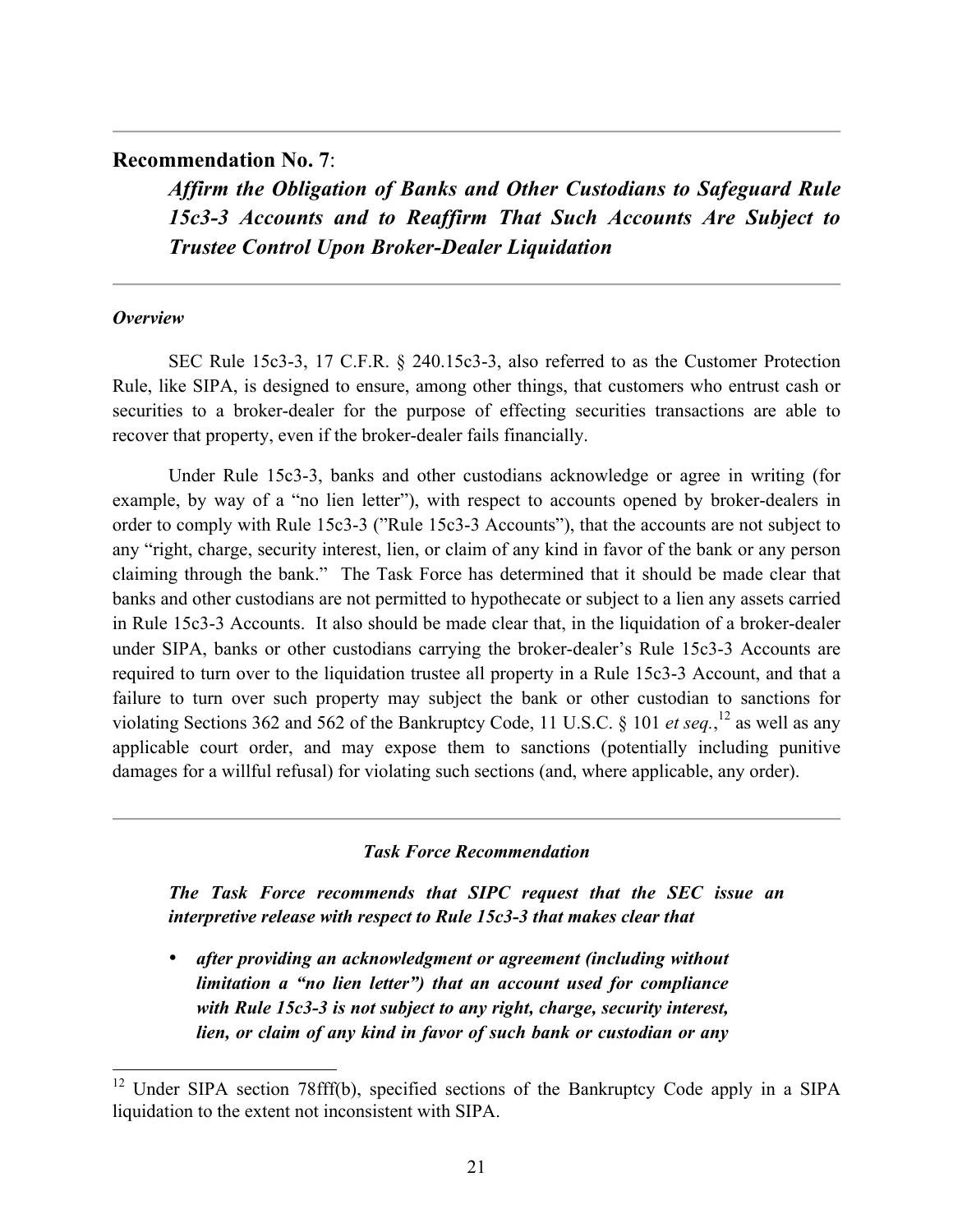*person claiming through the bank or custodian (a "Claim"), a bank or other custodian may not subsequently create a Claim against such account, and* 

• *a request by a trustee for the liquidation of a broker-dealer for control of such an account or any property on deposit therein shall put the bank or custodian on notice that its failure to comply with such a request may subject the bank or custodian to possible sanctions and/or penalties for violating Sections 362 and 542 of the Bankruptcy Code, or aiding and abetting a violation of, Rule 15c3-3.*

#### *Background*

SEC Rule 15c3-3 provides, in relevant part:

(c) *Control of securities.* Securities under the control of a broker or dealer shall be deemed to be securities which: ...

(5) Are in the custody or control of a bank as defined in section  $3(a)(6)$  of the Act, the delivery of which securities to the broker or dealer does not require the payment of money or value and the bank having acknowledged in writing that the securities in its custody or control are not subject to any right, charge, security interest, lien or claim of any kind in favor of a bank or any person claiming through the bank; or . . .

(f) *Notification of banks.* A broker or dealer required to maintain the reserve bank account prescribed by this section or who maintains a special account referred to in paragraph (k) of this section shall obtain and preserve in accordance with § 240.17a–4 written notification from each bank in which he has his reserve bank account or special account that the bank was informed that all cash and/or qualified securities deposited therein are being held by the bank for the exclusive benefit of customers of the broker or dealer in accordance with the regulations of the Commission, and are being kept separate from any other accounts maintained by the broker or dealer with the bank, and the broker or dealer shall have a written contract with the bank which provides that the cash and/or qualified securities shall at no time be used directly or indirectly as security for a loan to the broker or dealer by the bank and, shall be subject to no right, charge, security interest, lien, or claim of any kind in favor of the bank or any person claiming through the bank.

Notwithstanding the notification to banks and other related provisions of SEC Rules, bank custodians at times have refused to release to the SIPA trustee property in Rule 15c3-3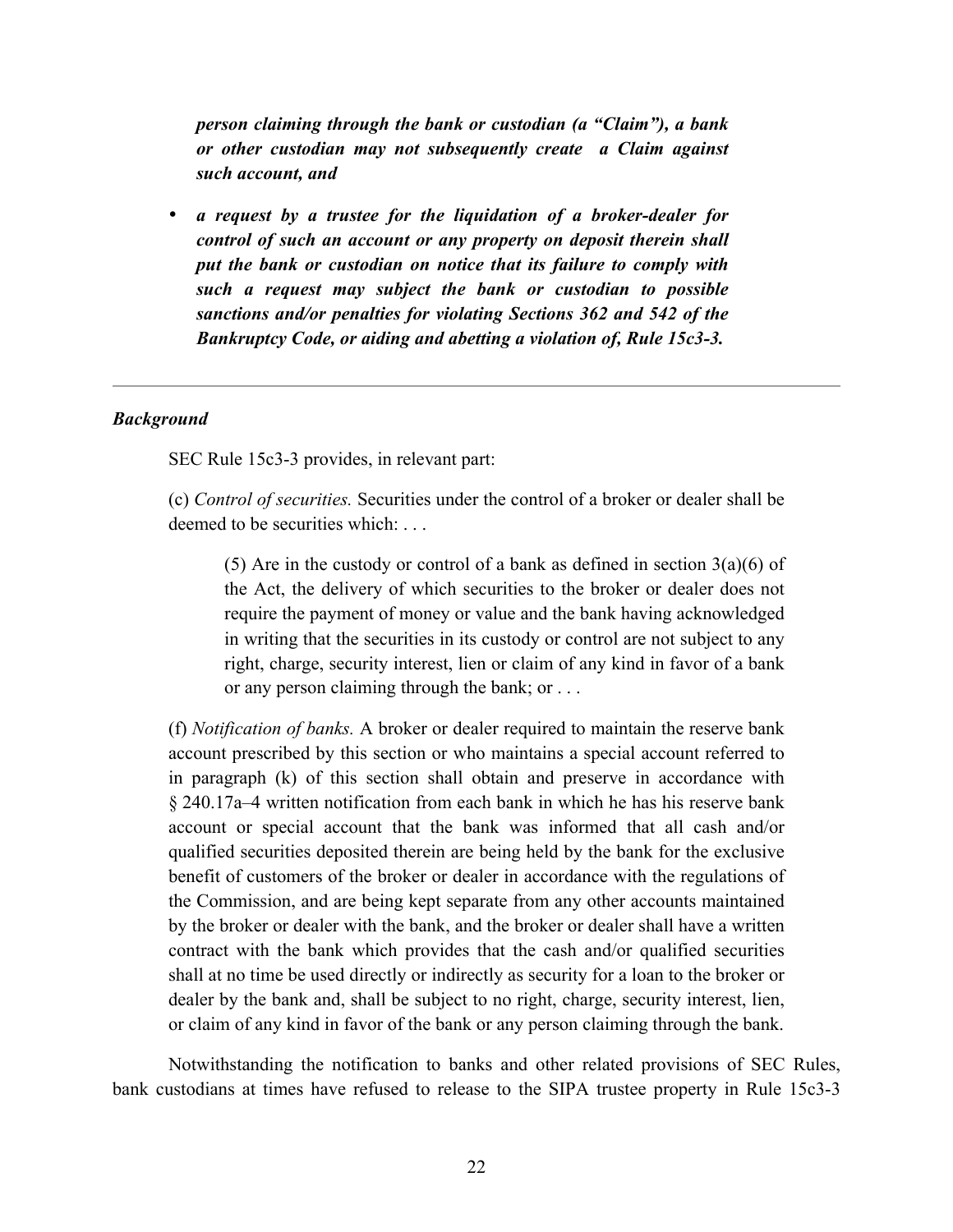Accounts. In some cases, the refusal was purportedly based upon assertions of a subsequently granted right, charge, security interest, lien, or claim of any kind in favor of a bank or any person claiming through the bank (a "Claim") against the Rule 15c3-3 Account. It would facilitate and expedite the recovery of customer property by the trustee for the benefit of customers if it is made clear that banks and other custodians may not create Claims over Rule 15c3-3 Accounts, that property in a Rule 15c3-3 Account is subject to the SIPA trustee's control and disposition upon the commencement of a SIPA liquidation proceeding, and that the trustee shall be authorized to recover from the custodian any property improperly released, seized or hypothecated by the bank in violation of its agreement. This clarification would further the enforcement of Rule 15c3-3 and reaffirm existing applicable case law. *See, e.g.*, *Dowden v. Cross County Bank (In re Brittenum),* 97 B.R. 503 (E.D. Ark. 1987) (holding that a Rule 15c3-3 deposit is not subject to bank's setoff claim).

In that regard, the Task Force believes that this proposed clarification with respect to the treatment of customer property by a custodian is best accomplished through the issuance of an interpretive release by the SEC respecting Rule 15c3-3. The following language is suggested to be made part of an SEC release:

Upon the commencement of a liquidation under the Securities Investor Protection Act, 15 U.S.C. § 78aaa *et seq*. ("SIPA"), of any broker or dealer, funds or securities deposited by or on behalf of such broker or dealer in any bank account at any point acknowledged or agreed by the bank not to be subject to any "right, charge, security interest, lien, or claim of any kind in favor of the bank or any person claiming through the bank" including without limitation by way of a "no lien letter" (a "Rule 15c3-3 Account") shall be subject solely to the control and direction of, and disposition by, the trustee appointed for the liquidation of such broker-dealer (the "Trustee"). A broker-dealer violates Rule 15c3-3 if it creates any right, charge, security interest, lien, or claim of any kind in or over a Rule 15c3-3 Account (or the assets from time to time on deposit therein) in favor of the bank or any person claiming through the bank (a "Claim") against a Rule 15c3-3 Account; therefore any bank accepting or acting on the basis of such a subsequently granted Claim shall be deemed to be aiding and abetting a violation of Rule 15c3-3. A request to a bank by the Trustee for control of funds or securities in a Rule 15c3-3 Account carried by such bank shall put the bank on notice that its failure to comply with such request will violate Sections 362 and 542 of the Bankruptcy Code and/or aid and abet a violation of Rule 15c3-3, and may subject the bank to sanctions (including punitive damages).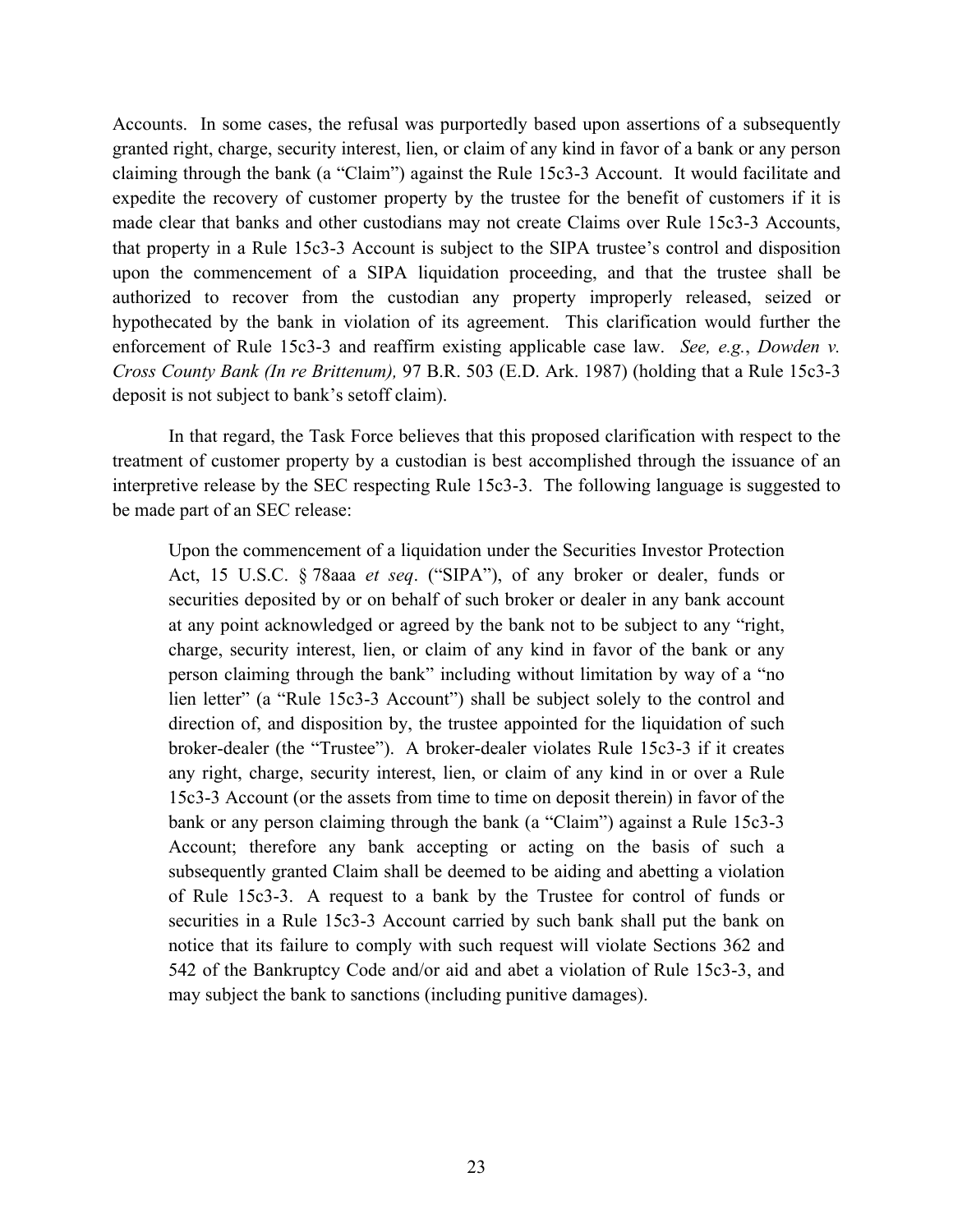# **Recommendation No. 8:** *Continue to Vest the SIPA Trustee with the Same Avoidance Powers as a Trustee in a Case under the Bankruptcy Code*

# *Overview*

The Task Force considered whether the avoidance powers available to a trustee under SIPA should be modified. Currently, the avoidance powers vested in a SIPA trustee are the avoidance powers available to a trustee in a case under the Bankruptcy Code.

The Task Force has determined that avoidance powers are an important tool for returning customers as nearly as possible to their accounts as they existed prior to the commencement of the liquidation proceeding. Allowing a trustee to avoid certain transfers ensures that creditors are treated equally and that certain creditors are not favored over others. Avoidance actions are particularly important when, for example, the debtor broker-dealer has transferred customer assets to a third party (including a customer) within a specified time period preceding the date of liquidation and other than in the ordinary course of business. If these transfers are not recovered by the trustee, the third party or customer who received the funds pre-filing is able to receive 100% of the money transferred, to the detriment of other customers for whom fewer assets remain in the broker's possession for distribution. The avoidance powers, however, allow trustees to recover under specified conditions amounts transferred and to redistribute those assets to all customers, so that all customers share equally.

The Task Force recognizes that in light of SIPA's close interrelationship with the Bankruptcy Code, any change to the avoidance powers should first be made under the Bankruptcy Code. Because under SIPA, the avoidance provisions of the Bankruptcy Code automatically apply to a SIPA case, unless inconsistent with SIPA, such changes would apply without the need for an amendment to SIPA.

# *Task Force Recommendation*

*The Task Force recommends that SIPA trustees continue to be vested with the same avoidance powers as trustees in cases under the Bankruptcy Code. To the extent that any adjustments to the avoidance powers are warranted, the adjustments should be made to the avoidance provisions of the Bankruptcy Code, and thereby incorporated by reference into SIPA. The Task Force does not recommend that the avoidance powers of a SIPA trustee be limited, as they would be under the proposed Ponzi Scheme Investor Protection Act.*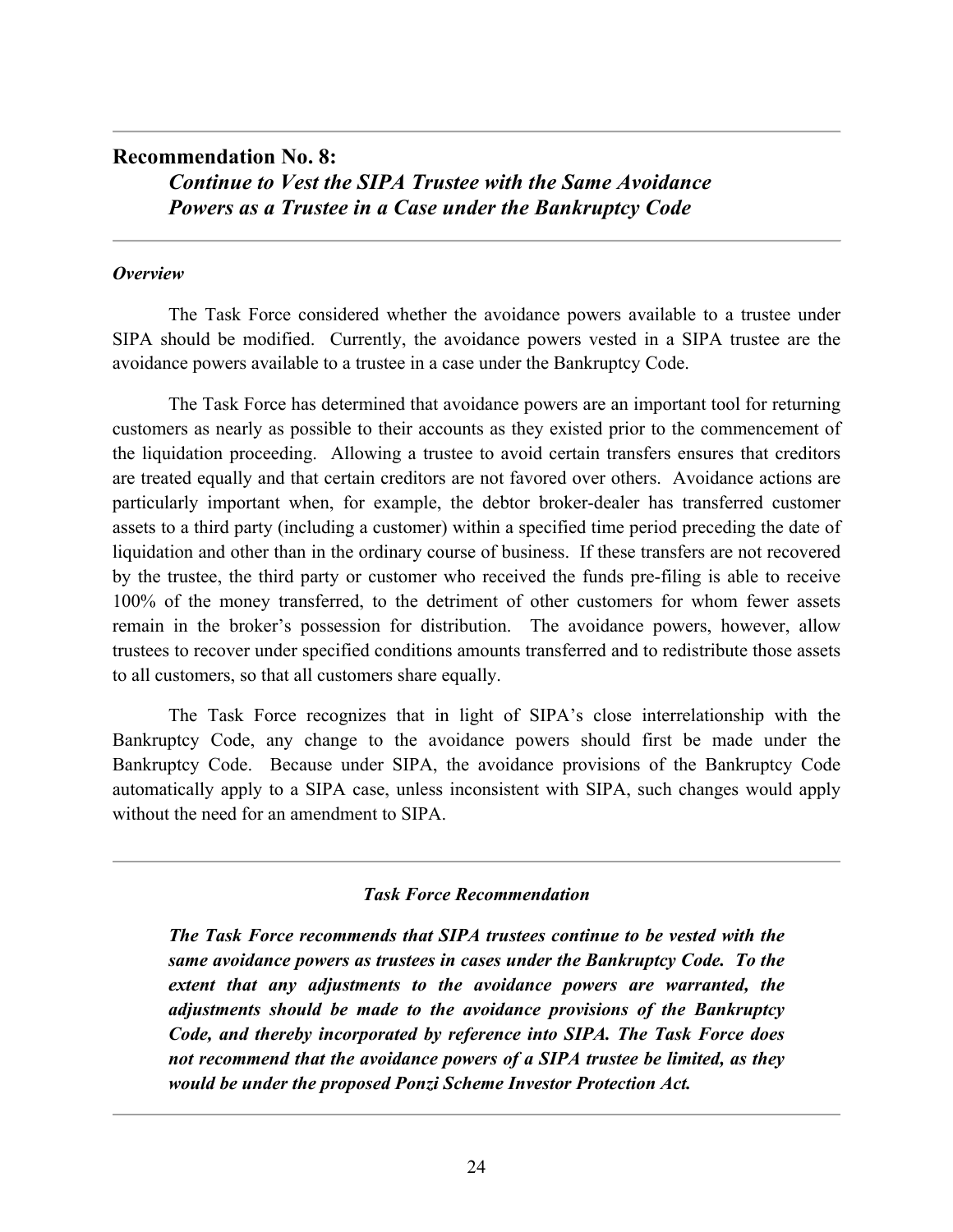#### *The Proposed Ponzi Scheme Investor Protection Act*

Pending legislation in the draft Ponzi Scheme Investor Protection Act of  $2011^{13}$  ("Draft") Bill"), which, on May 25, 2011, was referred to the House Committee on Financial Services, seeks to limit a trustee's avoidance powers in SIPA liquidations involving Ponzi schemes. The Draft Bill was introduced after the Ponzi Scheme Investor Protection Act of  $2010<sup>14</sup>$  died in Committee.

Section 8A(f) of the Draft Bill states that the "trustee of a Ponzi scheme may not seek to recover money, including profits, from any investor in the Ponzi scheme unless such investor (1) was complicit in the Ponzi scheme; or (2) was registered, or should have been registered, with the Commission under the securities laws as an investment adviser, broker, dealer, or other person with a fiduciary duty to the customers or investors of the person." As explained above, divesting a trustee of his power to avoid transfers inevitably results in inequitable distributions to customers by favoring some customers over others. This is particularly troublesome in the case of a Ponzi scheme where no actual investments are made and funds that have been paid to certain customers consist of other customers' money. Customers who received no transfer of funds from the broker-dealer before its failure would be subject to a potentially more limited distribution in the SIPA liquidation proceeding.

<u>.</u>

<sup>&</sup>lt;sup>13</sup> H.R. 1987, 112th Cong. (2011).

 $^{14}$  H.R. 5032, 111th Cong. (2010).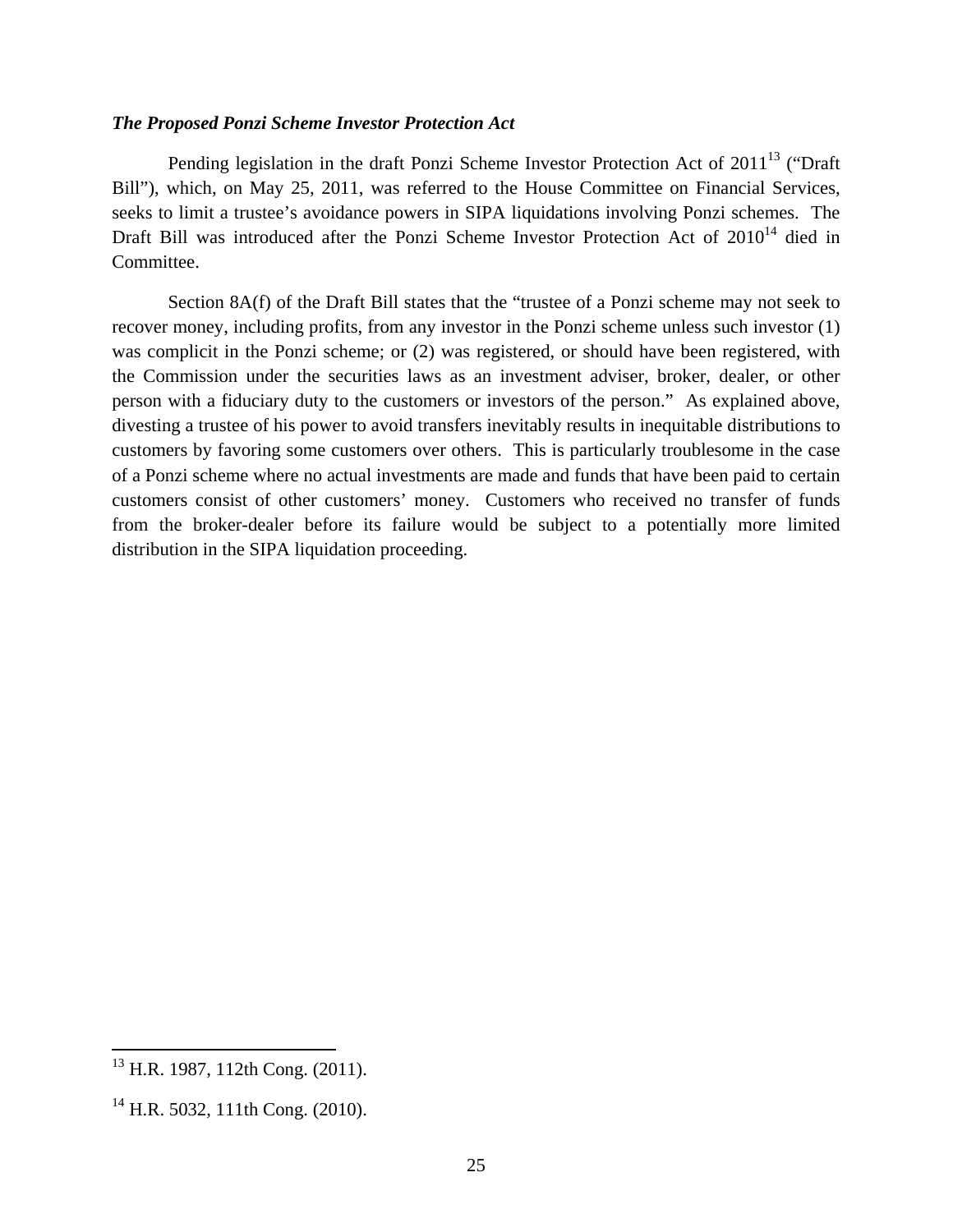## **Recommendation No. 9:**

*Continue to Treat Claims Arising from Repurchase and Reverse Repurchase Agreements as General Creditor Claims*

## **Recommendation No. 10**:

*Continue to Treat Claims Arising from Open TBA Contracts as General Creditor Claims*

## **Recommendation No. 11**:

*Continue to Treat Claims Arising From Credits Received Pursuant to Soft Dollar Arrangements as General Creditor Claims*

## **Recommendation No. 12**:

*Continue to Treat Claims for Fees Earned in Connection with Underwriting or Other Transactions Effected by a Syndicate as General Creditor Claims*

*Recommendations 9 through 12 were considered together, as they each rely on common legal principles and policy considerations. Specifically, each Recommendation addresses a potential claim by either institutional customers or sophisticated retail customers, which are customers not intended to have their claims satisfied out of funds advanced by SIPC by the original drafters of SIPA. In addition, each of these Recommendations depends upon the definition of key terms under SIPA such as "customer," "customer property" and "security." The below summary of the law therefore applies to each of the Recommendations.15*

*"Customer" and "Customer Property" Under SIPA*

"Customer" status under SIPA is limited. Customer status is only available to those persons who, on the "filing date," have a claim to securities or cash held in custody by the broker for the customer as an investor in securities. In determining the nature of a claimant's status in relation to the debtor, the court must look at the claimant's account, as it existed on the books and records of the debtor on the "filing date." In order to be a "customer" under SIPA, a claimant in a SIPA liquidation proceeding must have a claim to securities or cash custodied in a

<sup>&</sup>lt;sup>15</sup> Mr. Hammerman indicated that his approval of Recommendations 9 through 12 reflected SIFMA's view that the recommendations were meaningful recommendations for the improvement of SIPA, but were prospective only and should not be used to inform the current state of the law.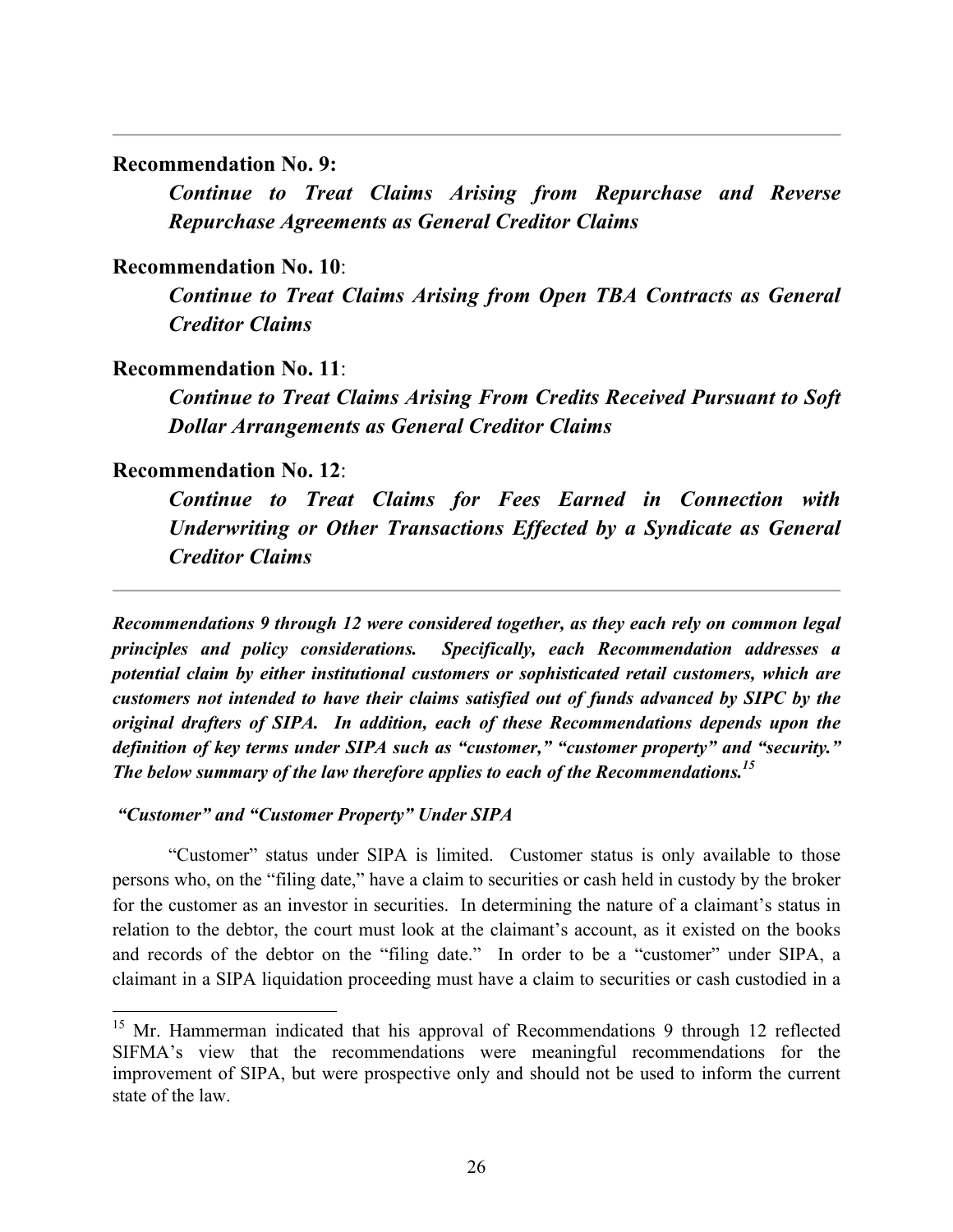securities account in his, her or its name and must have established a relationship with the debtor as a securities investor. Thus, under the definition of "customer" in SIPA, customer status is imparted on persons pursuant to their "transactional relationship:" broker-investor transactions are distinguished from the ordinary debtor-creditor relationships.<sup>16</sup>

Courts have held that the actual entrustment of securities or cash into the possession of a debtor is a "bright line" test that separates customer claims from all other claims. As the Fifth Circuit stated in *In re Stalvey & Assocs., Inc.,* "in 'the absence of actual receipt, acquisition or possession of the property of a claimant by the brokerage firm under liquidation,'" a claimant is not entitled to customer protection under SIPA.<sup>17</sup> For purposes of customer status under SIPA, entrustment means both the transfer of possession of property to the broker, and that this transfer be "in the ordinary course of its business as a broker or dealer." SIPA § 78*lll*(2). This contemplates a "public" customer who tenders securities "for the purpose of having them traded" by the broker.<sup>18</sup> Thus, at a minimum, to qualify for "customer" status under SIPA, claimants must demonstrate that cash or securities were entrusted to the debtor for the purpose of effecting protected securities transactions. Such entrustment of property for the purpose of trading creates the broker-customer fiduciary relationship that is the essence of customer status under SIPA.

## *Contracts, Loans, and Executory Contracts are Not Protected by SIPA*

As the court explained in *In re Weis Securities*, SIPA only protects customers "with 'an unrestricted right to receive on demand these [sic] securities which belong to them.<sup>"19</sup> For example, in *In re Adler Coleman Clearing Corp.*, the court rejected broker-dealers' attempts to attain "customer" status for commissions held at the firm, concluding that the account did not contain "customer property" as defined in SIPA § 78*lll*(4).<sup>20</sup> Accordingly, claims for fraud and breach of contract are not protected by  $SIPA^{21}$  Likewise, lenders<sup>22</sup> and parties to executory contracts<sup>23</sup> are not protected by SIPA.

<sup>18</sup> *In re Hanover Square Secs.*, 55 B.R. 235, 240 (Bankr. S.D.N.Y. 1985).

<sup>19</sup> 1977 WL 1043, at \*4 (S.D.N.Y. Sept. 29, 1977), *quoting* H.R. Rep. No. 91-1613 (1970).

<sup>20</sup> 216 B.R. 719, 724-25 (Bankr S.D.N.Y. 1998).

<sup>&</sup>lt;sup>16</sup> See, e.g., Stafford v. Giddens (In re New Times Securities Services, Inc.), 463 F.3d 125, 128 (2d Cir. 2006), *citing SEC v. F.O. Baroff,* 497 F.2d 280, 284 (2d Cir. 1974).

<sup>17</sup> 750 F.2d 464, 469 (5th Cir. 1985), *quoting SEC v. Kenneth Bove & Co.,* 378 F.Supp. 697 (S.D.N.Y. 1974).

<sup>21</sup> *See, e.g., In re MV Secs., Inc.*, 48 B.R. 156, 160 (Bankr. S.D.N.Y. 1985) ("SIPA does not protect customer claims based on fraud or breach of contract." (quoting *SEC v. Howard Lawrence & Co., Inc.,* 1 Bankr. Ct. Dec. 577, 579 (Bankr. S.D.N.Y. 1975)).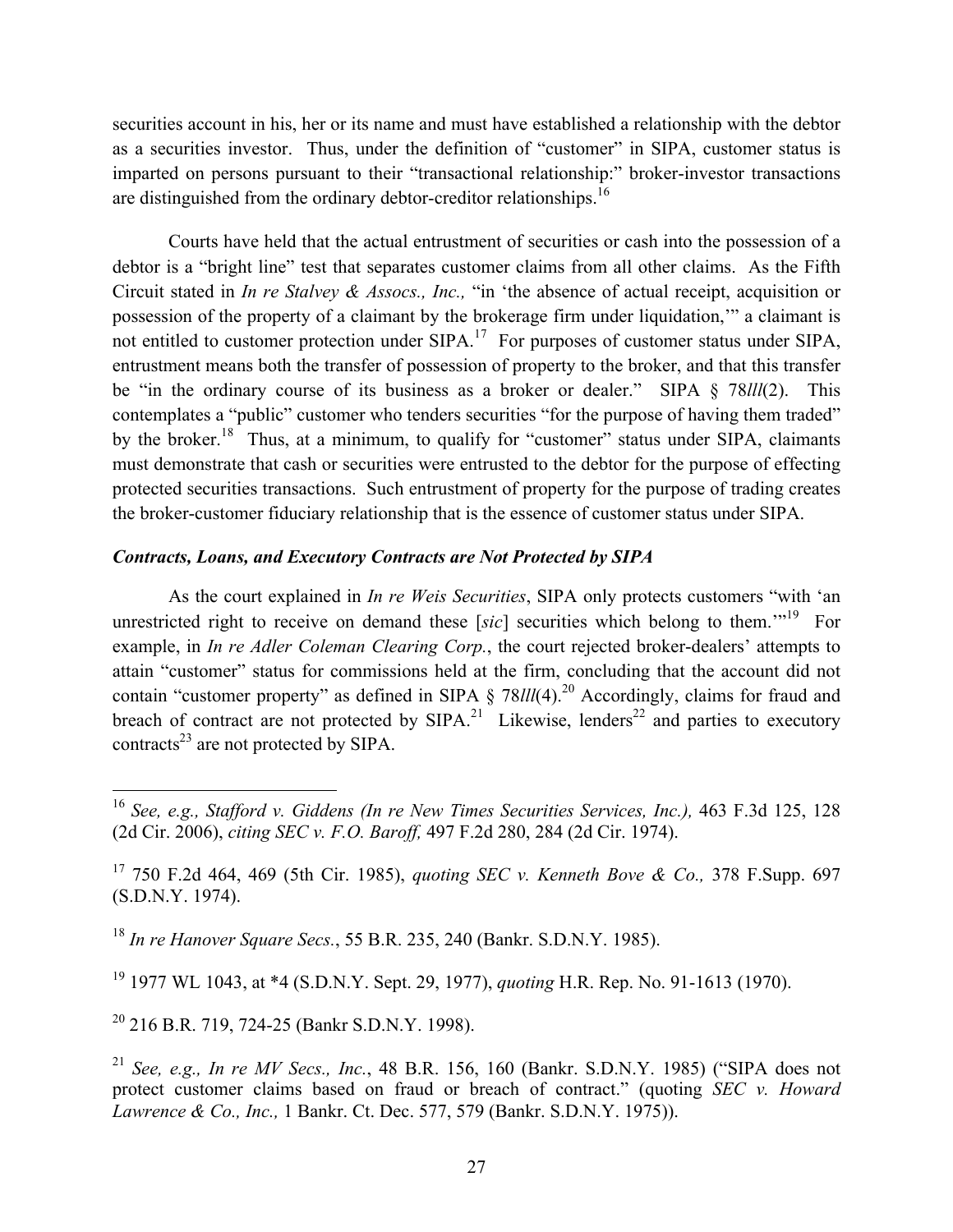#### *Policy Considerations*

Only investors who qualify as "customers" under SIPA share in "customer property," that is, the cash and securities custodied with the broker for its customers. By limiting the investors who share in such property to "customers," the interest of such investors in a limited pool of customer assets is not diluted by non-customer claims against it. Thus, if the definition of "customer" were expanded, the only beneficiaries to share in customer property would be persons with non-customer claims against the broker.

 <sup>22</sup> *In re New Times Sec. Servs., Inc.,* 463 F.3d at 129 ("The promissory notes held by [claimants] . . . are just the type of debt instruments whose possession brings claimants within the category of unprotected lenders."); *In re Hanover Square Sec*., 55 B.R. 235, 238 (Bankr. S.D.N.Y. 1985) ("Lenders are simply not a class to be specially protected under SIPA and in fact were expressly excluded from the definition of customer upon the enactment of the 1978 amendments to  $SIPA."$ ).

<sup>23</sup> *See Securities Investor Protection Act Amendments of 1975: Hearings Before the Subcomm. on Consumer Protection and Finance of the H. Comm. on Interstate and Foreign Commerce*, 94th Cong. 171 (1975) (considering, but not enacting, proposed changes to the statutory definition of "customer" to extend protection to persons who had not yet entrusted property but held "executory contracts" for the purchase of securities).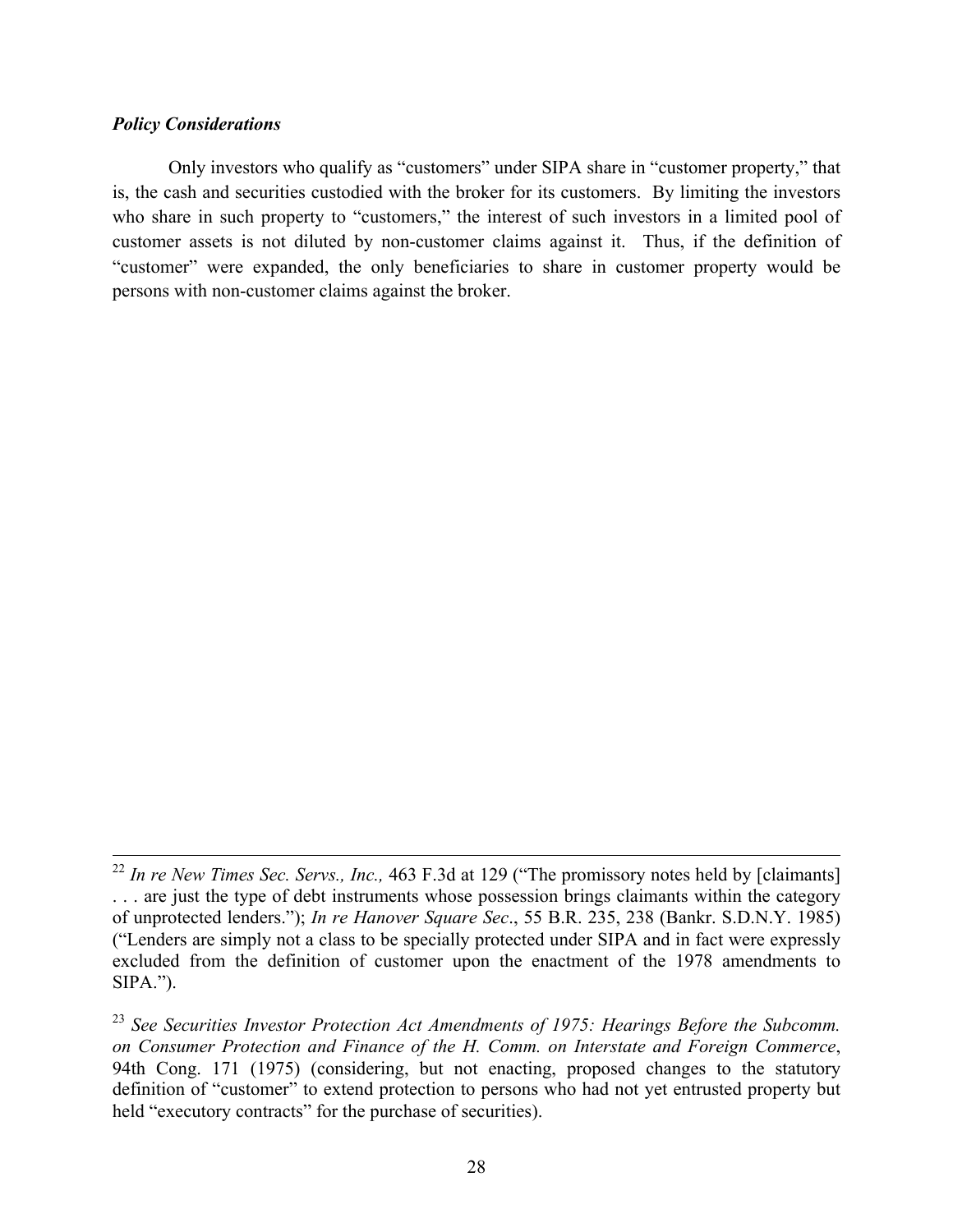## **Recommendation No. 9:**

*Continue to Treat Claims Arising from Repurchase and Reverse Repurchase Agreements as General Creditor Claims*

## *Overview*

In repurchase ("repo") transactions, a broker-dealer, as ostensible "seller," transfers to a counterparty, the ostensible "buyer," certain identified securities (the "Purchased Securities"), against the transfer of funds by the buyer. Simultaneously, the parties agree that the brokerdealer will buy back or repurchase, at a specified future date, the same securities for the same price plus a financing charge or "Pricing Rate," which is fixed during the life of the repo agreement. As in securities lending transactions, the repo buyer essentially earns interest on the cash that it transferred to the seller for the securities, and has the freedom to use the securities in its business following the initial purchase until the date of repurchase.

Unlike typical customer claims under SIPA, a claim by a repo counterparty is not seeking the return of cash or securities on deposit by the customer for trading purposes. Rather, in a broker-dealer liquidation, a counterparty to an "open" repo or reverse repo transaction often seeks contract damages arising from the broker-dealer's default on its obligation to resell or repurchase. The amounts claimed generally consist of the difference between the repurchase price of the Purchased Securities (including interest due upon performance) and the Filing Date value of the Purchased Securities, plus any accrued interest. Those counterparties who failed to take possession of their repo collateral may claim the collateral in the liquidation. For example, if the repo participant agreed to lend the broker \$1 million in exchange for securities but left the securities on deposit with the broker, the counterparty might claim the securities if the brokerage fails.

The following factors set these types of claims apart from typical "customer" claims under SIPA:

- Repo transactions are in economic effect secured loan transactions rather than securities investment transactions as contemplated by SIPA;
- The repo contract itself is not a "security" under SIPA;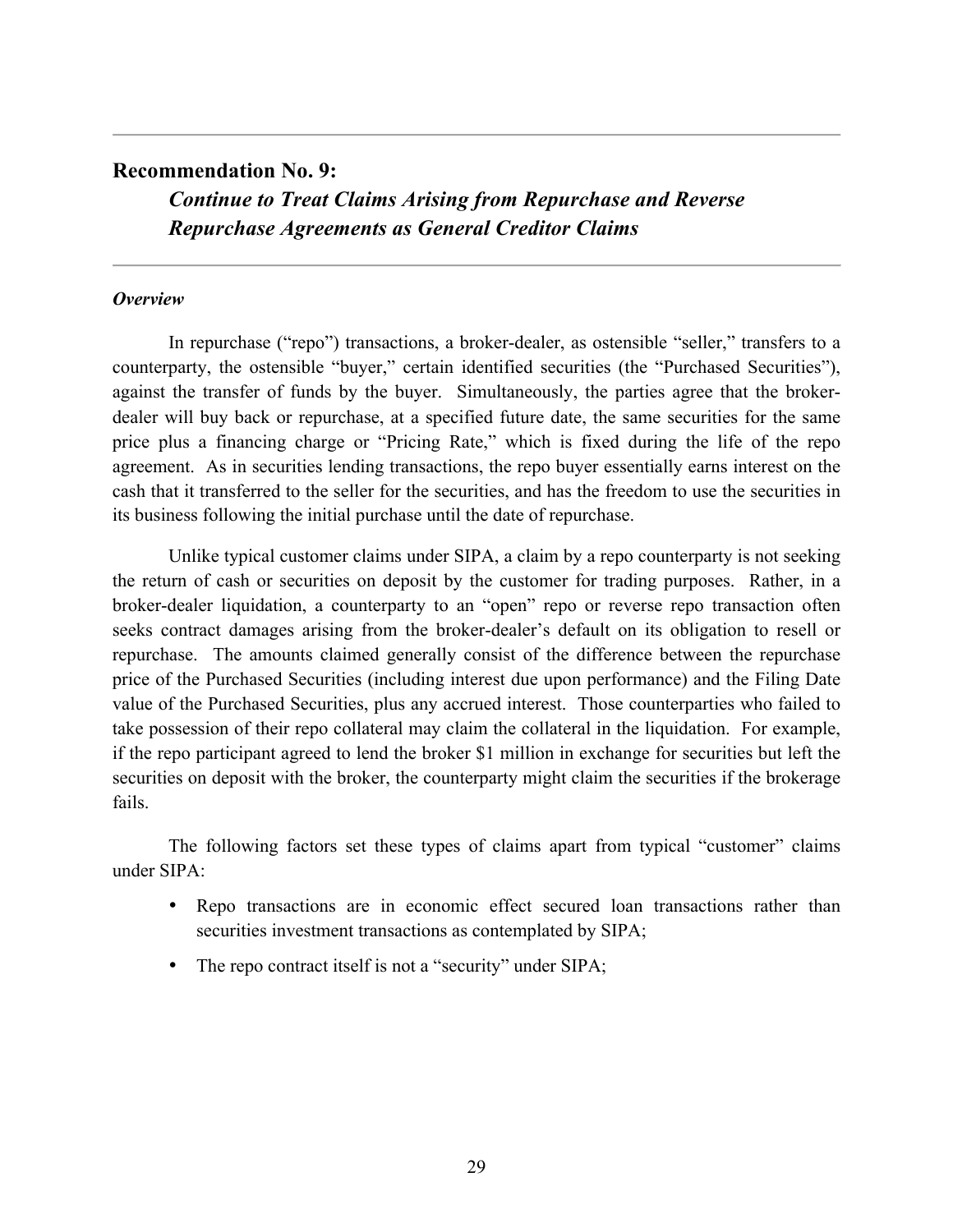- Breach of a repo agreement gives rise to a contract claim for damages; and
- The counterparties do not entrust cash or securities to a broker-dealer for trading purposes so as to create the custodial function that is essential to customer status under SIPA $^{24}$

## *Task Force Recommendation*

*The Task Force recommends that claims arising out of repurchase agreements and reverse repurchase agreements not be treated as "customer" claims under SIPA. The Task Force has not addressed hold-in-custody repurchase agreements and takes no position on them.* 

<sup>&</sup>lt;sup>24</sup> Under Rule 15c3-3, a broker-dealer is generally not obligated to segregate any property in connection with repo transactions. One exception to this rule is where the transaction is a repo transaction where the broker- dealer retains securities it has transferred to the buyer (a "hold-incustody" or "HIC" repo). *See* 17 C.F.R. § 240.15c3-3(b)(4)(i)(D). This Rule requires that the broker-dealer obtain the repurchase agreement in writing, and confirm the securities subject to the repurchase agreement in writing. *See* 17 C.F.R. § 240.15c3-3(b)(4)(i), (iii). In a liquidation of the broker-dealer, the HIC repo counterparty may attempt to claim the securities subject to the repo. (For example, if the counterparty provided \$1 million to the broker-dealer in exchange for \$1.1 million of securities left on deposit with the broker-dealer, the counterparty might attempt to claim the securities if the broker-dealer fails.) Significantly, the broker-dealer also must "[a]dvise the counterparty in the repurchase agreement that the Securities Investor Protection Corporation has taken the position that the provisions of the Securities Investor Protection Act of 1970 do not protect the counterparty with respect to the repurchase agreement." 17 C.F.R. § 240.15c3-3(b)(4)(i)(A)-(C); *see* 17 C.F.R. § 240.15c3-3(b)(4)(iii) (specifying additional requirements regarding the right to substitute securities subject to the agreement). The SEC explained that it amended Rule 15c3-3 as a result of "the apparent lack of understanding of hold in custody repo counterparties of their rights and liabilities." *Customer Protection Rule*, Exchange Act Release No. 24778, 52 Fed. Reg. 30331 (Aug. 14, 1987); *see also Securities; Net Capital, Customer Protection, Recordkeeping and Quarterly Securities Count Rules*, Exchange Act Release No. 23602, 51 Fed. Reg. 32658, 32659-60 (Sept. 15, 1986). *See generally Cohen v. Army Moral Support Fund (Matter of Bevill, Bresler & Schulman Asset)*, 67 B.R. 557 (S.D.N.Y. 1986).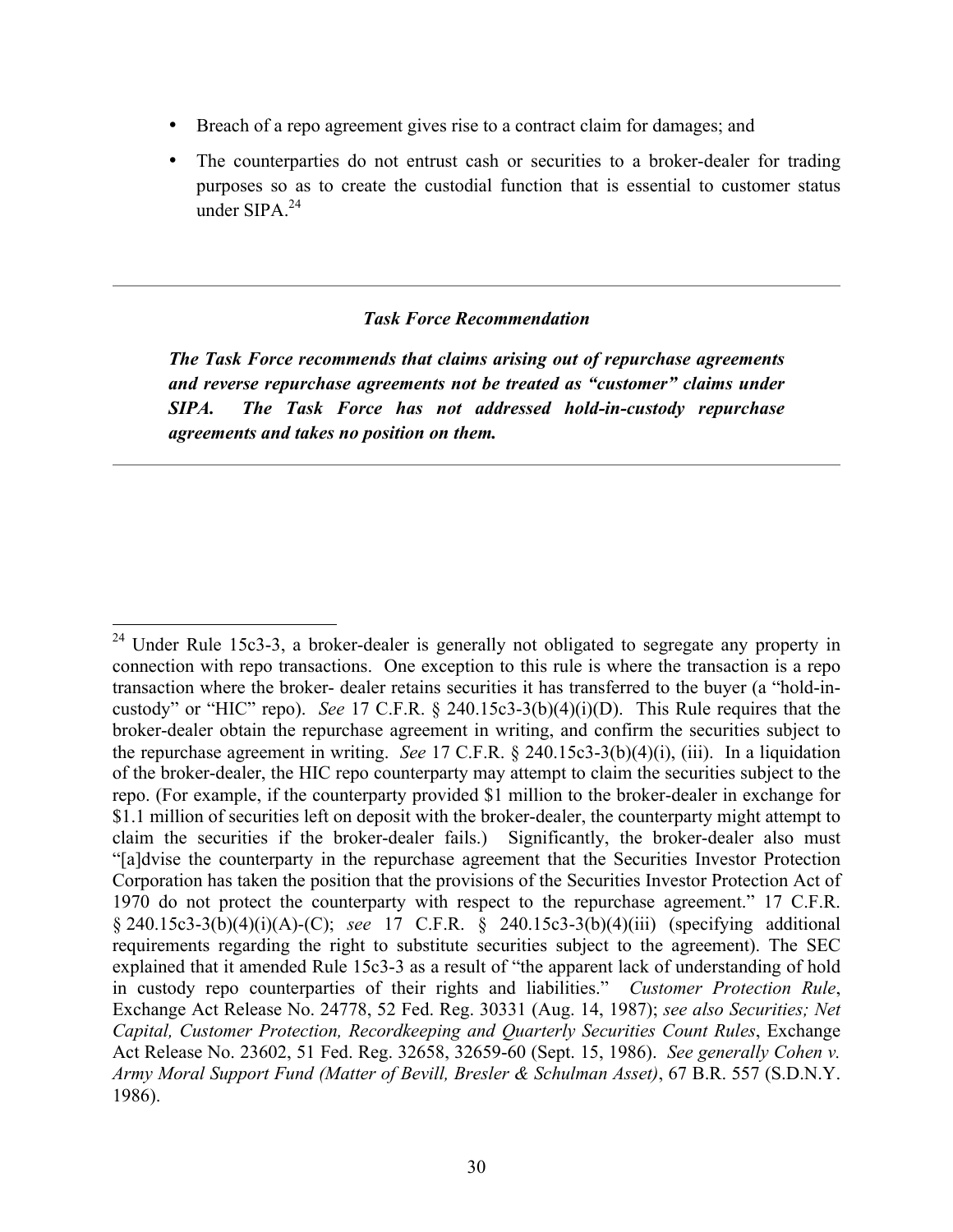# **Recommendation No. 10**: *Continue to Treat Claims Arising from Open TBA Contracts as General Creditor Claims*

## *Overview*

TBA contracts are forward contracts for the future purchase or sale of "to be announced" U.S. agency debt obligations. In TBA contracts, the parties promise to buy or sell at a future date "to be announced" mortgage-backed obligations of U.S. Agencies,25 *i.e.*, obligations having defined characteristics (issuing agency, coupon rate, maturity, etc.) but not yet specified (and often not yet in existence) at the time the TBA contract was entered into by the parties. TBA contracts are bilateral agreements between the debtor and the TBA claimants, and are not traded on any securities or commodities exchange or registered with the SEC. The rights of the parties typically are governed by the Master Securities Forward Transaction Agreement (the "MSFTA"), an industry-standard contract designed for transactions of this nature.

This resolution pertains to TBA contracts that are "open" on the "filing date" of the liquidation proceeding because as of that date, the time for performance (the "settlement date") has not occurred and the obligations of the parties to purchase or sell remain wholly unperformed. Because no securities are specified to the contracts as of the filing date and no securities or cash are transferred to the debtor, the claims in this group are not, like typical customer claims, for the return of cash or securities; instead, they are contract damages claims arising from the debtor's breach of the TBA contracts. Damages are the breach remedy provided in the MSFTA and established by custom and usage in the industry.

The following factors set these contract damage claims apart from typical "customer" claims under SIPA, and support the argument that they actually are, at best, general creditor claims:26

• TBA claimants do not "entrust" cash or securities to the debtor but exchange promises of future performance;

<sup>&</sup>lt;sup>25</sup> Such obligations are issued, guaranteed, or issued and guaranteed by the Federal National Mortgage Corporation, the Federal Home Loan Mortgage Corporation, or the Government National Mortgage Association.

<sup>26</sup> In *In re Lehman Brothers Inc.,* 2011 WL 6098067 (Bankr. S.D.N.Y. Dec. 8, 2011), the court held that claims arising from TBA contracts did not qualify as customer claims under SIPA.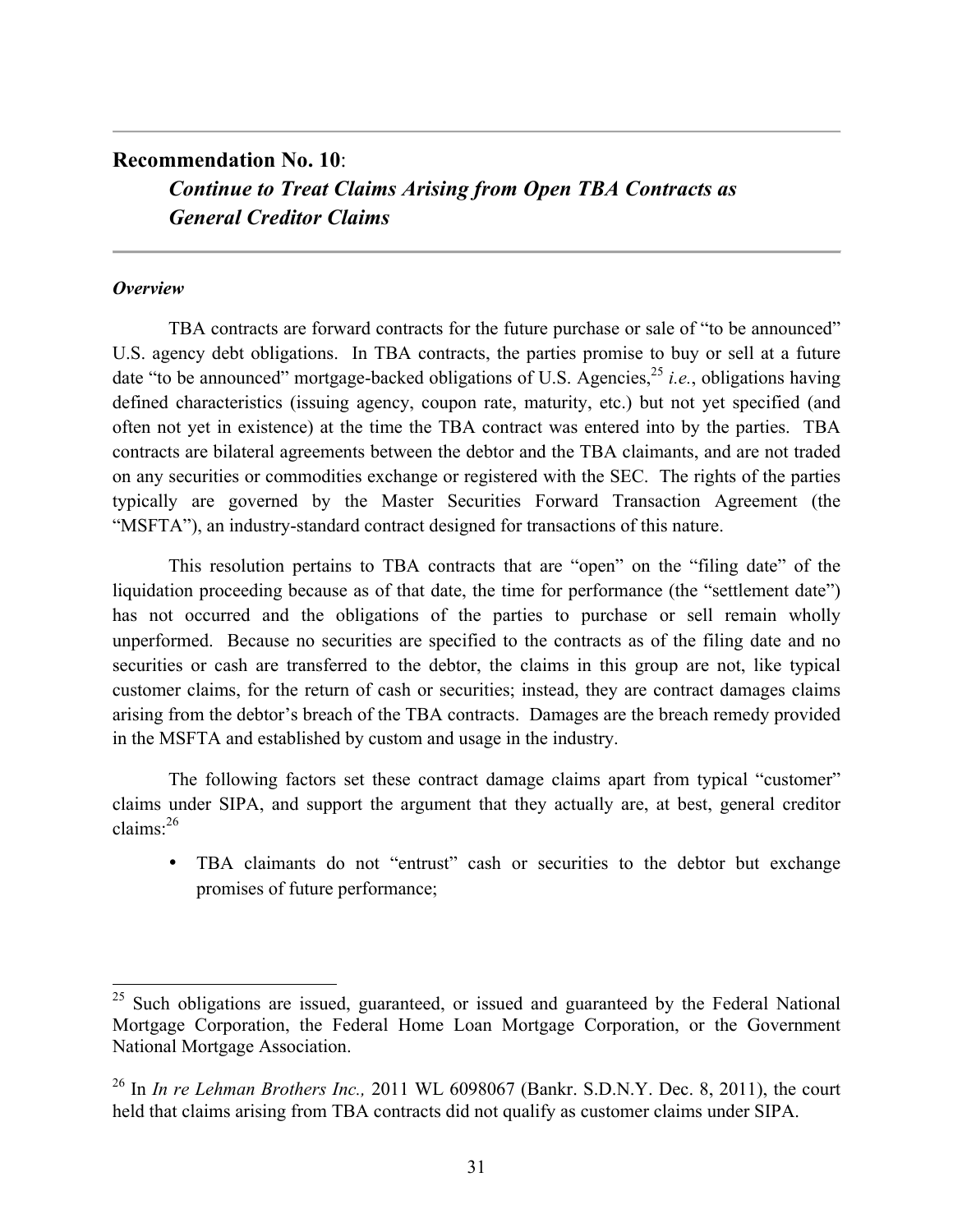- The TBA contract itself is not a "security" under SIPA;
- The relationship of TBA claimants and a debtor is contractual, typically governed by the industry-standard MSFTA, which disclaims any fiduciary relationship and contains other features that are inconsistent with SIPA customer status; and
- Open TBA contracts are executory contracts, and Congress declined to amend SIPA to consider executory contracts for the purchase of securities as the subject of "customer" claims.

## *Task Force Recommendation*

*The Task Force recommends that because parties to a TBA agreement merely hold contract rights to purchase or sell as yet unidentified securities on a TBA basis, they not be deemed "customers" under SIPA.*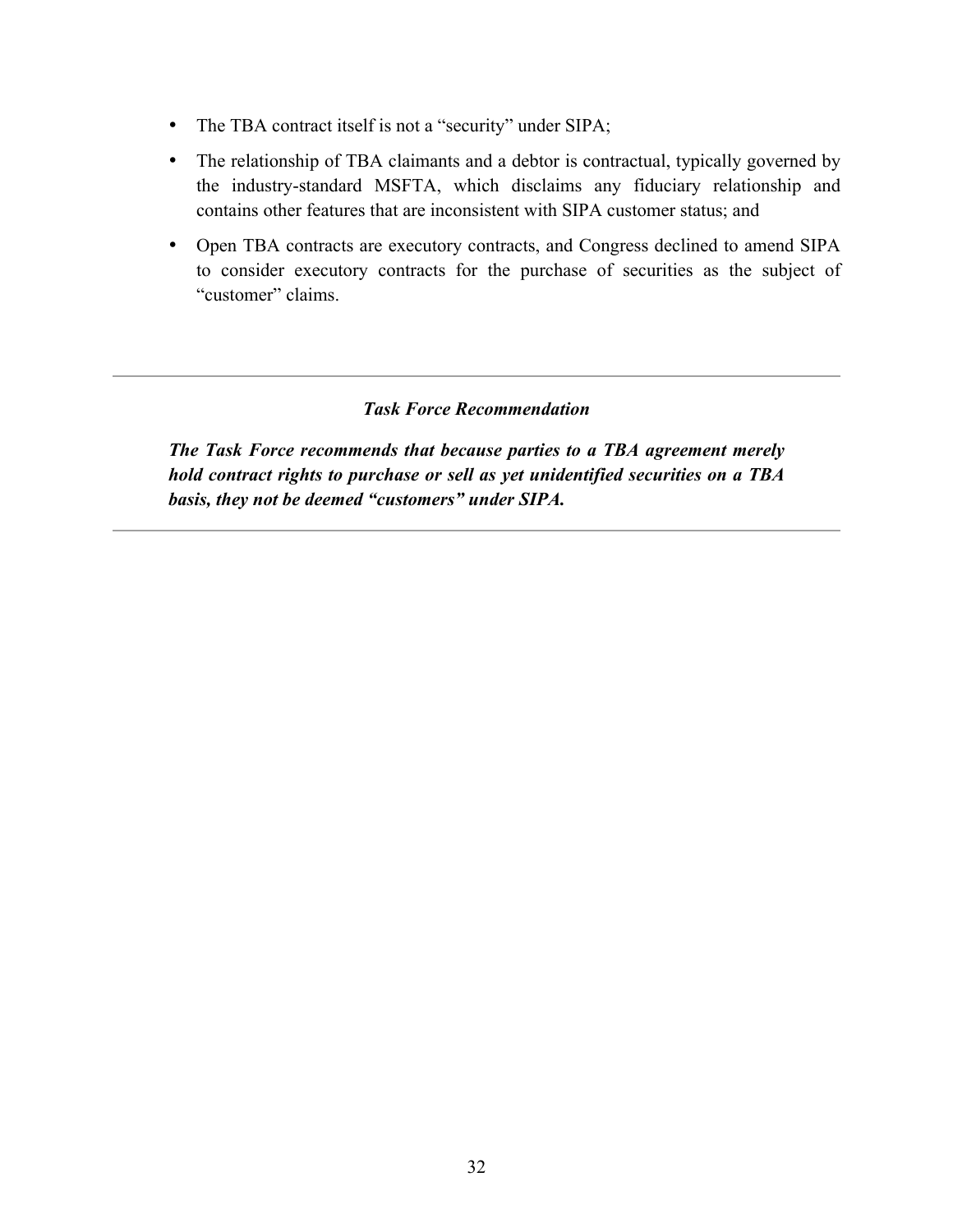## *Recommendation No. 11:*

*Continue to Treat Claims Arising From Credits Received Pursuant to Soft Dollar Arrangements as General Creditor Claims*

## *Overview*

The term "soft dollars" refers to arrangements in which "a discretionary money manager receives research or other services from a broker-dealer in addition to transaction execution, and does so in exchange for the brokerage commissions from transactions for discretionary clients' accounts." Thomas P. Lemke & Gerald T. Lins, *Soft Dollars and Other Trading Activities* § 1:1 (2010). A typical example of a soft dollar arrangement is where a money manager receives a \$1 credit towards research or brokerage services for every \$1.60 in commissions that the broker receives. *Id.* These credits may be used only to pay for research or brokerage services, and cannot be used as a credit towards the purchase of securities.

SIPA imparts customer status only on investors who deposit cash "for the purpose of purchasing securities." *See* SIPA § 78*lll*(2)(B)(i). Because soft dollar credits are only used towards the purchase of research or related services, soft dollars do not qualify as "customer property" under SIPA.

## *Task Force Recommendation*

*The Task Force recommends that credits received pursuant to soft dollar arrangements not be deemed customer property and not give rise to "customer" claims.*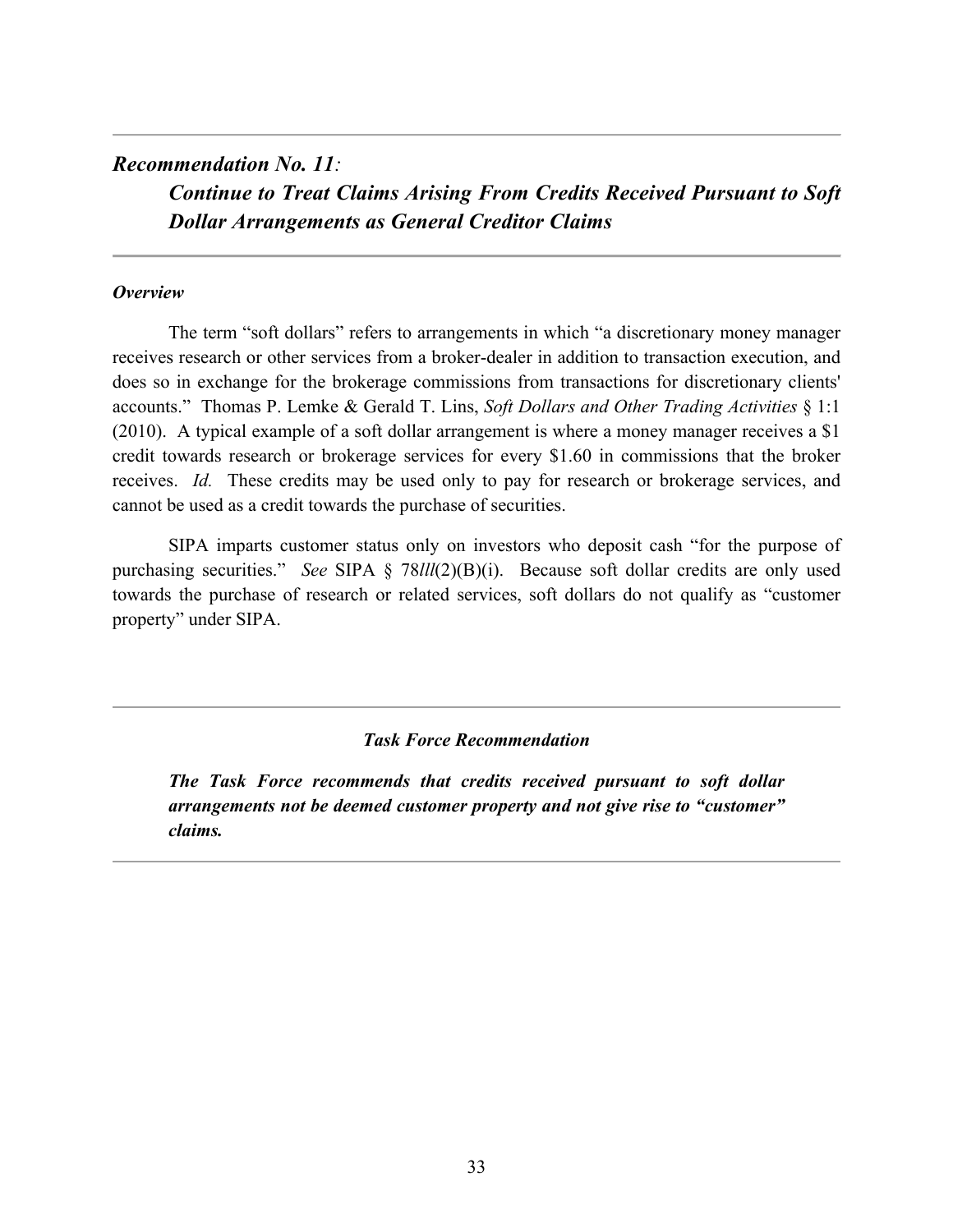# **Recommendation No. 12**:

*Continue to Treat Claims for Fees Earned in Connection with Underwriting or Other Transactions Effected by a Syndicate as General Creditor Claims*

## *Overview*

Brokers may hold fees earned by syndicate members in connection with underwriting or other transactions effected by a syndicate. These fees, however, are not part of the customary broker/customer relationship, as they are not held for the purpose of investment by customers. Accordingly, the fees do not qualify as "customer property" under SIPA.

*Task Force Recommendation*

*The Task Force recommends that fees earned in connection with underwriting or other transactions effected by a syndicate not be deemed "customer property" under SIPA.*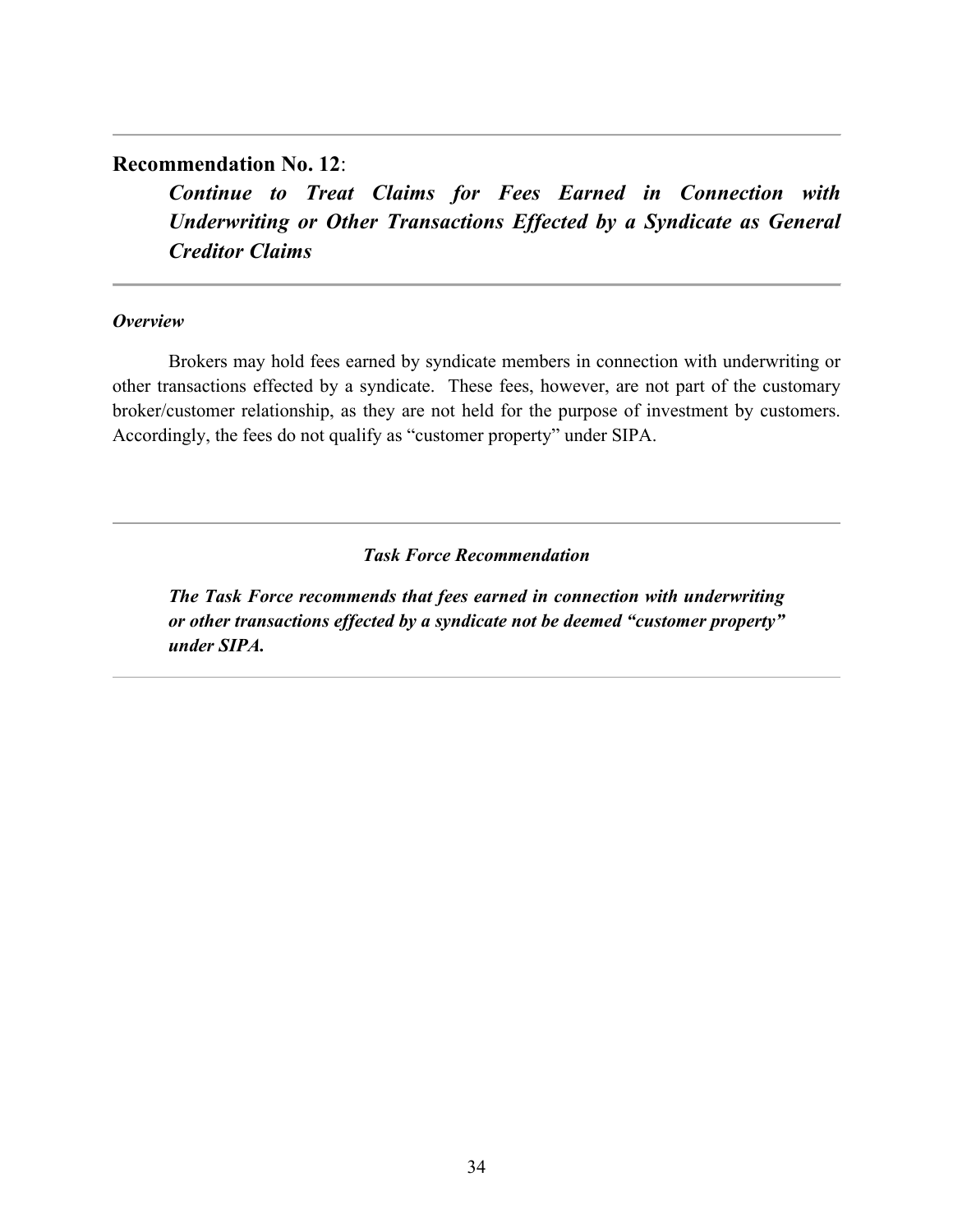# **Recommendation No. 13**: *Study Discrepancies Between SEC Rule 15c3-3 and "Customer Property" Under SIPA*

#### *Overview*

The Task Force has identified, examined, and discussed various discrepancies that exist between SIPA and the "Customer Protection Rule" Rule 15c3-3, promulgated by the SEC under the Securities Exchange Act of 1934, 15 U.S.C. § 78a *et seq*. Whether and to what extent the discrepancies should be reconciled, and in what respect, will require substantial study and consultation between SIPC and the SEC, taking into account the stated concerns of interested parties. Because a thorough analysis of the reasons for, and the policies that underscore, the differences, and of whether and to what extent the differences should be reconciled, if at all, is best done by SIPC in concert with the SEC, the Task Force makes the following recommendation:

### *Task Force Recommendation*

*Although there are discrepancies between SEC Rule 15c3-3 and provisions of SIPA, the discrepancies may be necessary. Both the Securities Exchange Act of 1934 and SIPA share the goal of customer protection, but in some cases, the regulatory functions of the SEC may compel one approach while the limited protection afforded under SIPA may require a different approach. The Task Force recommends that SIPC, in consultation with the SEC, taking into account the stated concerns of interested parties, study the discrepancies between SEC Rule 15c3-3 and SIPA, and determine whether resolution of these discrepancies is appropriate, and if so, to what extent and in what manner.*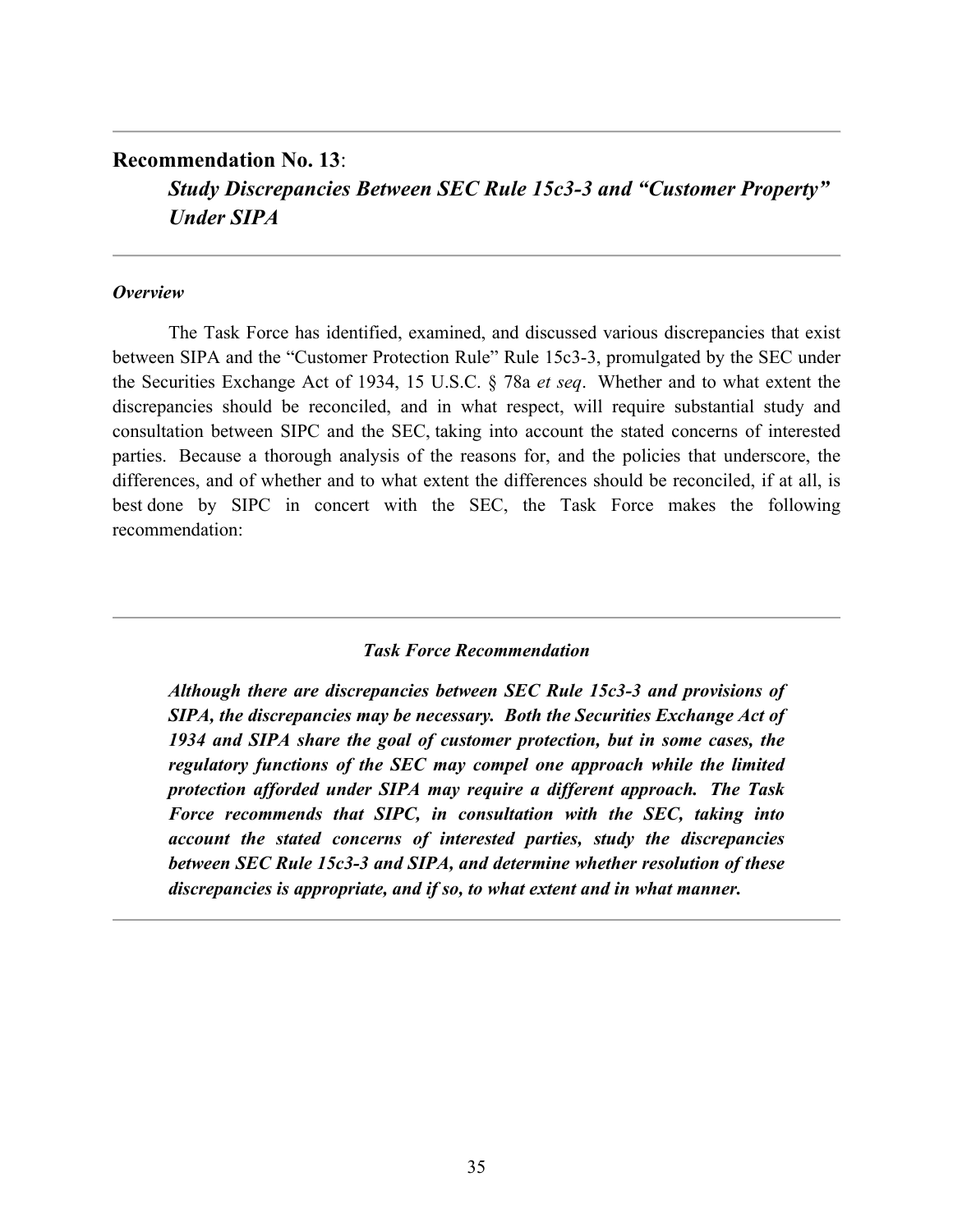# **Recommendation No. 14**: *International Relations: SIPC to Assist in the Creation of an International Association*

#### *Overview*

Broker-dealers increasingly have overseas affiliates or subsidiaries and do business across the globe. As such, the failure of a multi-national brokerage can have cross-border implications affecting domestic and foreign customers. In light of the realities of modern day broker-dealer operations, the Task Force is considering how customers of a multinational brokerdealer may be better protected by SIPC and whether membership in an international association of investor protection entities ("International Association") would further SIPC's mission.

The Task Force has examined SIPC's past international activity and the cross-border issues that have arisen in the liquidation of Lehman Brothers Inc. and its related entities ("Lehman"). The Task Force believes that membership in an International Association could assist in the resolution of these issues in future multi-national firm liquidations. An International Association would create a forum for discourse among its members and could promote cooperation among securities investor protection organizations.

#### *Task Force Recommendation*

*The Task Force recommends that SIPC, in cooperation with the international investor protection community, take a leading role in the creation of an International Association, provide suggestions for the primary goals of the Association, and study whether the Association should be independent or affiliated with an established organization.* 

#### *A Brief History of SIPC's International Efforts*

SIPC's history of international outreach began in the 1990s with a series of seminars regarding the capital markets to former Soviet republics, and the examination by an internal SIPC committee of the effect of globalization of the securities markets on SIPC. Since 1999, SIPC has made presentations to representatives from countries in the European Union, China, Egypt, and Jordan, as they were in the process of forming their respective national investor protection schemes. SIPC also has made presentations to, and joined, the International Organization of Securities Commissions ("IOSCO") as an affiliate member.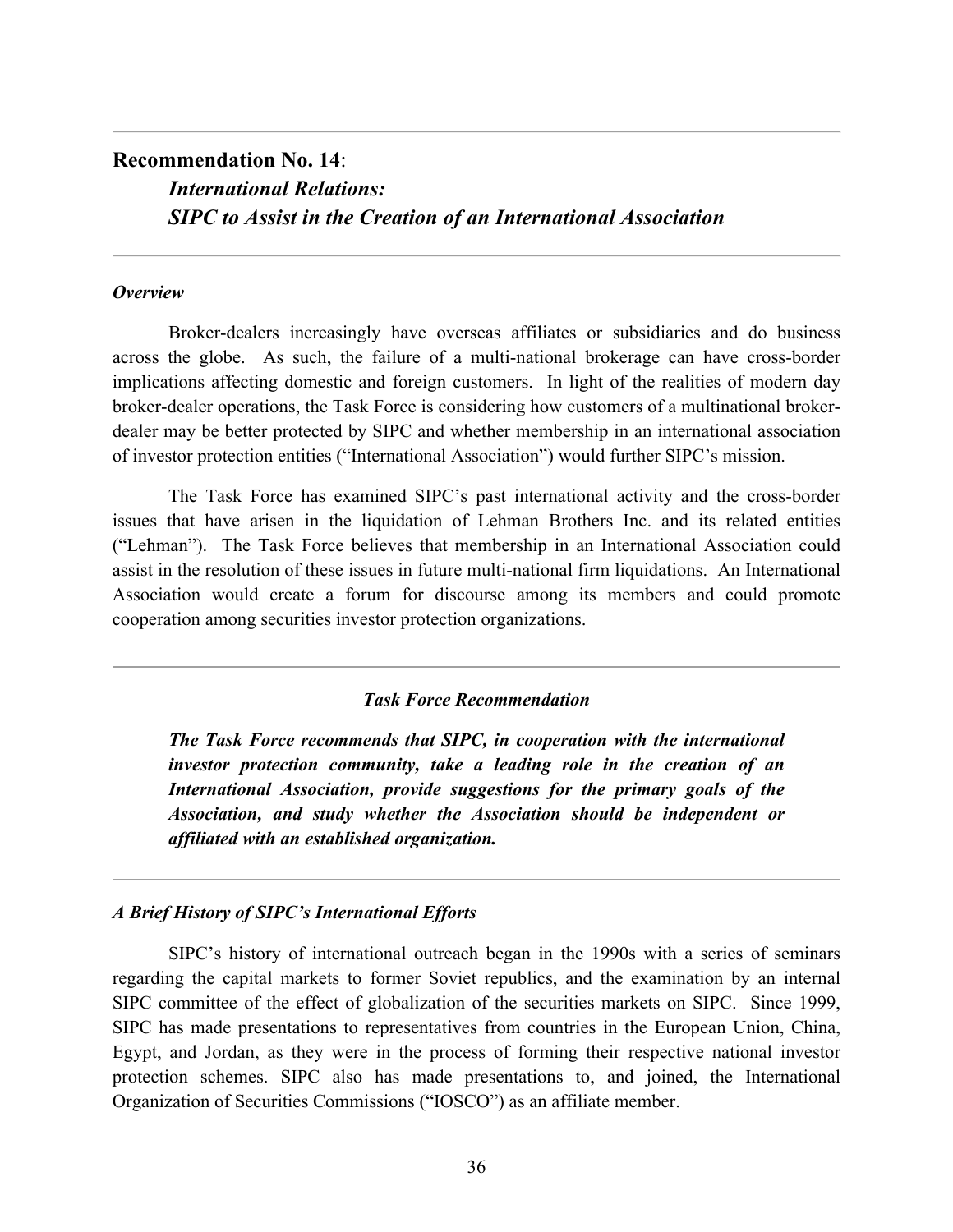## *The Memorandum of Understanding Program*

Recognizing the importance of international cooperation, SIPC has negotiated and signed Memoranda of Understanding ("MoU") with a number of its foreign counterparts. Although they are non-binding at law, these cooperation agreements provide for annual information exchanges and a platform to deal with the failure of a financial intermediary that has a footprint in both jurisdictions.

The following is a list of SIPC's MoU partners, and the years the agreements were signed:

- Financial Services Compensation Scheme, United Kingdom, 2004
- Canadian Investor Protection Fund, 2005
- Securities and Futures Investor Protection Center, Taiwan, 2006
- Korea Deposit Insurance Corporation, 2007
- China Securities Investor Protection Fund Co., Ltd., 2009
- Egyptian Investor Protection Fund, 2009

## *A New International Association of Investor Protection Entities*

The China Securities Investor Protection Fund ("CSIPF") has taken a leadership role in international cooperation between and among similar entities, and has moved to solidify the ties between them. In 2009, the CSIPF urged SIPC and the Canadian Investor Protection Fund to join with it to create a new entity to deal exclusively with investor protection in the context of financial intermediary failure. Chairman Chen Gongyan, former head of the CSIPF and now Chairman of the Securities Association of China, recommended the idea of an International Association to the Task Force at its initial meeting.

## *The Need for an International Association*

The liquidation of large, multinational brokers has required substantial cross-border cooperation. An International Association could help to forge relationships between and among the securities investor protection entities. An International Association could also facilitate the exchange of information between and among members and provide an established channel for communication. This would allow closer collaboration among the affiliated debtors and investor protection schemes. Other existing international associations, such as IOSCO and the International Insolvency Institute (the "*III*"), have created mechanisms for cross-border cooperation. For example, in 2001, the *III* adopted the Guidelines Applicable to Court-to-Court Communications in Cross-Border Cases, which were created in conjunction with the American Law Institute. A more targeted set of guidelines for investor protection entities could prove helpful in cross-border liquidations.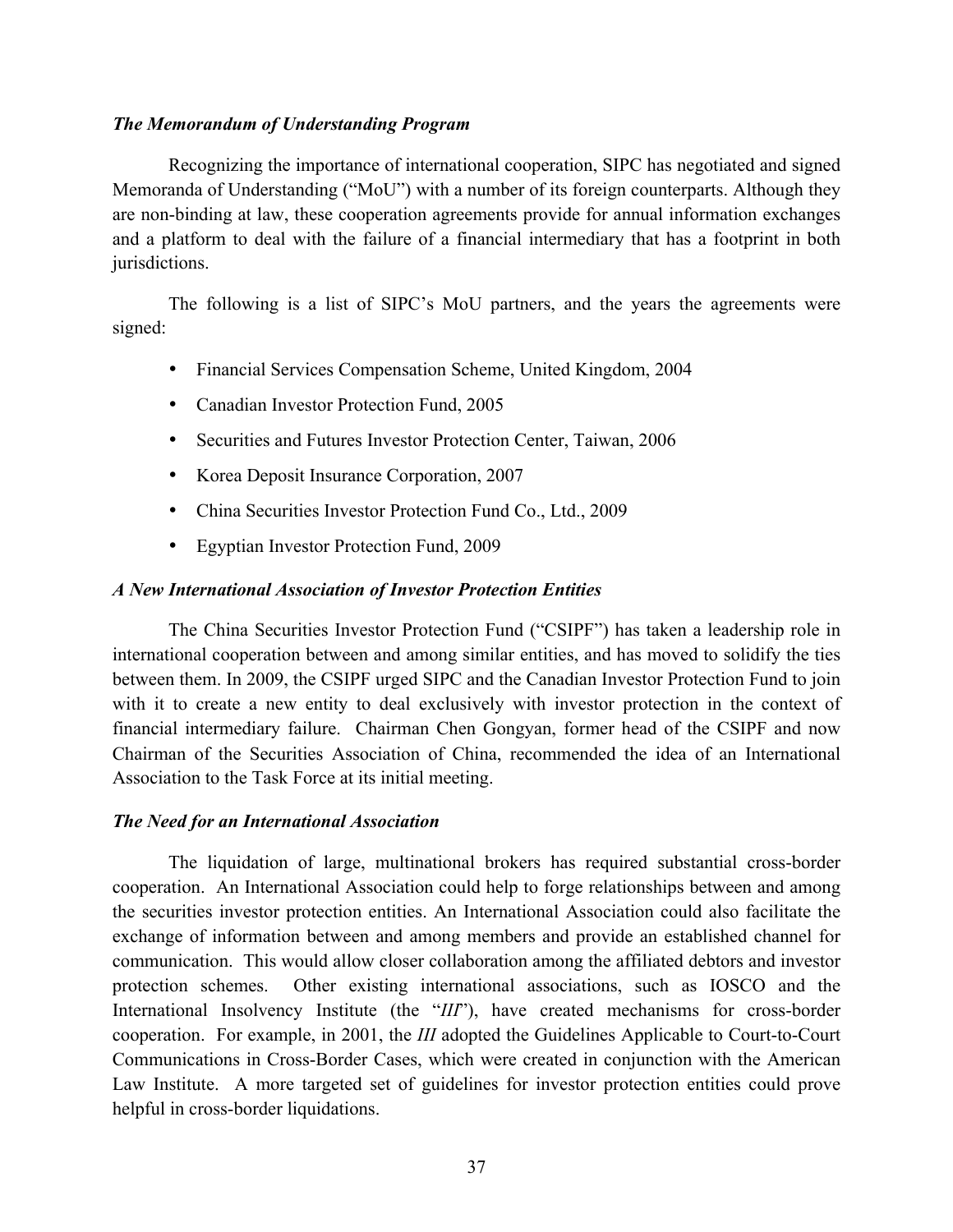## *The Goals of an International Association of Securities Investor Protection Entities*

An international securities investor protection forum could work towards the following specific goals:

- 1. Facilitate the communication, coordination and cooperation among all securities investor protection entities and tribunals, when appropriate;
- 2. Promote cooperation among securities investor protection entities with respect to cross-border compensations for securities investors;
- 3. Provide for the sharing of relevant information and data among members when appropriate;
- 4. Explore potential mechanisms for the preservation of the value of a debtor's worldwide assets and the maximization of recovery for all securities investors;
- 5. Promote methods for coordination of an efficient and transparent claims process;
- 6. Promote discussion of comity among independent jurisdictions;
- 7. Promote the development of securities investor protection internationally; and
- 8. Explore methods for international dispute resolution in cases involving cross-border issues.

## *An International Association May be Independent or Affiliated*

An International Association may be affiliated with an existing international securities or insolvency association or be a completely stand-alone entity. Having an affiliation with an existing international association, such as IOSCO or the *III,* could be advantageous because each of these organizations has an infrastructure in place, including annual meetings, a mechanism for leadership and decision making, and established channels for communication. In addition, the relationships forged between investor protection entities and other members of the existing organizations could prove beneficial. On the other hand, an International Association as a standalone entity allows complete independence, autonomy, and authority, although it may place a greater burden on the members to create an infrastructure and increase administrative duties.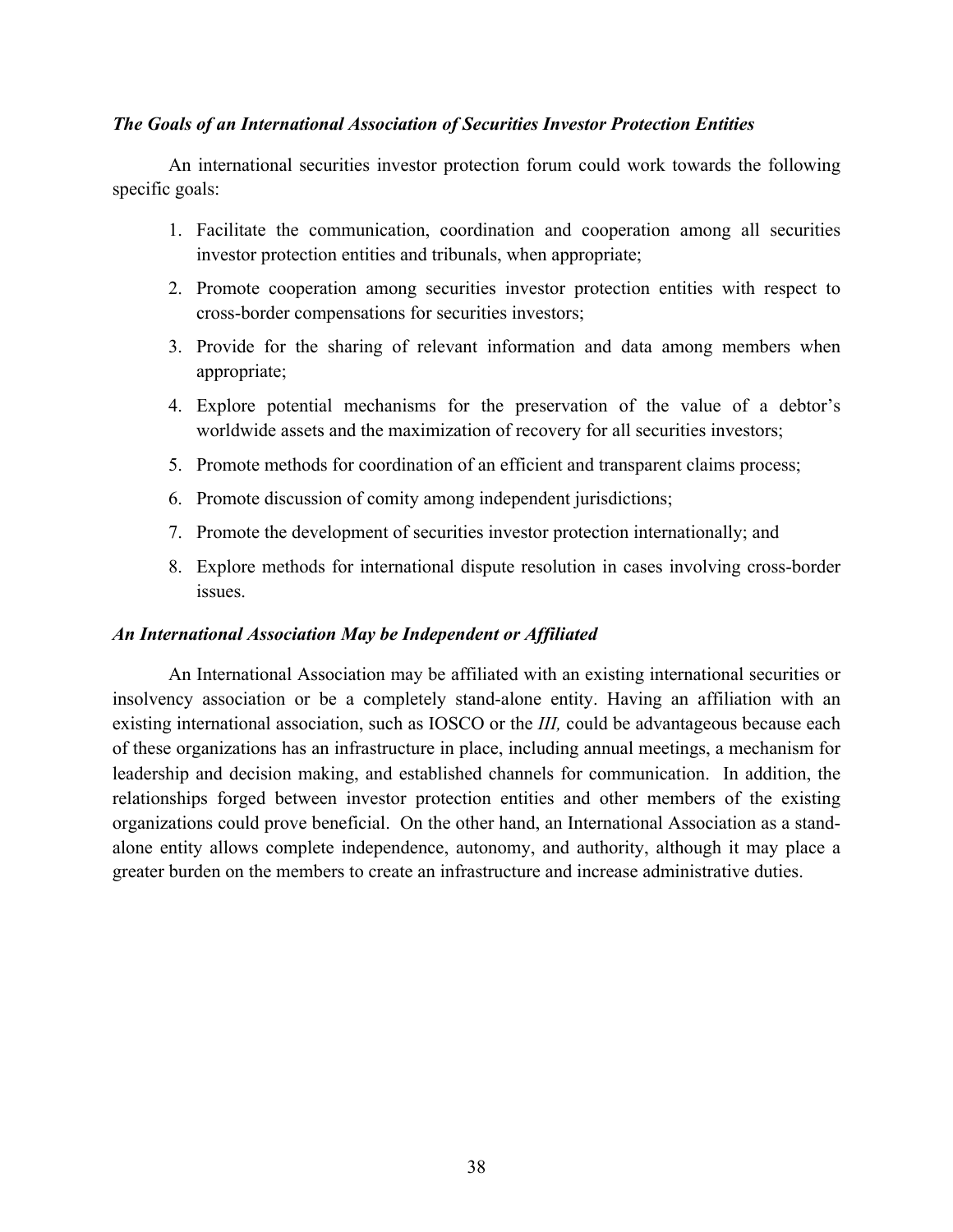# **Recommendation No. 15**: *SIPC to Continue Investor Education Efforts*

#### *Overview*

Since 2000, SIPC investor education efforts have included (i) literature and a web site in investor friendly terminology; (ii) five separate public service announcement (PSA) campaigns; and (iii) a paid million-dollar advertising campaign.

## *Task Force Recommendation*

*Subject to SIPC's consultation with FINRA and the SEC, the Task Force recommends that:*

- *(1) The Board should consider the feasibility of including plain-English information about SIPC on brokerage statements and whether its benefits would outweigh its costs;*
- *(2) SIPC recommend an increase in the amount of information that brokers are required to learn about SIPC as part of their continuing education;*
- *(3) SIPC hire a dedicated investor education employee; and*
- *(4) SIPC ask state regulators to include information about SIPC as part of their outreach efforts.*

*The Task Force also recommends that SIPC conduct a study, including through the use of focus groups, both before and after implementing these changes to determine investors' level of knowledge of SIPC and the effectiveness of these changes.* 

# *(1) The Board Should Consider the Feasibility of Including Plain-English Information about SIPC on Brokerage Statements and Whether Its Benefits Would Outweigh Its Costs*

The Task Force recognizes the importance of educating the investing public through the information provided by broker-dealers. Thus, certain members of the Task Force suggested including information on SIPC protection on the initial brokerage statement, whether provided in paper or electronic form, and periodically thereafter. They emphasized that the information included on the brokerage statement should be simple, easy to understand, and eye-catching. In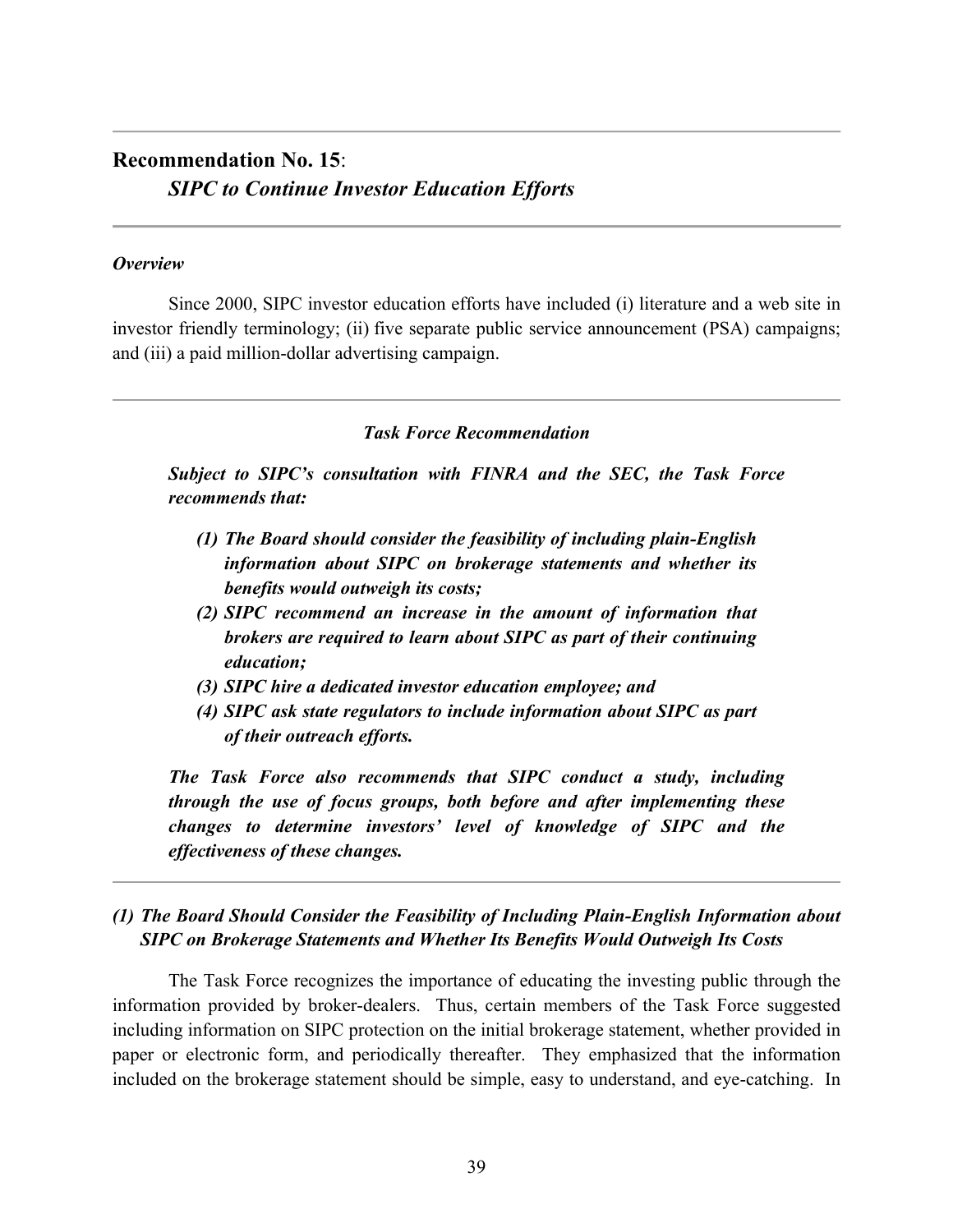addition, the information should provide the scope and limits of protection, including what is not protected by SIPC.

Certain other members of the Task Force expressed concerns at the cost and effectiveness of including information on the brokerage statement. The Task Force is therefore presenting this issue to the Board to consider in conjunction with the below recommendation to hire a dedicated investor education employee.

## *(2) SIPC Should Recommend an Increase in the Amount of Information that Brokers Are Required to Learn about SIPC as Part of Their Continuing Education*

Pursuant to FINRA Rule 1250, securities professionals have a continuing education requirement. *See* FINRA Rule 1250, *available at* http://finra.complinet.com/en/display/ display main.html?rbid=2403&element id=10204. In addition, firms are required to establish a formal training program for their registered representatives. *See id.;* Continuing Education, FINRA, *available at* http://www.finra.org/Industry/Compliance/ContinuingEducation/. As a way to ensure that registered individuals are relaying accurate information about SIPC to their customers, the Task Force recommends that registered individuals be required to learn about SIPC as part of FINRA's continuing education requirements. SIPC staff can work in conjunction with FINRA to develop this information, which should include an explanation to investors of SIPC protection.

## *(3) SIPC Should Hire a Dedicated Investor Education Employee*

A dedicated investor education employee may enhance SIPC's investor education efforts. He or she could work with the SEC, FINRA and state securities regulators to coordinate investor education and ensure that accurate information about SIPC is reaching investors. The Task Force recommends that SIPC hire a dedicated investor education employee.

## *(4) SIPC Should Ask State Securities Regulators to Include Information about SIPC as Part of Their Outreach Efforts*

State securities regulators regularly engage in outreach to investors. SIPC should request each state securities regulator to include information on SIPC and SIPA as part of its regular outreach. This recommendation would be a cost-effective way to achieve the investor education goals of both the state regulators and SIPC.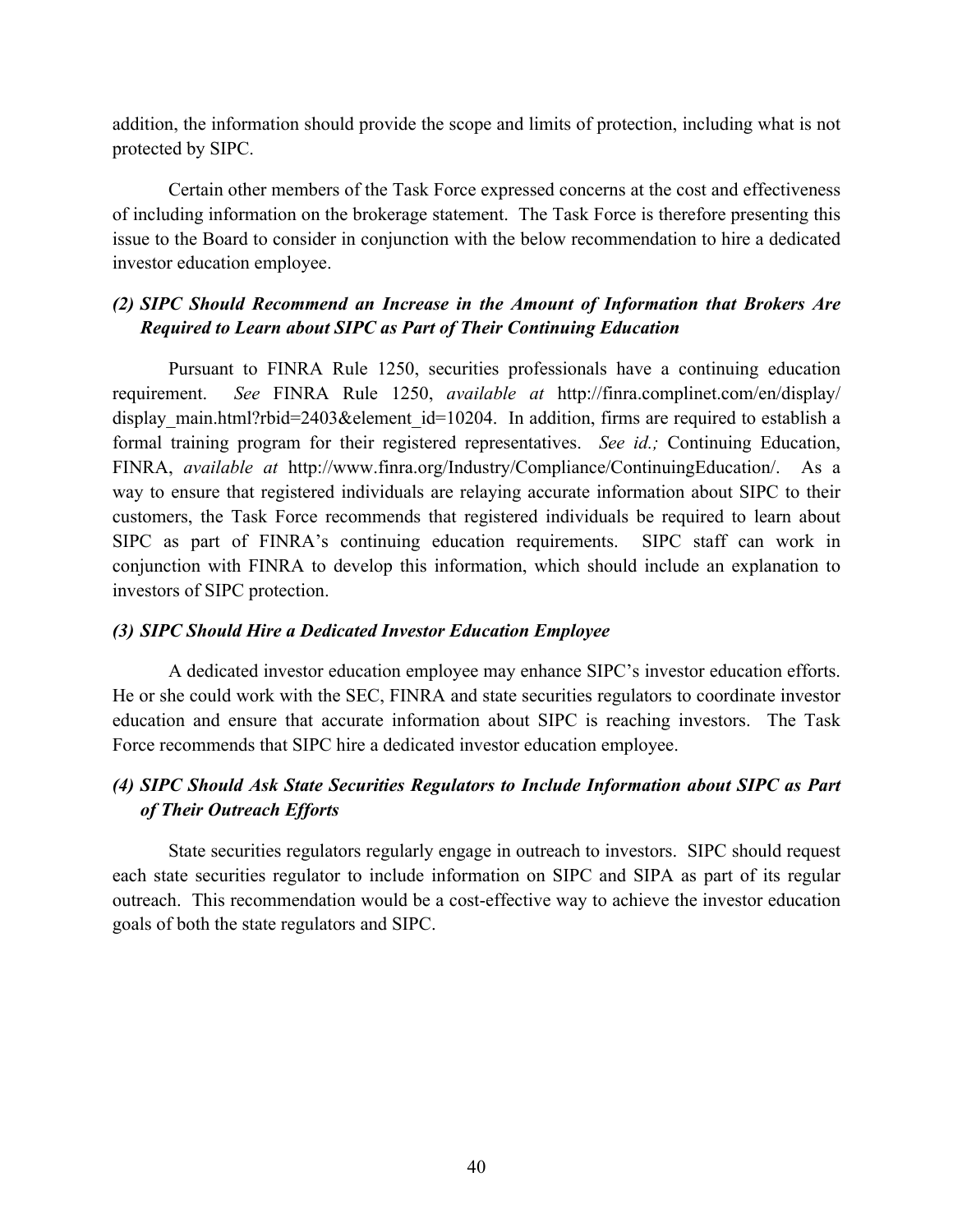## **Comment**:

*SIPA's Mandate of Customer Protection Generally Means that Committees Representing Unsecured Creditors of the Debtor's General Estate Serve Little Purpose in a SIPA Case*

SIPA does not provide for the appointment of a committee to represent the interests of unsecured creditors. Historically, creditors' committees have not played any role in proceedings under SIPA in part because the emphasis of these proceedings has been on protecting customers through maximization and distribution of the "Fund of Customer Property."

The creation of a creditors' committee, as a result of several fundamental aspects of SIPA, would be of limited or no benefit in most cases, and would potentially even require SIPC to advance additional funds for expenses without any material benefit to the estate. For example, the supervisory functions that otherwise typically would be performed by a creditors' committee in a bankruptcy case are, in a SIPA case, performed by SIPC, which is closely involved in the oversight of every SIPA proceeding. In addition, as SIPA provides only for liquidation, not reorganization, there is no plan of reorganization for a creditors' committee to participate in formulating, and most importantly, there rarely is a materially significant unsecured general estate in a SIPA proceeding to be reorganized. Moreover, Congress intended the SIPA proceeding to resemble most closely a Chapter 7 liquidation under the Bankruptcy Code and not a bankruptcy reorganization. While used in reorganization cases, unsecured creditors' committees rarely occur in Chapter 7 cases because unlike the situation in reorganization cases, the Bankruptcy Code does not provide for compensation to professionals assisting the committee in Chapter 7 cases.

The creation of such a committee could be detrimental to the goals of the efficient administration of the assets and prompt resolution and payment of the claims of securities customers who are the intended beneficiaries of a SIPA proceeding and potentially impose needless additional administrative costs on SIPC.<sup>27</sup>

#### *Task Force Comment*

*The Task Force has concluded that SIPA's mandate of customer protection generally means that an Unsecured Creditors' Committee serves little purpose in a SIPA liquidation.*

 <sup>27</sup> *See In re MF Global, Inc.*, 2011 WL 5884247 (Bankr. S.D.N.Y. Nov. 23, 2011).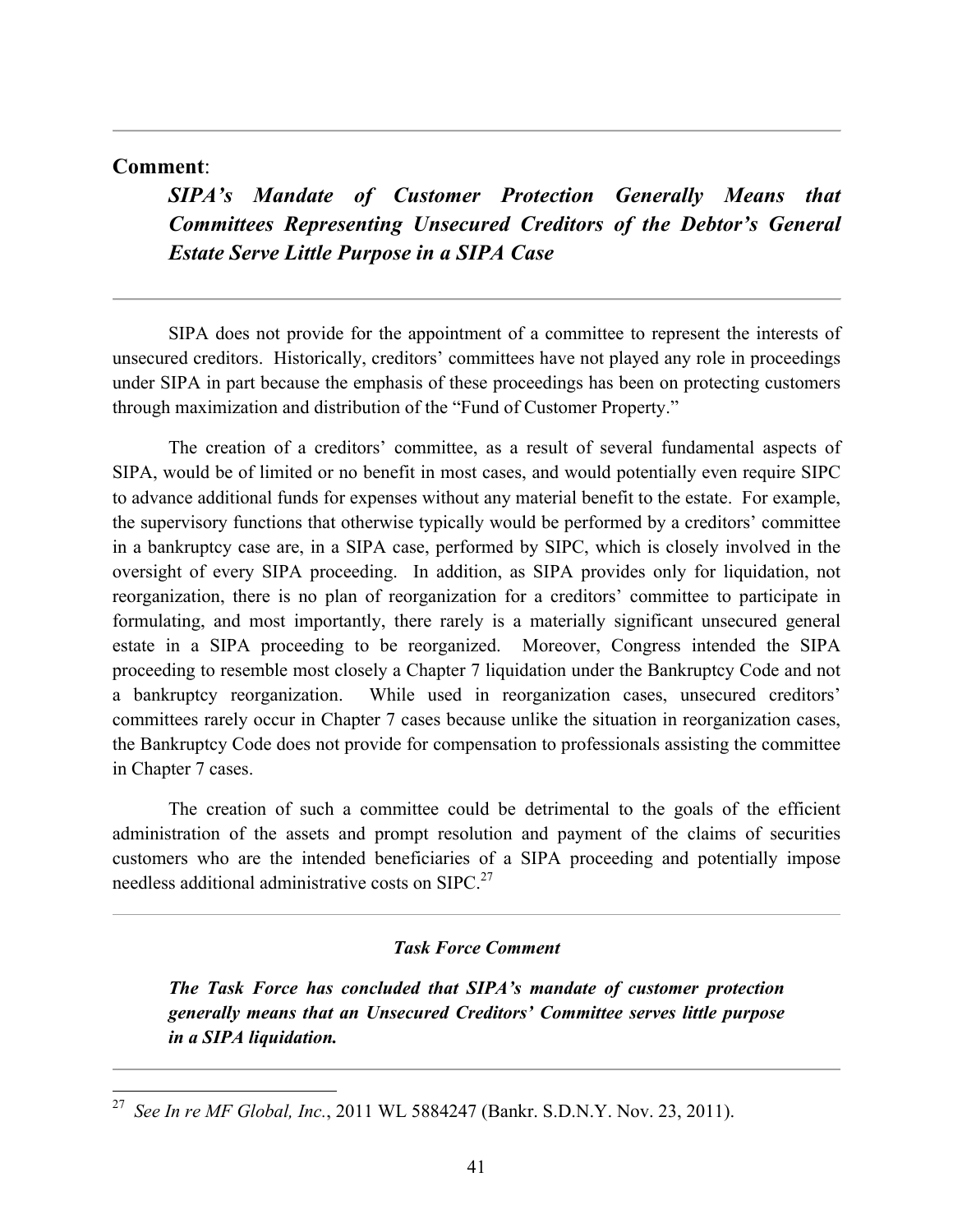## **ACKNOWLEDGMENTS**

The Task Force extends its appreciation to those persons who met with the Task Force and shared their time, experience and valued insight on issues of concern to the Task Force. This includes representatives of the Securities and Exchange Commission, the Financial Industry Regulatory Authority, the Depository Trust & Clearing Corporation, the Investment Company Institute, and the Government Directors of the Securities Investor Protection Corporation from the Department of the Treasury and the Federal Reserve Board.

The Task Force also wishes to thank those members of the public who took the time to share their views, opinions, and concerns on matters relating to SIPA and SIPC.

Finally, the Task Force expresses special gratitude for the assistance rendered by our colleagues and associates in the firms or organizations that we represent, and by staff members of the Securities Investor Protection Corporation.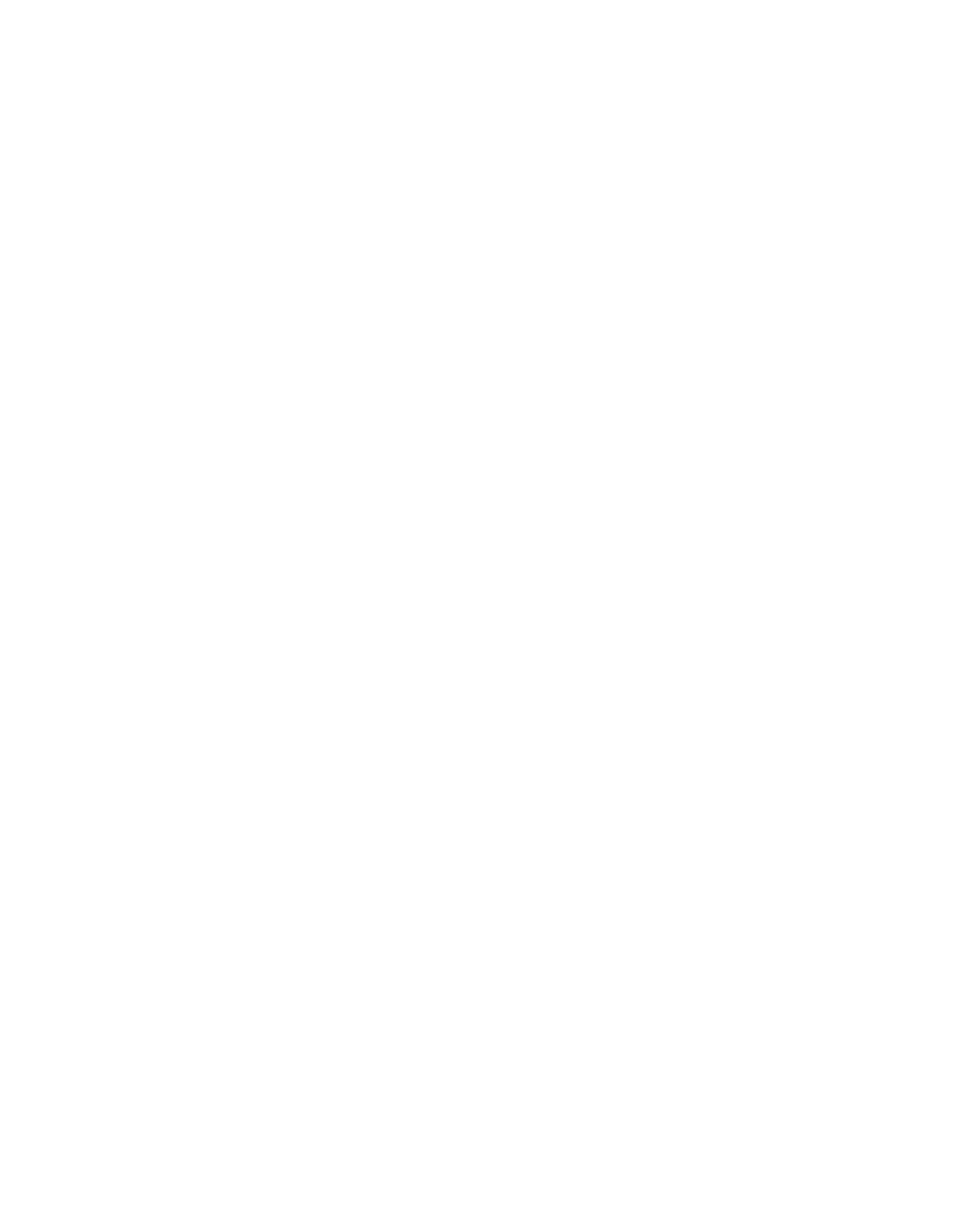# **APPENDIX A**

# CORPORATE GOVERNANCE REVIEW

by

Professor Lawrence A. Cunningham Henry St. George Tucker III Research Professor of Law The George Washington University Law School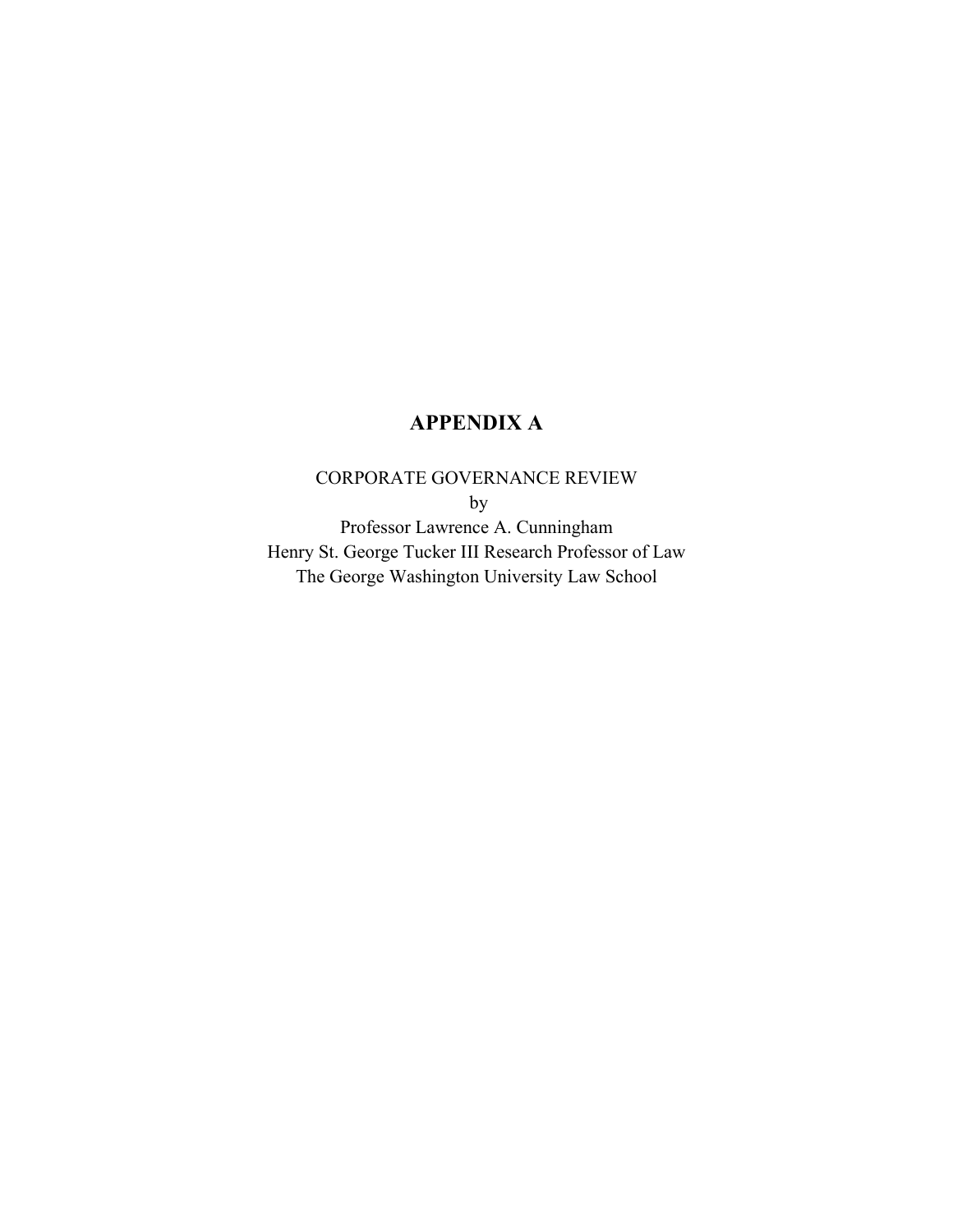### **REPORT FOR SIPC MODERNIZATION TASK FORCE: SIPC CORPORATE GOVERNANCE REVIEW**

#### *By Lawrence A. Cunningham*

## August 13, 2010

Thank you for the opportunity to provide this report of my independent corporate governance review of some of the operations of the Securities Investor Protection Corporation. I understand that, in light of the insolvencies of the brokerage firm Lehman Brothers Inc. and the revelation of a Ponzi scheme at Bernard L. Madoff Investment Securities LLC, SIPC's Board of Directors formed the SIPC Modernization Task Force to examine SIPC's mandate under the Securities Investor Protection Act and operations and make related recommendations. As part of that effort, you engaged me to conduct a governance review and provide this report. I was delighted to conduct the review and am pleased to provide this report.

#### I. My Review and this Report

In my review, I communicated with nearly half the members of SIPC's staff, many inperson, several by telephone, and several by electronic mail, and made similarly varied inquiries of outside lawyers who have been involved in SIPC customer protection proceedings. My review included reading the Securities Investor Protection Act (including as amended by the Dodd-Frank Act of 2010); related rules appearing in the Code of Federal Regulations (known as the Series 100 through Series 500 Rules); SIPC's By-Laws (Nov. 2009 rev. ed.); SIPC's Annual Reports for 2009 and 2008; SIPC's statement of Organization and Responsibilities (May 12, 2010); SIPC's Operations Manual (August 2004); SIPC's Trustee's Guide (undated), including exhibits containing scholarly commentary; SIPC's Personnel Guide (Sept. 2006 rev. ed.); SIPC's brochure (in the form accompanying its 2009 Annual Report, apparently dated as of 2007); and parts of SIPC's internet Web site.

I also read a letter from Representative Paul E. Kanjorski (March 3, 2010) and related press release concerning the SIPC Modernization Task Force; reports about SIPC prepared by the U.S. General Accounting Office (May 2001 and July 2003) (concerning customer information and excess insurance), Ernst & Young (February 2002) (concerning internal audit), and Corporate Review Services (April 30, 2004) (concerning selection and supervision of external consultants); and an internal SIPC memorandum addressing recommendations of the Securities and Exchange Commission (June 2003) (concerning review of fee applications of external SIPC trustees and counsel).

The purpose of my review was to evaluate aspects of SIPC's corporate governance. This refers to internal organization, structure, staffing, policies, and procedures concerning operations and execution by SIPC's staff of its assigned mission. Outside the scope of this review are broader matters concerning SIPC's mission and this Task Force's undertakings. Except in passing, therefore, this report does not evaluate SIPC's statutory mandate or specific policy or other matters raised by the statute, such as what securities are covered, what asset distribution methods are used, or maximum customer protection limits set; relations with member firms, or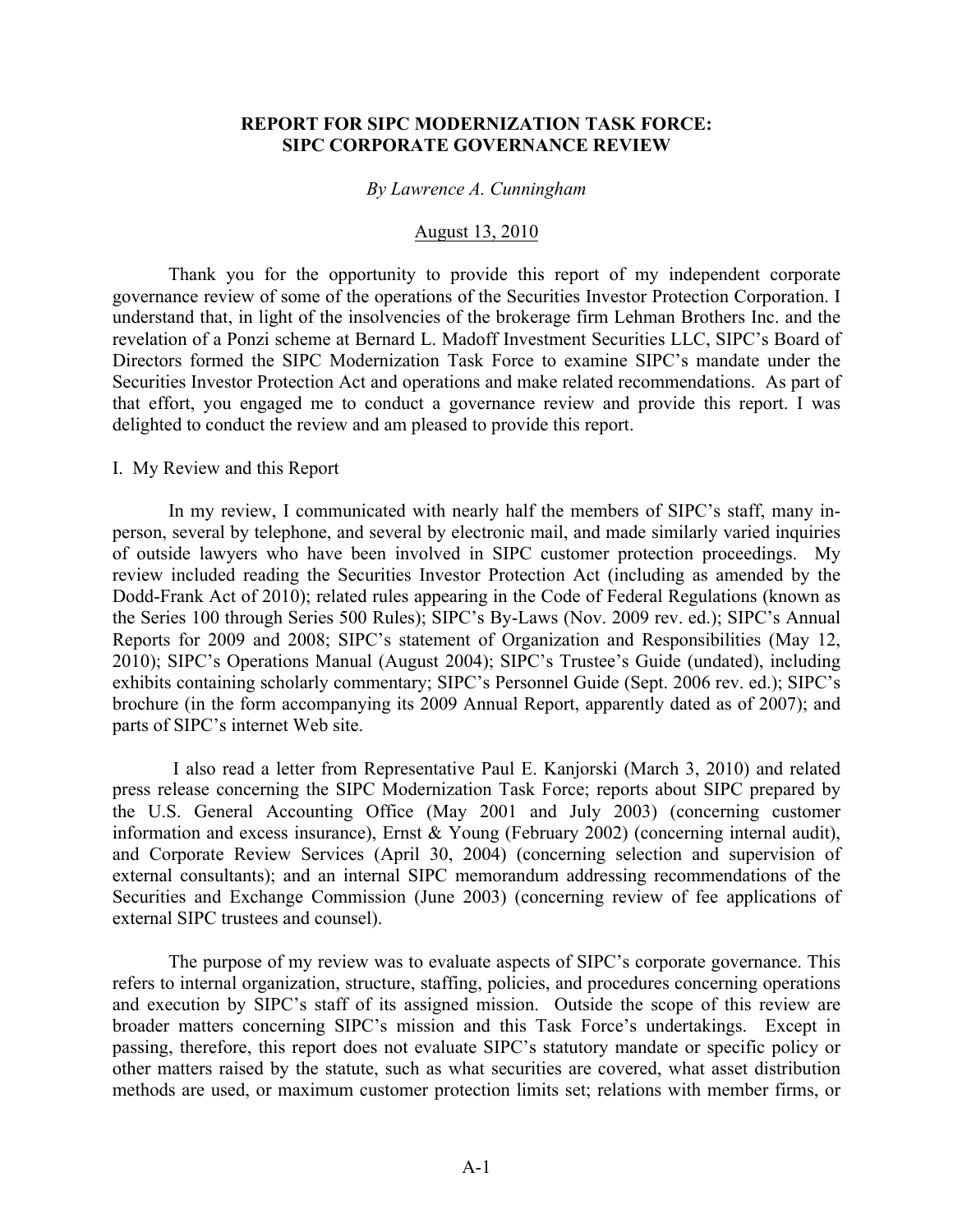assessments on them or financial resources; investor knowledge or education about investments or SIPC; or the selection, structure, composition, compensation or activities of SIPC's board of directors or relations between it and the rest of the corporation; or other similar broad policy matters.

Within those parameters, on the basis of my review, it is my opinion that SIPC's corporate governance is excellent. Its organizational structure is coherent; its supporting documentation outstanding; its technological capabilities becoming state of the art; its staff of optimal size, enabling a nimbleness necessary to respond quickly to execute its mission; its professional team exceptionally well-qualified, dedicated and collegial; and its network of external consultants and experts rich to enable leveraging internal swiftness and expertise with external manpower as needed. No organization or its governance is perfect, of course, and my review enables me to make a few recommendations.

My recommendations, detailed in what follows, may generally be classified as objects of modernization but I have not limited suggestions to that classification. The recommendations I suggest considering, in substantially the order of importance, are as follows:

A. Technical Document Updates: make technical updates to existing documentary support, including (1) the statement of Organization and Responsibilities to increase detail and uniformity, (2) the Trustee's Guide to reflect technological and other developments and actual practices, and (3) the Operations Manual for the same purposes, and to adopt a plan to update these using annual supplements followed by regular periodic (five year) revised editions.

B. Expand Document Wealth: sustain the accumulation of written experience for transmission to incoming staff, including by (1) developing additional corporate manuals concerning matters like prevailing brokerage firm practices and securities product innovations, and (2) make existing data bases of consultants and trustees accessible to staff rather than within the province of senior SIPC officials and consider expanding content.

C. Human Resources Investment: (1) assure adequate future staffing in SIPC's Operations Division by recruiting examiners across generations and be prepared to give them the training that the existing team has provided to other relatively recent recruits on a systematic basis, (2) compare the organizational structure contemplated by the list of authorized officers in SIPC's By-Laws to the existing officer corps, and (3) increase support of professional development for staff, including for completing unfinished college degrees and advanced specialized degrees relevant to the field, and for promoting the production of written materials for external publication.

D. Substantive Document Updates and Highlights: (1) make substantive updates to existing documentary support, in the Trustee's Guide and Operations Manual, to better reflect SIPC's prevailing practice on compensation policies for outside consultants and trustees, and (2) highlight in distinctive repositories SIPC's mission (by abstracting it from the statute) and ethical commitment (by reformatting existing By-Law and Personnel Guide provisions). SIPC may also wish to consider whether to have its internal controls audited, though I refrain from recommending that.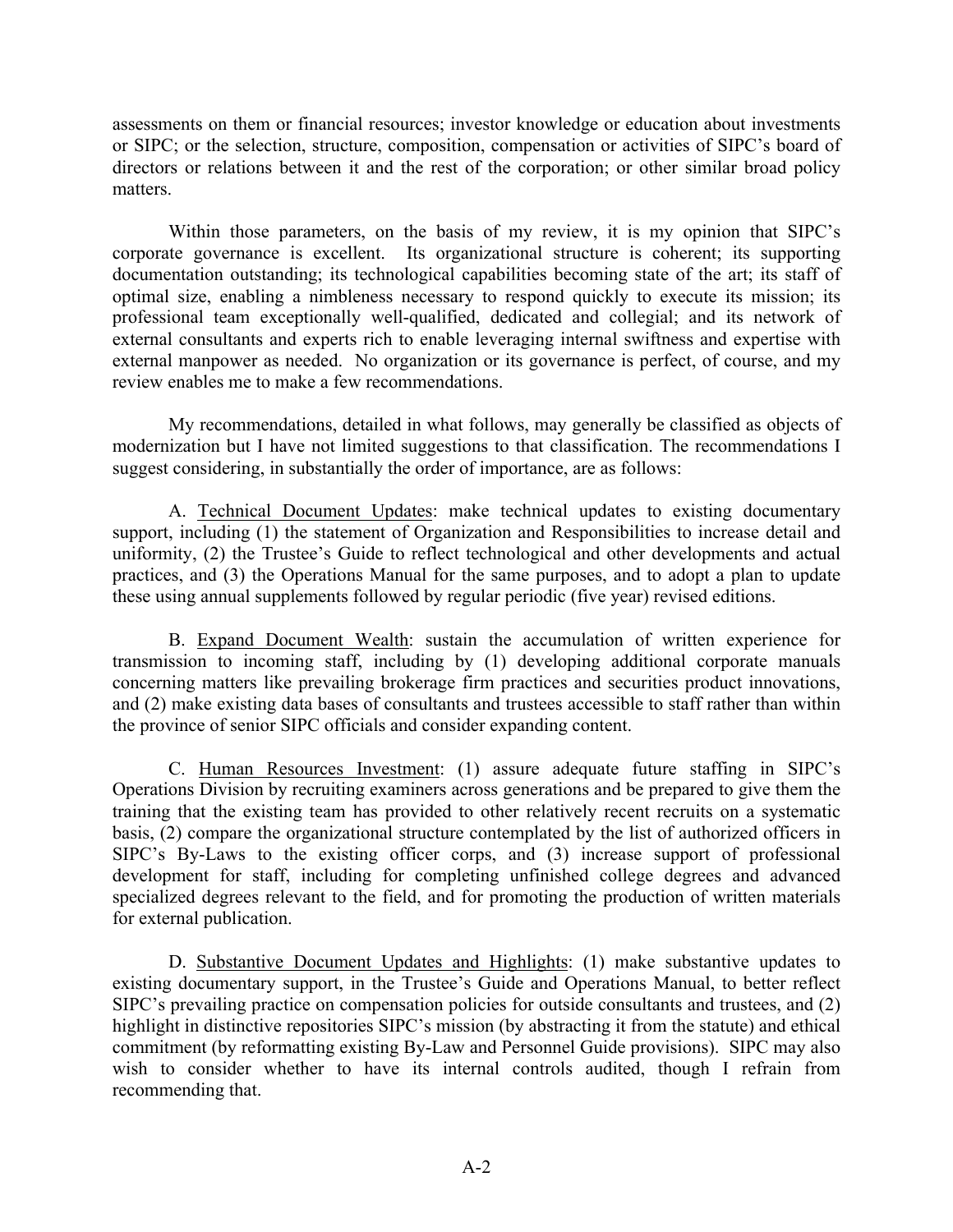None of these suggestions requires changes to SIPA; most can readily be implemented by SIPC's staff; some may warrant or require SIPC Board review or approval; and suggestions concerning reformatting some By-Law provisions would require SEC involvement. In making these suggestions, I emphasize that my review indicated a highly effective corporate governance environment at SIPC and yielded confidence in its existing governance regime. Accordingly, as the level of detail provided in the recommendations may also signal, these suggestions should not be seen as criticizing SIPC's leadership or staff but to represent expectable ideas that an independent outside review might crystallize.

## II. SIPC in Review

### A. Design and Execution

1. Mission. The Securities Investor Protection Corporation was created by the Securities Investor Protection Act of 1970 to provide stated protection to customers of troubled U.S. securities brokers and dealers. SIPC is a nonprofit private corporation whose members are securities brokers and dealers registered under the Securities Exchange Act of 1934. Though not part of the federal government, its seven-member board consists of five presidential appointees and two government officials, and it is overseen by the Securities and Exchange Commission. Its primary purpose is to take charge of and liquidate failing brokerages and promptly arrange to return customer assets and pay customer claims within statutory limits.

SIPC administers a fund supported by member assessments available when a failing firm's general estate is insufficient to cover customer claims and also has access to credit through the SEC from the U.S. Treasury. Specific statutory language in SIPA defines the class of "customers" covered and provides a term of art to define the "securities" that are covered. Other technical legal and business terms arise in SIPC's day-to-day operations, including concepts such as customer name securities, customer property, and customer net equity, many elaborated in the Series 100 to 500 CFR rules. SIPA prescribes in clear terms rules governing the commencement of customer protection proceedings. These include appointment of a trustee and applicable judicial procedures and other aspects of the liquidation process. Despite lucidity, litigation and practical judgment over the meaning of some of these terms and rules recurs.

2. Performance. From its inception in 1971 through 2009, SIPC commenced 322 customer protection proceedings. Over the past decade, it commenced an average of four cases annually. In its history, SIPC has returned to more than 700,000 customers some \$108 billion in assets, most from failed firms' estates, along with about \$1 billon from the SIPC fund. Only a small minority of claims have exceeded the statutory limits. Eight cases are currently open, due to litigation or ongoing claims processing. Internal work flow at SIPC therefore varies over time in ways not always predictable but that require the staff and its team of outside consultants and trustees to act swiftly whenever new failed firms appear.

Among current cases are two unprecedented in magnitude that began in 2008: Lehman Brothers Inc. (involving some \$92 billion in securities of some 135,000 customers) and Bernard L. Madoff Investment Securities LLC (involving an entirely fraudulent mirage costing SIPC an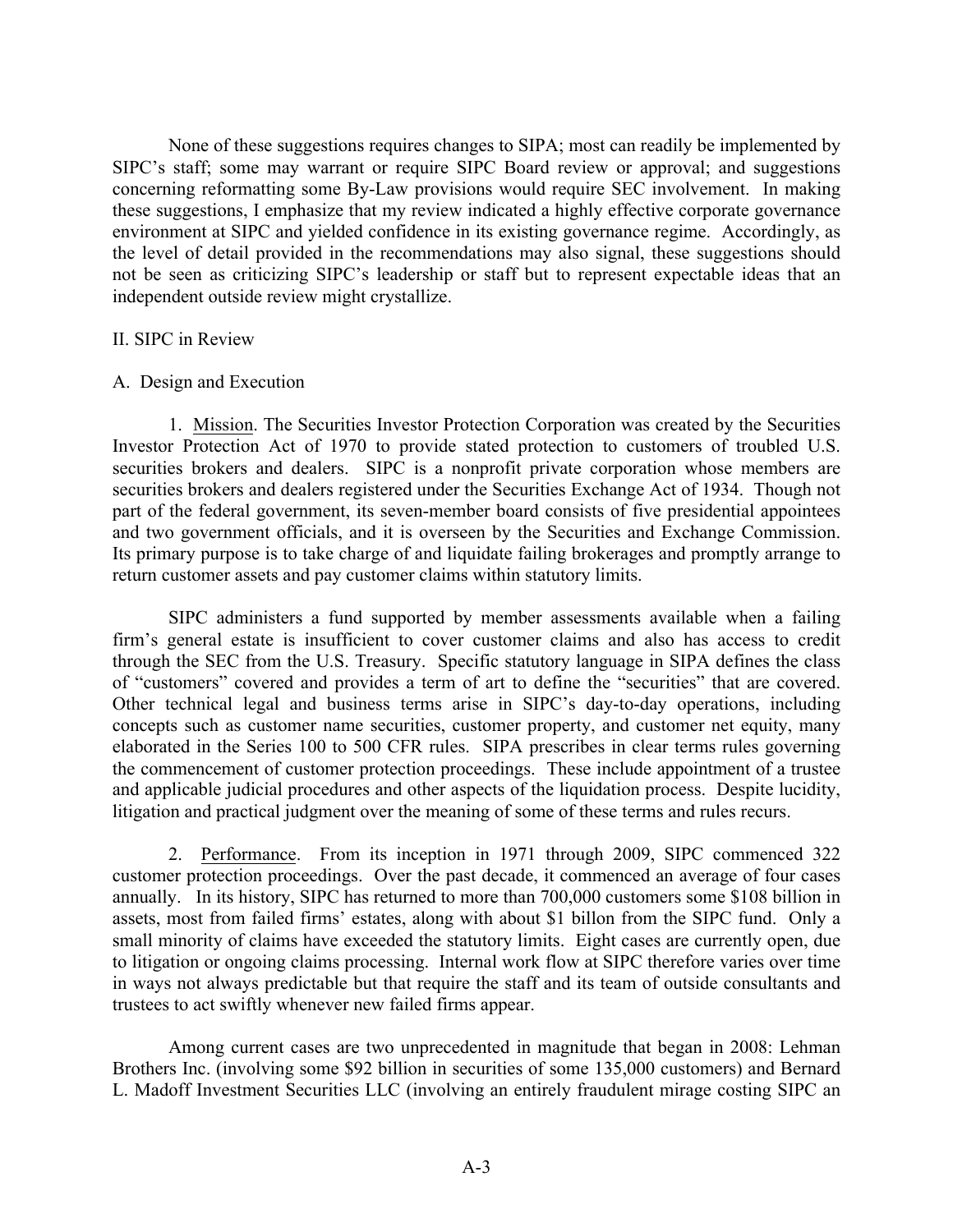estimated \$1.6 billion to protect customers, based on assumptions explained in SIPC's 2009 financial statements, Annual Report, p. 18 n.4). It's unlikely that multiple calamities of that magnitude will recur within such short order; recent statutory changes in the Dodd-Frank Act of 2010 appear to repose considerable responsibility for dealing with systemically important firm failure, including broker/dealers, in federal agencies; and SIPC operated effectively in the face of this pair of unprecedented failures, following longstanding practice of retaining experts with large staffs and resources and participating alongside them throughout related customer protection proceedings.

3. Proceedings. SIPC does not regulate brokers or dealers or supervise them. It relies on referrals from regulatory authorities, such as the Financial Industry Regulatory Authority (FINRA) and the Securities and Exchange Commission, of pending firm financial difficulties. When a referral is received, SIPC's Vice President - Operations and Finance reviews it, preparing a worksheet (called Form 26) to evaluate whether to recommend commencing a proceeding, in consultation with SIPC's General Counsel. The two report recommendations to SIPC's President who submits ultimate recommendations to SIPC's Board Chair. The Chair is authorized by SIPC's By-Laws to direct the staff to initiate proceedings and that approval on recommendation is virtually automatic. This streamlined but collaborative process is welldesigned to enable acting quickly and decisively on referrals.

Once authorized, the President and General Counsel confer to assign a SIPC staff attorney to head up the legal aspects of the proceeding and the Vice President – Operations and Finance assigns an examiner. SIPC staff members then proceed to their assigned tasks, its lawyers obtaining requisite judicial orders and legal staffing and its examiners closing down the firm and marshaling its assets in preparation for its liquidation and distributions to customers. Throughout, SIPC's and its staff's primary goal is expeditious movement to return and pay customer funds. To do that usually involves SIPC making advances to customers, through trustees, that it thereafter seeks to recover in later stages of a proceeding. The process is efficient and swift, even in large cases.

## B. Approach and Implementation

1. Structure. SIPC's organizational structure is simple and coherent and its internal staffing both sophisticated and lean. Under its Board of Directors, SIPC's President is charged with overall corporate responsibility. That includes interacting with Congress and supervising SIPC's staff, of about 32 people, consisting of lawyers, examiners, other professionals, and support personnel. The staff assumes sole responsibility for the vast majority of customer protection proceedings SIPC initiates, with the team of lawyers and examiners managing all aspects of the case and claims.

A network of skilled professionals with expertise in brokerage operations and liquidations is available to it nationwide to assist in the process. For larger or unusually complex cases, SIPC retains an outside trustee and counsel to carry much of the day-to-day burden of managing a liquidation, though its lawyers and examiners remain primarily responsible for the case and claims and supervise retained experts closely. This model, invented at SIPC's founding by SIPC's initial leadership who helped draft SIPA and implement it, has served SIPC and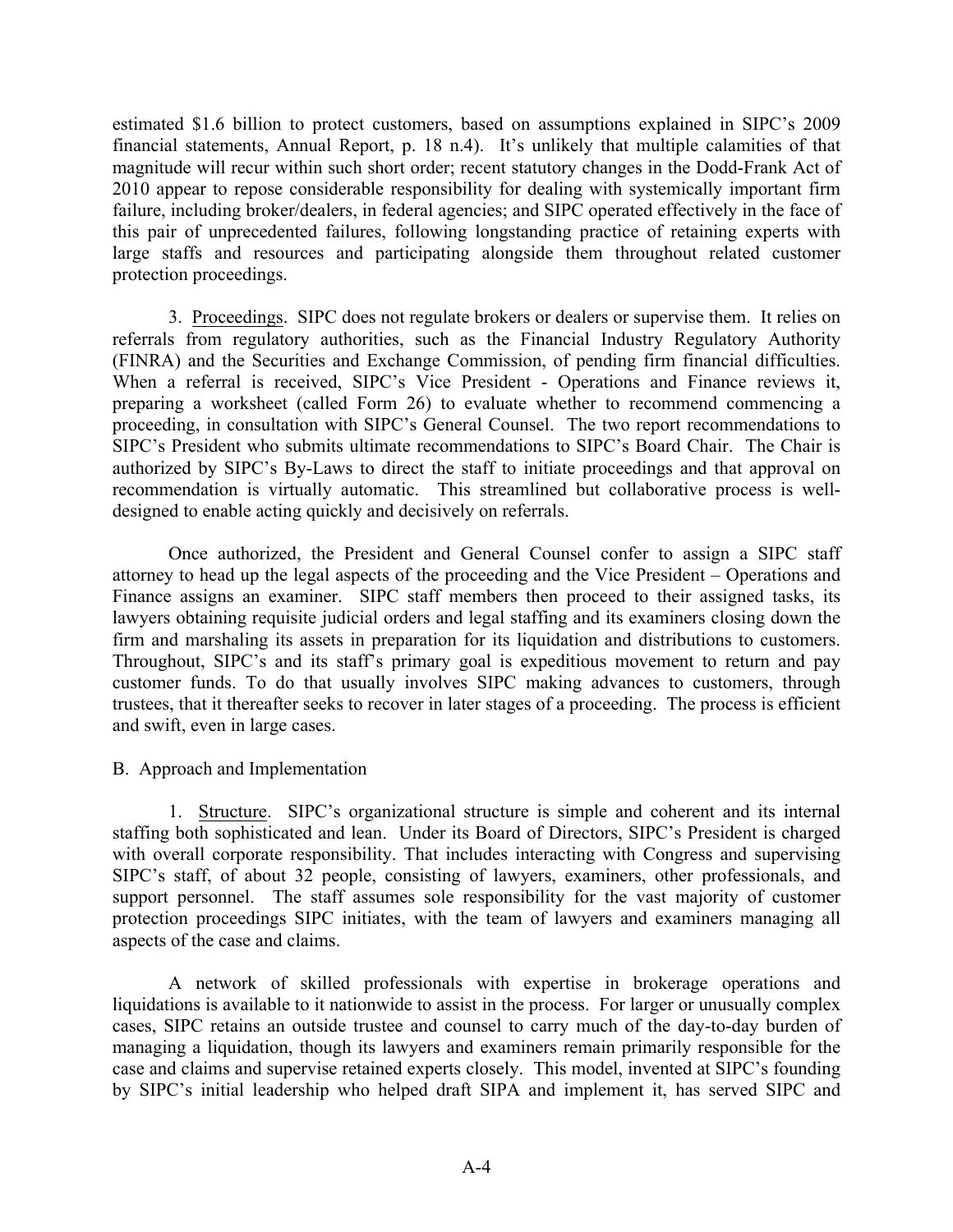securities customers well and continues to do so. As an example, the outside trustee and trustee's counsel in the Lehman case deploy more than 100 lawyers on the case, half of whom devote substantially their entire practice to that one case for nearly two years already. It would be foolish to expand SIPC itself to be so equipped.

SIPC is organized into two primary divisions, whose heads are officers of the corporation who report directly to the President: the Legal Division and the Operations & Finance Division, with the latter sub-divided into three further units, Operations, Finance, and Information Technology. The Legal Division is headed by SIPC's General Counsel and Secretary, and staffed by a total of six full-time attorneys, including her. They hold various titles designating seniority: General Counsel and Secretary (both officer positions); Senior Associate General Counsel; Senior Associate General Counsel for Dispute Resolution; Associate General Counsel; Assistant General Counsel; and Staff Attorney. There is also a Law Librarian/Paralegal, who provides vital assistance with document maintenance, and two legal secretaries. There is another legal secretary slot that is currently vacant.

SIPC's Operations and Finance Division is headed by a Vice President, an officer of the corporation, and each sub-division by an Assistant Vice President (of Operations, Finance, and Information Technology). Within Operations, there are three Senior Examiners and one Examiner. All are supported, adequately, by two secretaries. Within Finance, there is a Cash Manager, Manager – Accounting (supported by an Accounting Supervisor reporting to Manager – Accounting, and a staff accountant below that) and a single person wearing three hats (Manager-Member Assessments/Human Resources/Plant and Facilities), all supported by three clerks. Within Information Technology, there are two staff workers, imaging coordinator and computer support specialist. About a dozen additional support staff round out the operation.

2. Documentary Support. SIPC maintains exceptional written materials succinctly reflecting the accumulated wisdom of its personnel over four decades. Primary governance documents are a comprehensive Trustee's Guide, of particular value to the lawyers in the Legal Division, and a detailed Operations Manual, of particular value to the examiners in the Operations Division. In addition, SIPC has recently updated its statement of internal Organizations and Responsibilities, identifying functions of the Divisions, containing an organizational chart, and listing all current staff members. The Securities Investor Protection Act provides specific guidance for SIPC operations and staff responsibilities. SIPC's By-Laws and Personnel Guide contain codes of conduct and statements of business ethics. The By-Laws also contain governance provisions at the levels of directors, officers and members. The Personnel Guide also contains provisions about employee duties and benefits. The Finance Division maintains assorted guides and materials concerning accounting procedures and policies.

SIPC's annual reports mirror the leanness and simplicity of the corporation's operations. Its 2009 edition consists of a transmittal letter to the SEC, a succinct Chairman's message, an overview of SIPC, list of directors (with photographs) and officers, summary of customer protection proceedings, discussion of membership and the SIPC fund, a summary of pending litigation and other actions, an auditor's report and accompanying financial statements, followed by a table depicting the historical size of the SIPC fund since inception and a series of appendices capturing full historical distributions to customers, five-years of revenue-expense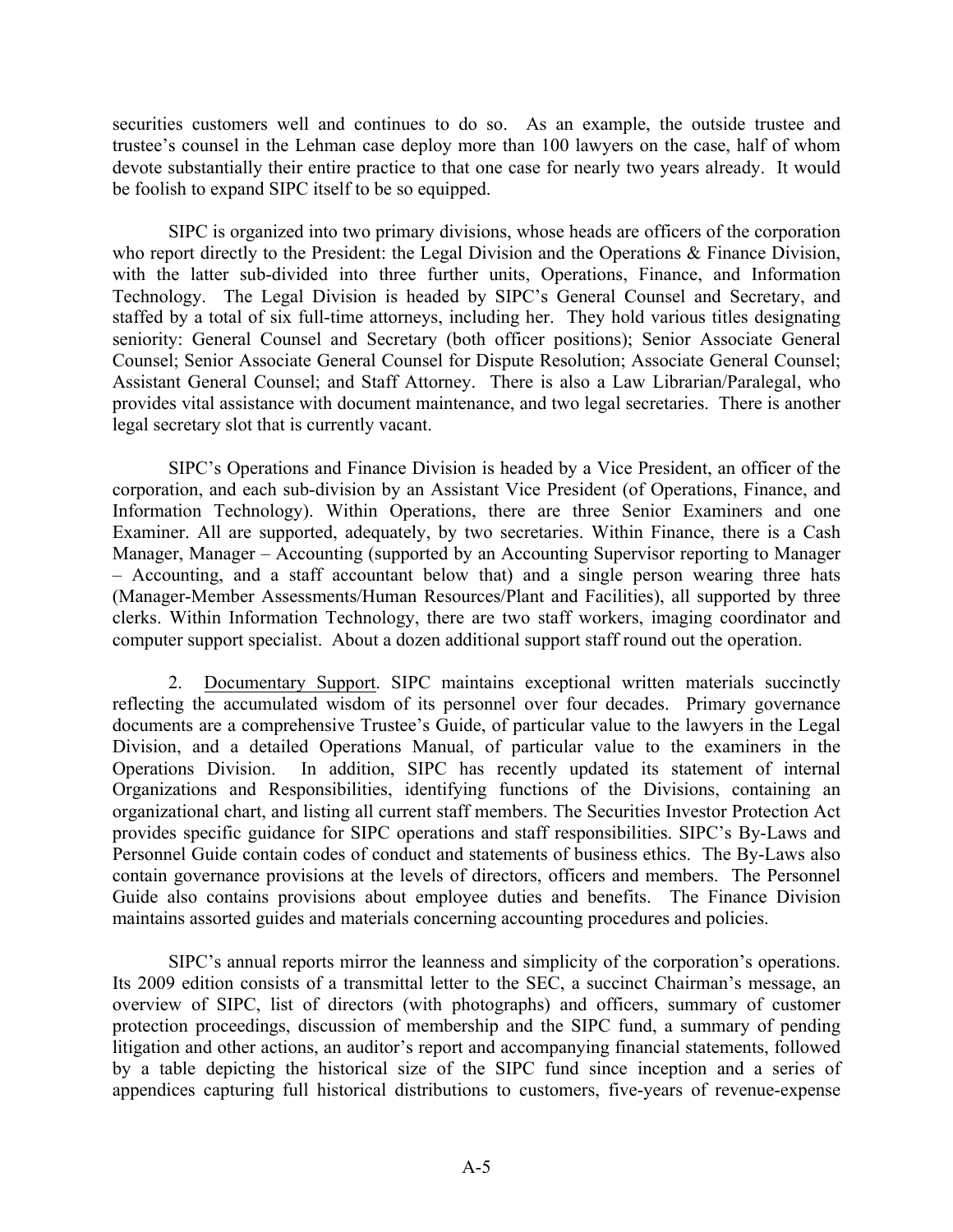analysis, and data on pending and recently completed customer protection proceedings. This gives a useful and comprehensive picture of SIPC, all in 35 pages of clear presentation. It also offers a CD in its back cover, containing extensive additional information, including a copy of SIPC's brochure and applicable member rules.

3. Technological Support. SIPC's general computer system provides office-wide access to all case materials, including legal documentation in pending and past cases and related forms. Virtually all archival materials are preserved using modern imaging techniques. SIPC maintains computer operations in its Washington office backed up by separate facilities off-site in Virginia, further backed up using a third-party service provider at a site in another nearby state. These practices, initially prompted by anticipated national challenges ahead of the turn of the millennium (the so-called Y2K bug) and enhanced by the terrorist destruction of computer capabilities on September 11, 2001, follow prevailing business practice.

SIPC is in the midst of a computer enhancement project that will enable customers to prepare and file claims on-line and examiners to review them electronically. That's important because, until now, as the SIPC Web site acknowledges, speaking to customers: "You can't file your SIPC claim form electronically, but you can use this Web site feature to fill out your form and print it out. You must still copy the completed form, all attachments, and then mail the original to the designated address."

In response to recommendations GAO made in 2001 and 2003, SIPC updated its Web site and brochure to clarify that investors should register brokerage firm complaints with those firms; expanded statements discussing market risk and SIPC coverage; and amended its By-Laws (Article 11, 4§ (a)(6)), concerning member advertising, to require firms displaying a statement about SIPC coverage to include links to SIPC's Web site. SIPC also added to its brochure links to its Web site offering information concerning investment fraud.

## C. Human Resources

1. Expertise. SIPC's staff commands rich and varied experience and boasts extensive reservoirs of knowledge. The staff seems to treat SIPC as a destination career site, with seven of its current personnel originally employed by SIPC in the 1970s, shortly after its creation, and another one-third of the staff each beginning employment in the 1980s and 1990s. Average current employee tenure is approximately 18 years, down slightly in the past two years due to retirements of two veteran employees and hiring of six new staff members. SIPC's President has been employed by SIPC since 1975 and is a former SIPC General Counsel; its current General Counsel has been employed by SIPC since 1983; its current Vice President – Operations and Finance started in 1998; and its Assistant Vice Presidents for both Operations and Finance both began working at SIPC in 1973.

All SIPC's lawyers were hired laterally (not just out of law school), have distinguished academic records, and collectively a laddered degree of experience (being out of law school, 37, 32, 26, 18, 11, and 3 years, respectively, and varying in age accordingly). All the examiners were also hired laterally, usually with extensive (multi-decades long) experience in back office brokerage operations. They are individually and as a group older than the lawyers. The Finance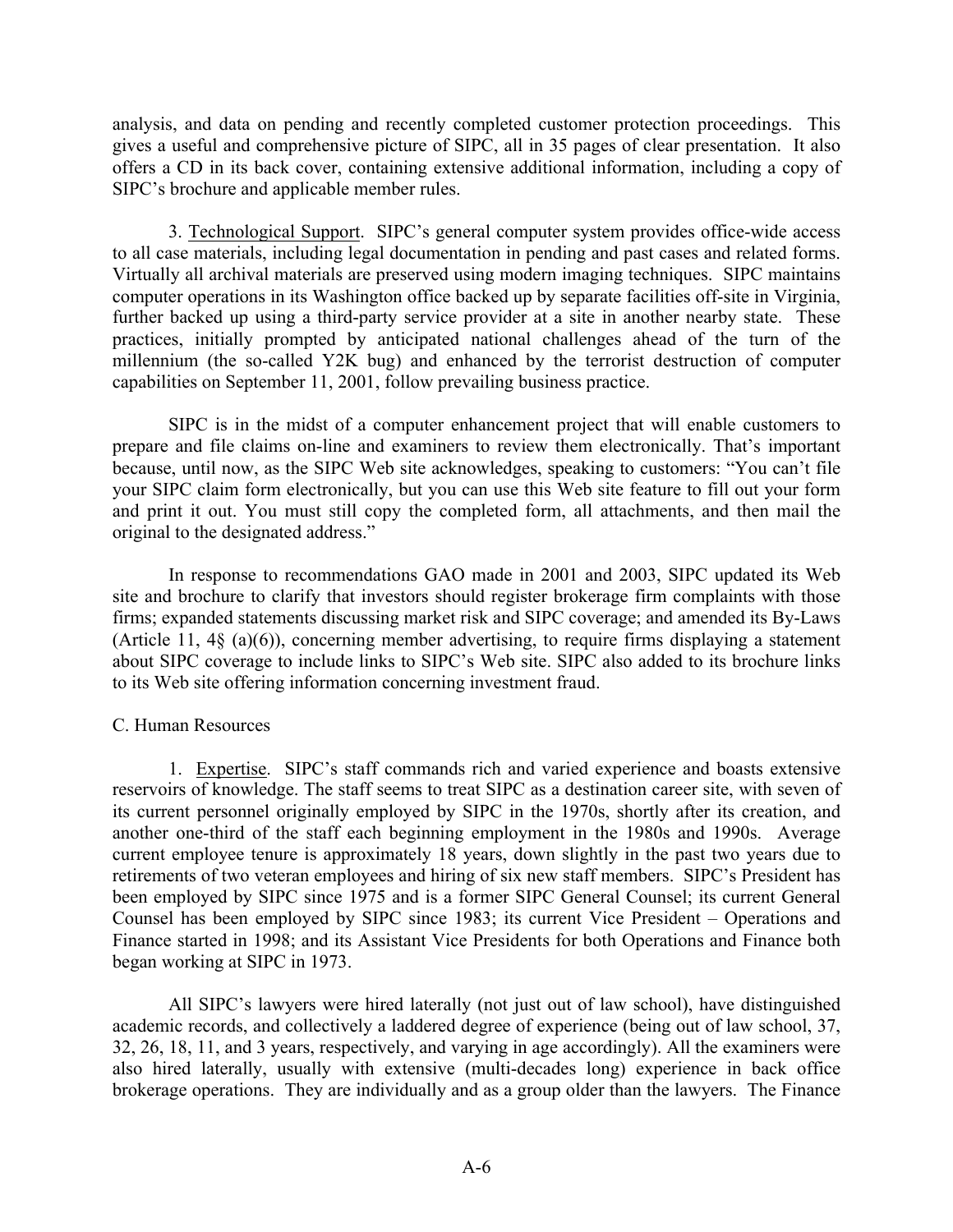Division likewise boasts seasoned experts and, like the Legal Division, staff varies widely in age. The Information Technology Division is small, consisting of a Vice President and two staffers.

2. Recruiting and Training. All professional staff hiring is done laterally. The Legal Division emphasizes academic achievement; the Operations Division emphasizes back office brokerage experience. As a result, and given that SIPC's overall staff is small, SIPC does not maintain any formal in-house professional training programs. Lawyers and examiners, with experience in other organizations, bring skills with them. Even so, lawyers may have experience and skills in securities and litigation generally, but that may not include brokerage firm liquidations or even bankruptcy; examiners are assumed to have extensive experience in back office brokerage operations and that may include brokerage liquidations but not necessarily. Training of new recruits consists primarily of assigned reading of internal documents, especially the Trustee's Guide for lawyers and Operations Manual for examiners, along with ad hoc direction and supervision in early cases by senior staff in the respective Divisions. Aside from professional training, SIPC technology experts offer training in computer and software applications.

3. Culture. SIPC's small personnel size makes for a lean and nimble organization. SIPC's statement of Organization and Responsibilities succinctly delineates the functions and responsibilities of each Division. Some functions require involvement of more than one Division, particularly between its Legal Division and Operations Division concerning presenting financial information in court documents and relations with external trustees, but clearly divides responsibility and calls for cooperation.

In response to my questions of people in both Divisions, there's evidence of full adherence to that cooperation requirement. Those interviewed, in all Divisions, expressed enthusiasm for colleagues, within and across Divisions. Examiners and lawyers alike emphasized that work tends to be done in groups, with ongoing consultation among examiners and among lawyers. People often described SIPC as akin to a family, where people all get along and work for the common good, acknowledging the occasional disagreement or pique. Reports indicate that staff gathers annually for regular outings and that more informal socializing occurs; many employees regularly exercise in the gym within SIPC's building that's free to employees of the building's tenants. That building and SIPC's offices are first class modern professional facilities in downtown Washington DC, offering a comfortable work environment.

The long length of service of many SIPC employees demonstrates employee satisfaction, institutional loyalty, and the opportunity for internal advancement. The continuing recruitment of others over recent years shows SIPC's appeal as an employer. SIPC's statement of Organization and Responsibilities lists the entire SIPC staff, starting with the Chairman and President, and including the receptionist, mailroom and other clerks, and secretaries. That reflects a healthy and inclusive organizational identity. There is no mandatory retirement age (though the SIPC retirement plan contains provisions keyed to age) and many staff members have worked and do work well into their seventies.

4. Compensation and Benefits. Just as SIPC is not part of the federal government, its salary system is independent of the federal government and its compensation scale. Nevertheless,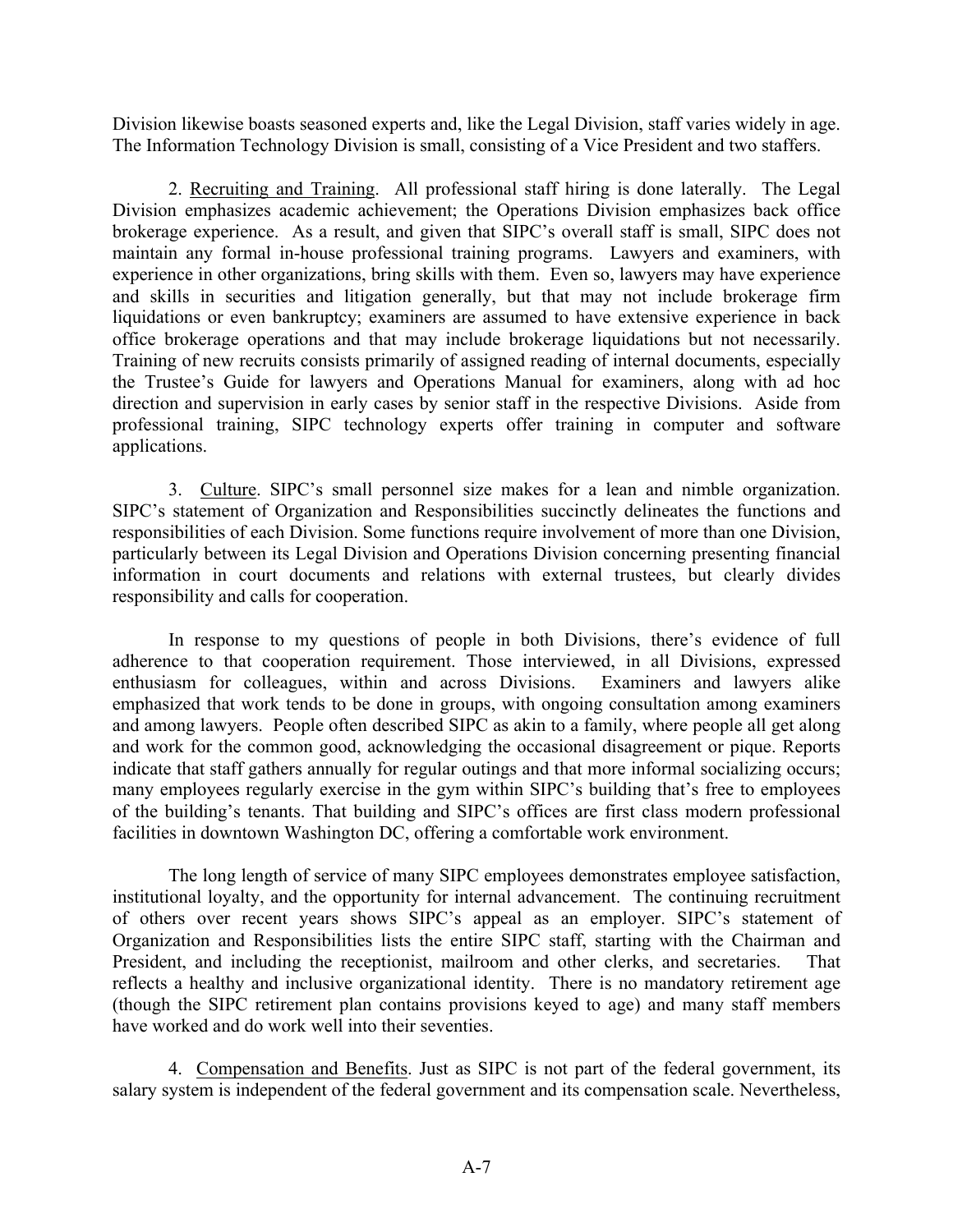SIPC monitors government pay scales and levels of private industry compensation. SIPC's scale probably falls somewhere in between the two. Compensation and employee performance are reviewed annually by an employee's direct supervisor; compensation of officers is set by the Board. SIPC's benefits package includes a retirement plan, savings plan, flexible spending account, and health, life and long-term disability insurance coverage. SIPC also pays the cost of continuing education, such as for CPE and CLE credits, and absorbs the cost of professional fees including state registration fees for attorneys and accountants. The corporation also pays for work-related seminars for all employees. SIPC does not pay for tuition to cover finishing a college degree or earning an advanced degree.

No components of SIPC employee compensation involve any form of incentives to achieve particular results. In fact, the entire operating framework—from the SIPA statute throughout internal operations—is designed with essentially neutral incentives, focused on expeditious customer protection. The staff members get no more or less whether they open and close a particular case or any given number of cases or recover any particular form or amount of customer property. There's no sense of conflict between paying brokerage customers and preserving the SIPC fund, given that most customer distributions are recovered from firm assets and how supplemental resources in the fund and available lines of credit are ample. Staff members acknowledge psychic satisfaction when they are able to call customers to inform them they are protected and covered under valid claims.

5. Leveraging by Outsourcing. Though SIPC prefers to rely upon its internal staff whenever possible to handle legal and operational aspects of all customer protection proceedings, it also regularly relies upon outside consultants to assist examiners when serving as trustee and engages trustees and trustee's counsel in other cases. SIPC staff remains primarily responsible for all aspects of any proceeding and work alongside of and supervise closely those outside experts. Consultants and trustees tend to be selected on an ad hoc basis in light of particular needs of a case, geographic location, and the need to choose professionals immediately. Several prominent New York law firms have partners who have developed a specialty in SIPC proceedings. Outside trustees SIPC selects are usually partners at such firms who in turn retain their law firm as trustee's counsel. That approach is highly efficient and minimizes conflicts; to resolve conflicts that may arise, the trustee may also retain a separate boutique law firm.

SIPC maintains careful policies governing retention of external consultants and their compensation. Retention policies include maintaining data bases of approved consultants and associated oversight as recommended in a 2004 report made by Corporate Review Services after an isolated case of a SIPC examiner charged with receiving kickbacks from third-party vendor assignments. On cost containment, policies include seeking discounts, commitments that quoted rates remain in effect for at least one year, and assurances that work will be performed by the least-costly competent personnel. Pricing appears to be competitive, with plenty of consulting and law firms available who prize working with SIPC. For complex litigation assignments, budgets are requested, and invoices mandated quarterly (or monthly for large cases during busy periods), in accordance with SEC recommendations made in 2003. (See Trustee's Guide, page 11-3.) Likewise in accord with those recommendations, all fee discussions and negotiations are documented, usually by exchanges of emails. Legal fees are subjected to numerous rounds of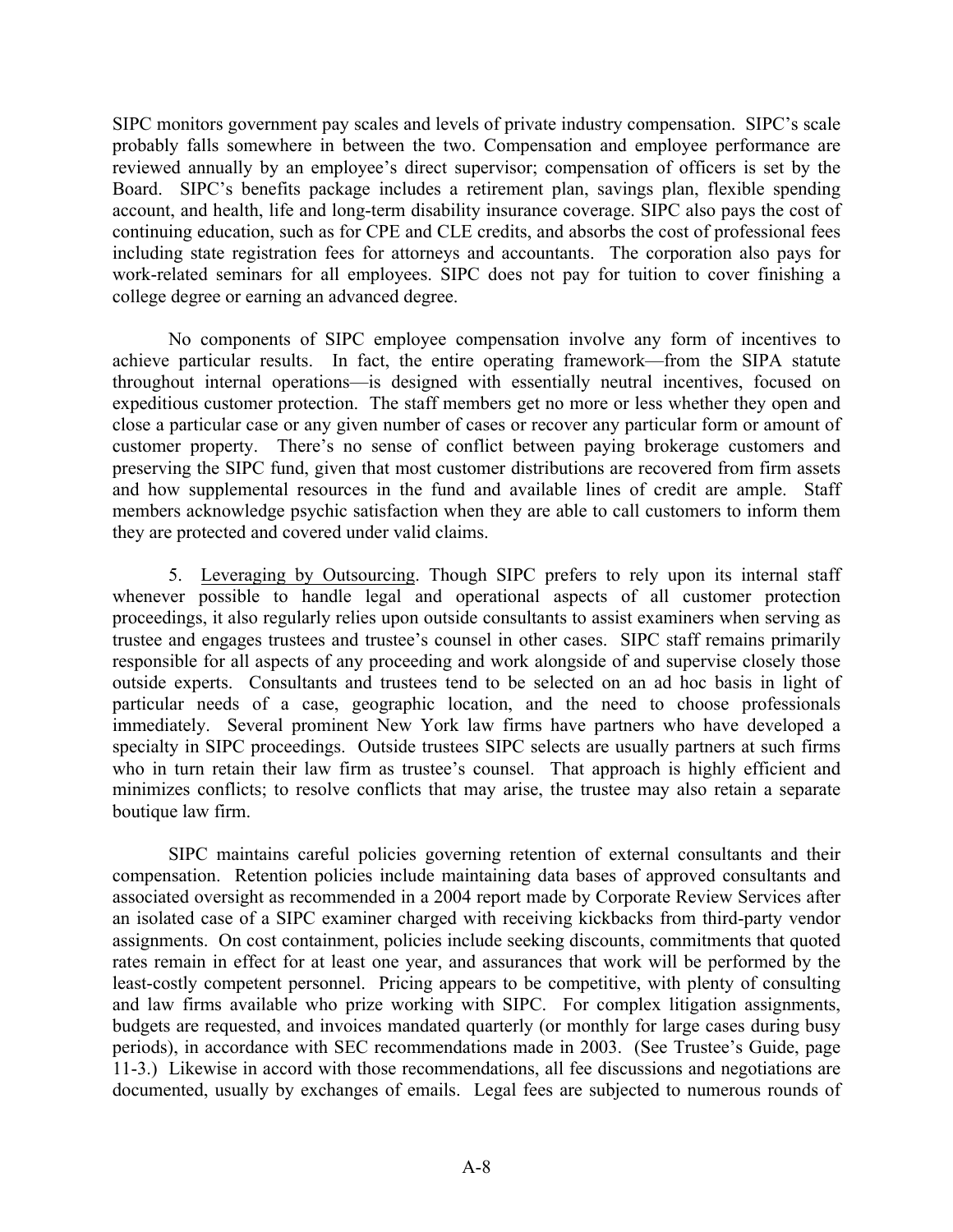review, first within the outside firm, then between the SIPC lawyer assigned to the case, followed by SIPC's general counsel, and ultimately subject to court approval.

## D. Oversight

SIPC's entire substantive operation is dictated by the Securities Investor Protection Act and SIPC is subject to extensive and periodic review and oversight by numerous organizations. These include Congress, the SEC, the GAO, various judges overseeing its customer protection proceedings, and its regular outside auditor, of recent years, Grant Thornton. Reviews of input from those and other organizations in the past decade indicate that SIPC is responsive. SIPC also faces de facto oversight from securities brokerage customers nationwide and the outside attorneys serving from time to time as external trustees and trustees' counsel. Occasionally, as in the aftermath of the Madoff fraud revelation, SIPC faces the scrutiny of media and even of advocates in private civil litigation. The Task Force in June 2010 opened a separate Web site to solicit input into its process from members of the general public.

## III. Report and Recommendations

Before offering a series of recommendations for consideration, I note two modernization projects underway or recently completed that should be sustained. The first is enhancing SIPC's customer liquidation processing computer system to enable claimants to prepare and submit claims over the internet. This will also enable SIPC examiners to review submitted claims and support documentation through SIPC's in house computer system and to evaluate and determine claims through that system. This process should be completed by year end and any resources the Information Technology Division requires to complete and sustain it should be provided.

The other is the revised statement of Organization and Responsibilities, dated as of May 2010, prepared for the Modernization Task Force and updating the previous version dating to 2000. This version adds a SIPC organizational chart. Though some are not enamored of the utility of such a chart, it represents prevailing best practice and is useful in thinking about an operation and its people, even for a small group like SIPC.

## A. Technical Document Updates

1. Statement of Organization and Responsibilities (May 12, 2010). SIPC's new statement of Organization and Responsibilities is substantively excellent, particularly its delineation of the functions and responsibilities, especially of the relation between the Legal Division and Operation Division concerning matters where issues overlap and require inter-Divisional cooperation. Producing this statement obviously required input from various Divisions and personnel. The input appeared to vary. That may reflect differing outlooks of the respective Division heads. Even so, some harmonization may be warranted, in part because of how the variation may suggest underlying points warranting improvement.

All employees are listed. Biographical highlights are abstract and limited, suggesting what's seen as most important. The singular detail is the starting employment date at SIPC. That seems a matter of pride worth highlighting. Other details vary, some noting prior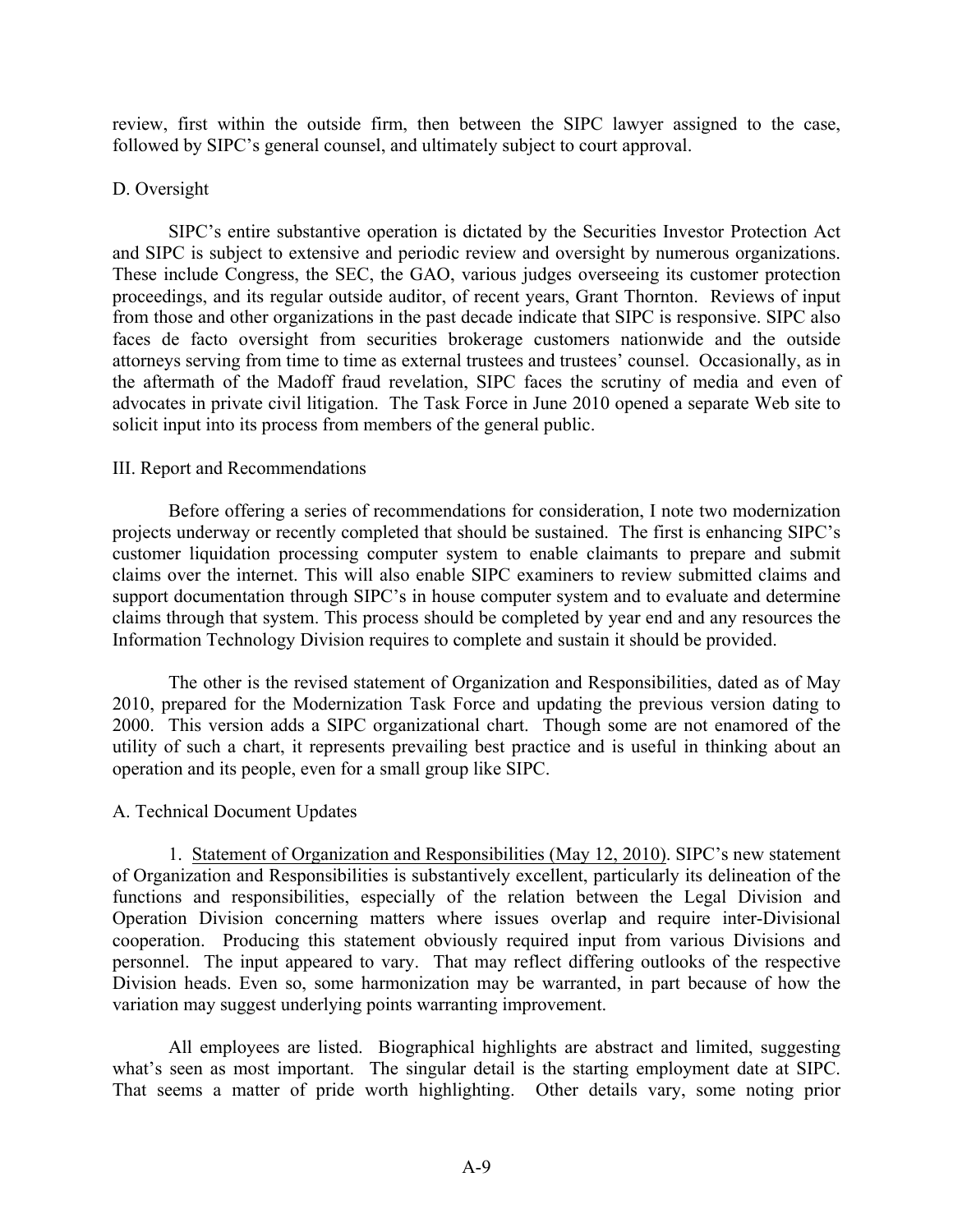experience and some not. Some people have college or advanced degrees and some do not, at least one has an advanced degree that isn't listed; those who do not are listed as having attended a given college or as having attended or completed high school. Closer attention to presentation and uniformity in this document may be warranted.

Policy information concerning the Legal Division is incrementally more detailed than that for the other Divisions. It explains (p. 5) that the Legal Division "functions as much like a law firm as a corporate environment permits." That means performing most SIPC legal services internally, except in rare cases, and explains why SIPC puts "emphasis on high academic standards and litigation experience" in recruiting. (This is suggested by but not detailed in the abstract biographical data appearing beneath each lawyer's name, with the staff having earned law degrees from Georgetown University, New York Law School, St. John's University, University of Pittsburgh, Columbia University, and Fordham University. Undergraduate degrees are not listed. I understand that one of the lawyers also holds an advanced law degree, the LL.M., though this is not listed.)

The Operations Division's parallel page does not describe what it emphasizes in recruiting or why. My review indicates that it emphasizes practical and comprehensive back office brokerage experience. It may be worth stating that. Accompanying biographical notes state that experience for two senior members of this Division (24 years for the Vice President and 23 years for a senior examiner) but not for the others (I found out that one has more than 20 years and another has nearly 30 years of experience). The four employees designated as examiners are all shown to have attended identified colleges, without earning degrees. Listing their brokerage experience seems desirable.

The Finance Division's parallel page also does not describe what it emphasizes in recruiting or why. All personnel but two (a secretary and a member status clerk) earned college degrees (the phrase High School appears under the names of those two). The description of its functions and responsibilities emphasizes handling mostly SIPC's administrative affairs, including internal accounting, retirement plan, member assessments, and SIPC's credit agreement, along with administration of debtor estates. In practice, although the Finance Division occasionally handles administration of debtor estates, and easily has the capacity and expertise to do so, most of that work is handled by external trustees or other consultants. The Information Technology Division is also silent on recruiting criteria, though it's small, consisting of an AVP and two others (one with the phrase High School appearing).

2. Trustee's Guide (undated). The Trustee's Guide appears to be a generally reliable guide to the law and practice of customer protection proceedings under SIPA that SIPC carries out. Newer lawyers in the Legal Division and lawyers working for trustees or counsel attested to the value of this Guide. My own impression is that it provides a comprehensive and detailed reference for trustees, whether within SIPC or external. It seems to be a vital tool of SIPC's corporate governance. It is written clearly, contains copious statutory and other references, and includes extensive exhibits of repeatedly used legal forms and other materials central to a trustee's duties. It appears to have been prepared by senior or former lawyers in the Legal Division and shows a considerable exertion of effort to consolidate relevant and useful information in one place.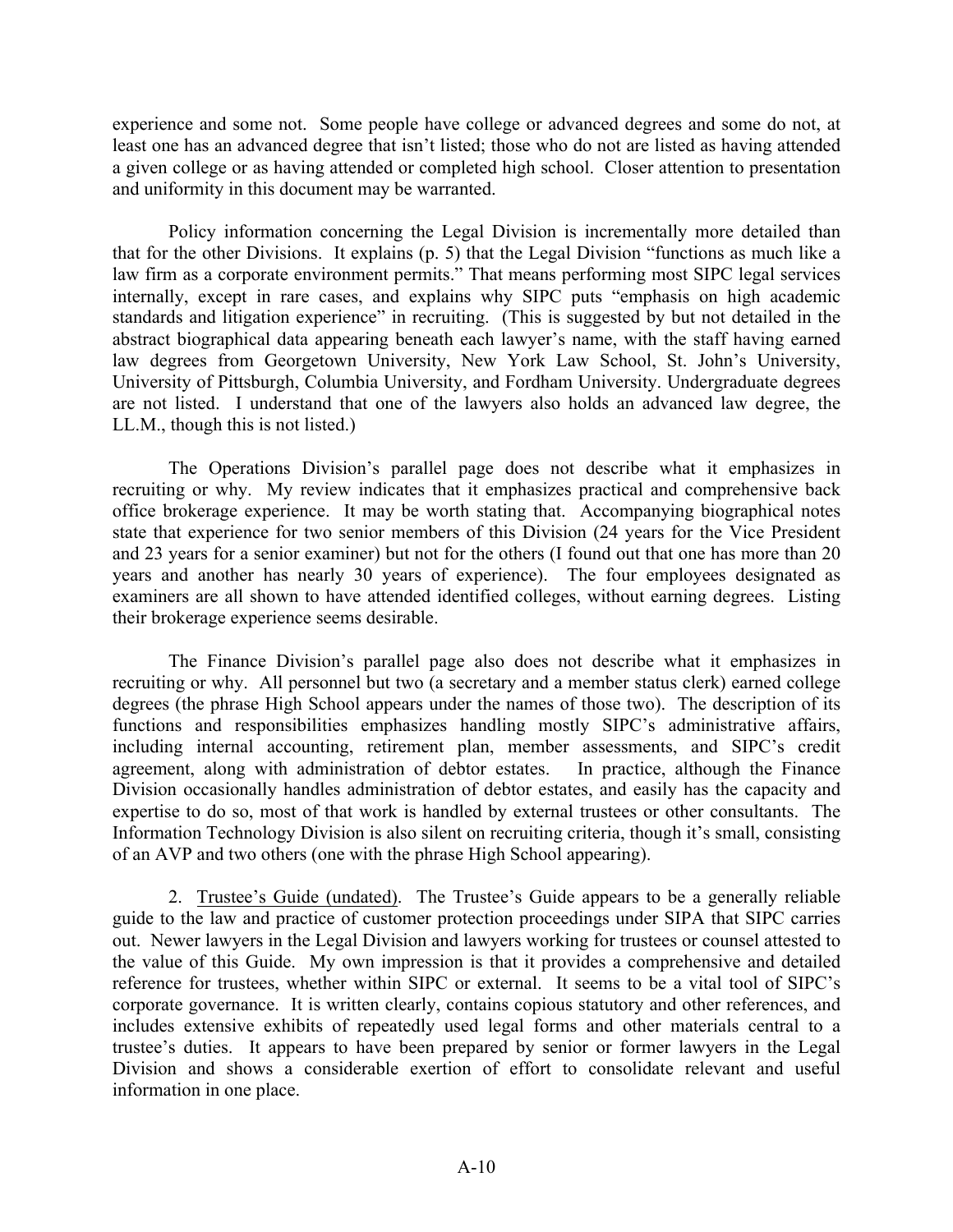That said, the Trustee's Guide is undated but looks dated, other than a few pages that have obviously been updated recently. The first recommendation is to date it and consider preparing annual updates with complete incorporating revisions every five or so years. It shows its age in several ways, many trivial but some important and all worth updating now. I have not compared the Trustee's Guide to relevant statutory requirements as these may have been amended since the last publication, and a legal review of that may be warranted. I also understand that some advanced complexities in the Lehman case require addressing matters beyond the Guide's scope. To the extent those issues may recur, lessons from that proceeding should be incorporated into the Guide and its exhibits.

A cursory review shows that the Trustee's Guide appears to have been written before the proliferation of voice-mail, e-mail and the dawn of the internet. Examples that should be updated include the following. Add electronic passwords to the list of things the trustee should secure (p. 2-2: "get keys, burglar alarm codes, combinations, or anything else which will facilitate entry into the premises and files or offices") and to change (p. 2-2, referring to changing locks on doors and safes). When directing trustees to post a sign on the brokerage's office listing name, address and telephone number (p. 2-2), add the trustee's e-mail address and any Web page. When advising trustees to assume control of mail (p. 2-3), add e-mail. Add computers and internet access to the list of necessary services that trustees must maintain that now lists telephone, electricity, and water (p. 2-7). In the references to various kinds of leases (p. 2-7), add a reference to computers. When telling trustees to respond to answering machine messages and letters (pp. 3-1 and 3-2), change the reference to answering machines to voice-mail and add e-mail and advise updating any internet Web sites.

All these examples prompt suggesting creating a separate section to the Trustee's Guide on updating or creating an internet Web site for the failing firm and its liquidation. That would also be a logical place to discuss SIPC's new technological capabilities relating to submitting and reviewing customer claim forms on line. That page or other sections of the Trustee's Guide might discuss other examples of technological modernization the current version addresses but that are less obviously outmoded. These include the reference to making publication in newspapers (p. 5-2) and a suggestion to consider updating that to include publication on a firm's Web site or for trustees to create a Web site. Another example concerns references to getting stock price quotes from *The Wall Street Journal* (p. 5-2), which does not publish the comprehensive list it once did, and suggesting updating that to reference reputable online sources like Yahoo Finance or E-Trade.

A few other minor questions or suggestions concerning technology arise. The Trustee's Guide references (p. 5-1) short retention periods by clearing brokers for computer tapes. I wonder whether that is still true. Page 11-4 refers to a SIPC spreadsheet formatted in Quattro Pro; it says that will be sent to the trustee on diskette, but now that's probably sent by e-mail attachment. There are references to the NASD that should be updated to FINRA (examples appear on pages 5-2 and 18-1). Also showing signs of age is the reference on page 8-1: "If there will be a distribution of a large block of securities, review Exhibit 26 and consult with SIPC's legal staff." Exhibit 26 is a 1972 document and I wonder whether it is still current. For the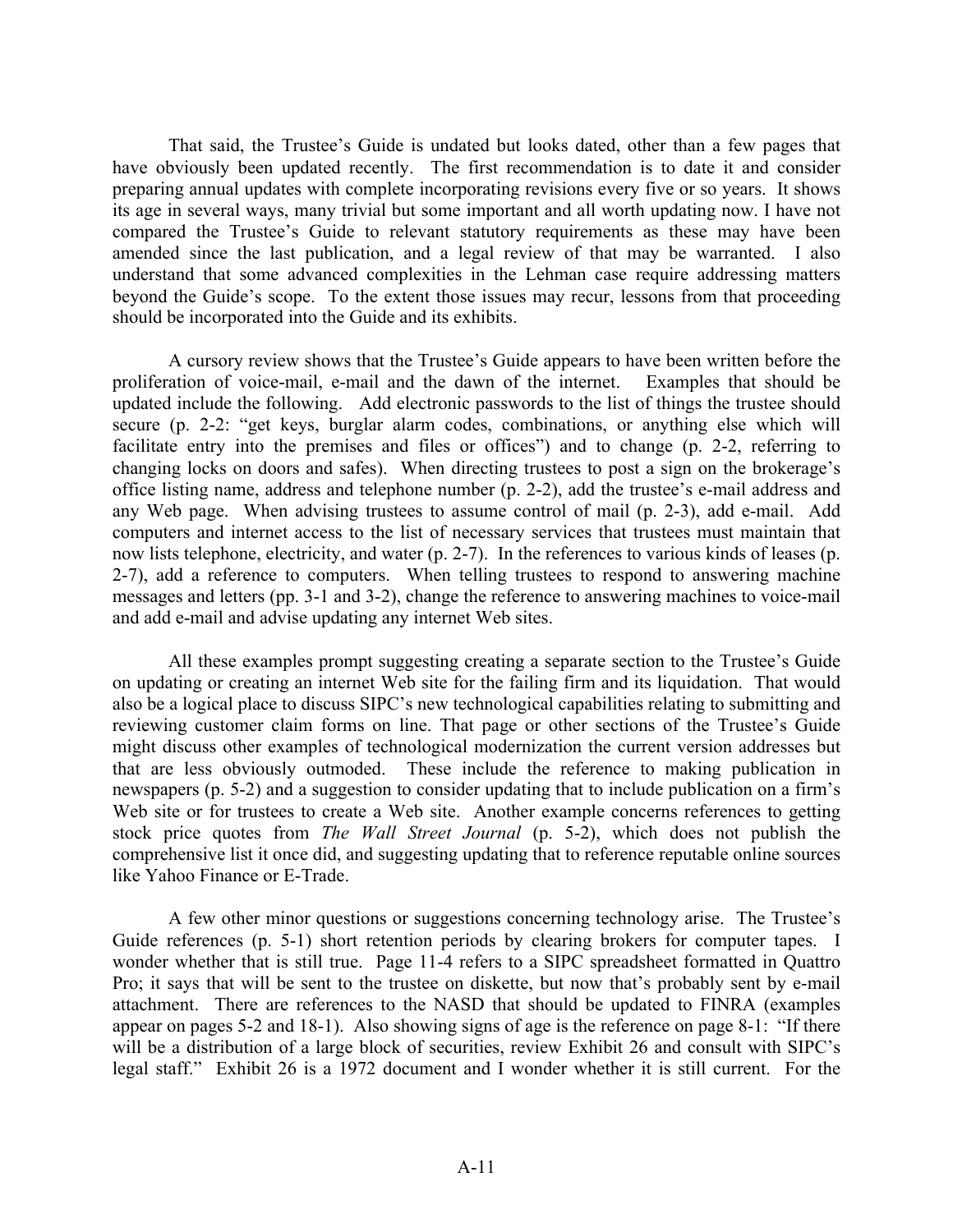avoidance of doubt, I suggest updating the 1972 document by rewriting it in the form of a currently dated memorandum.

Statements on page 17-1 should also be updated. These refer to R.M. Smythe & Co., Inc., at 170 Broadway, New York, New York, as in the business of appraising non-marketable securities. Smythe was acquired in 2008 by Spink and is now called Spink Smythe, and its current address is 145 West  $57<sup>th</sup>$  Street (18<sup>th</sup> floor), New York, New York 10019, telephone 800-622-1880, and its internet address is www.spinksmythe.com. The Guide adds that Smythe publishes a reference book called "*Robert D. Fisher Manuals of Valuable and Worthless Securities 1926 to 1971*." It appears that the suffix (referring to years) has been dropped from that volume's title. The Trustee's Guide also says that Smythe will research whether seemingly worthless securities actually have value and, if so, will sell them through Herzog and Company, taking a fee. It's worth verifying whether Spink Smythe still does that through Herzog. The Guide says that Smythe is the "only firm in America which performs this type of research." An SEC web site page suggests there may be others, including Financial Information, Inc., publisher of *Financial Stock Guide Service*.

As a question of style, this edition of the Trustee's Guide invariably uses masculine pronouns, which is no longer the norm for corporate documents in America. (An exception appears on page 11-4 where reference is made to "his or her." Related pages, discussing reviewing fee applications of trustees and counsel, were obviously updated around 2003 after the SEC made related policy suggestions on that subject.) Of minor importance, but worth doing if updating the Trustee's Guide: the Guide's dozens of exhibits are referenced out of order, with Exhibits 27, 28, and 29 referenced on page 1-4, and references to other exhibits, beginning with exhibit 1, appearing on page 2-1 and later pages. Similarly, the Guide's index of exhibits as they appear in the accompanying CD presents them in a random order; the list should be revised to appear in alpha-numeric order. It would also be helpful to include in the list of exhibits a crossreference to pages in the Guide where exhibits are referenced or discussed.

3. Operations Manual (August 2004). The Operations Manual offers a clear and comprehensive guide of great utility to examiners within SIPC and to consultants they may retain from time to time. It is clearly written and makes the process easy to understand. The Operations Manual manifests a valuable repository of accumulated practical wisdom essential to the liquidation process. I understand that it was last updated in August 2004, in a project led by an examiner recently recruited at that time. It could now use some updating, though its content and style makes it appear less outdated than the Trustee's Guide (including its routine use of both masculine and feminine or neutral pronouns). For example, the Operations Manual should be updated to reference the internet as a resource in several places (an example appears on page 16 when discussing dealing with a debtor's office space) and to change occasional references from the NASD to FINRA (e.g., p. 27).

Concerning the Operating Manual's style, there is some duplication of text in the Trustee's Guide. (Examples appear on p. 12, Public Relations; p. 15, Immediate Actions of Liquidation Proceedings; and p. 23, Bank Loans.) This duplication may be intentional and desirable, to the extent that the two resources are of primary value to different professional groups, lawyers and examiners, who may not be assumed to read both documents. But that may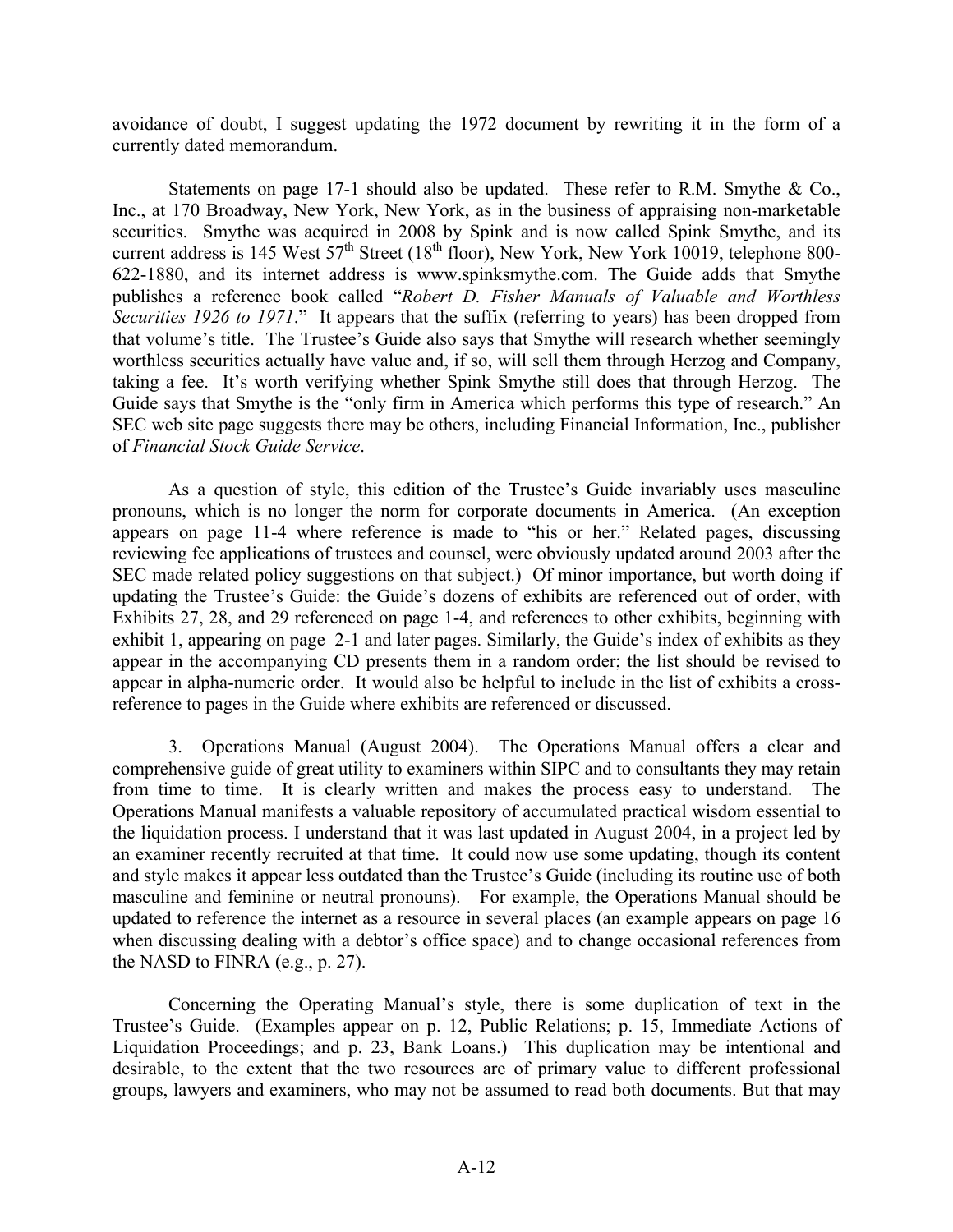be doubtful and in any event worth noting. In addition, the paragraphs on page 40 (concerning allocation in connection with an account transfer) and page 41 (on final housekeeping matters) span nearly a full page each. They should be broken up into multiple paragraphs. Once broken up, the discussion of final housekeeping may warrant unpacking and expansion, as it seems to condense important steps into dense prose unlike the clarity in the rest of the Manual. It compresses topics I would expect to see spelled out in an operations manual.

As with the Trustee's Guide, of like minor importance but worth doing if updating the Operations Manual, the exhibits are referenced out of order. (For example, exhibit 3 is first referenced on page 11 while exhibit 2 is first referenced on page 15; and on page 32 a series of exhibits appears in this confusing order: 4, 5, 8, 9, 11, 7, 10, 6). Also as with the Trustee's Guide, it would help to include in the list of exhibits (p. 42) a cross-reference to pages in the Manual where they are referenced or discussed.

Page 25 of the Operations Manual says: "The Trustee should bring any Repo transactions to the attention of the SIPC attorney assigned to the case." This reads as if it was inserted as a one-off addition when a more comprehensive approach may be warranted. I can see why this is not delineated, given the potentially uncertain classification of such transactions as securities or not. But there are likely other instruments that defy easy classification that may warrant similar direction too—as discussed next.

## B. Expand Document Wealth

1. Current Practices. The Trustee's Guide and Operations Manual cover substantial territory and may have been comprehensive when originally published and most recently updated. Since then, however, developments may have occurred that warrant considering additional documentary support, either as parts of those documents, as exhibits, or as stand-alone resources. In the spirit of the modernization motif, it's clear that many of today's brokerage firms and securities products differ substantially from those that existed during the first several decades of SIPC's existence. That is certainly true of larger firms, like Lehman, and is also likely true of many other SIPC members.

The sheer volume of brokerage and securities activity has led to firms that are more decentralized and have staffs with more specialized tasks and assignments. The pace of innovation in securities products has accelerated rapidly and results in a variety of securities well beyond stocks, bonds, shorts, options, and even repurchase agreements, to include a bewildering array of structured products, derivatives, advanced forms of options, like long-term equity appreciation securities (LEAPS), and other instruments, held in additional kinds of accounts, like portfolio margin accounts. These developments and how examiners and trustees may be expected to handle them—when, whether and how to close them out, under the Series 300 rules of the CFR, for example—may warrant capturing in documentary form, as a repository of collective and accumulated wisdom and experience among SIPC's staff, both in the Legal and Operations Divisions.

In some ways, the two groups have different needs and may have different interests. Examiners are interested in clarity concerning such matters as whether particular financial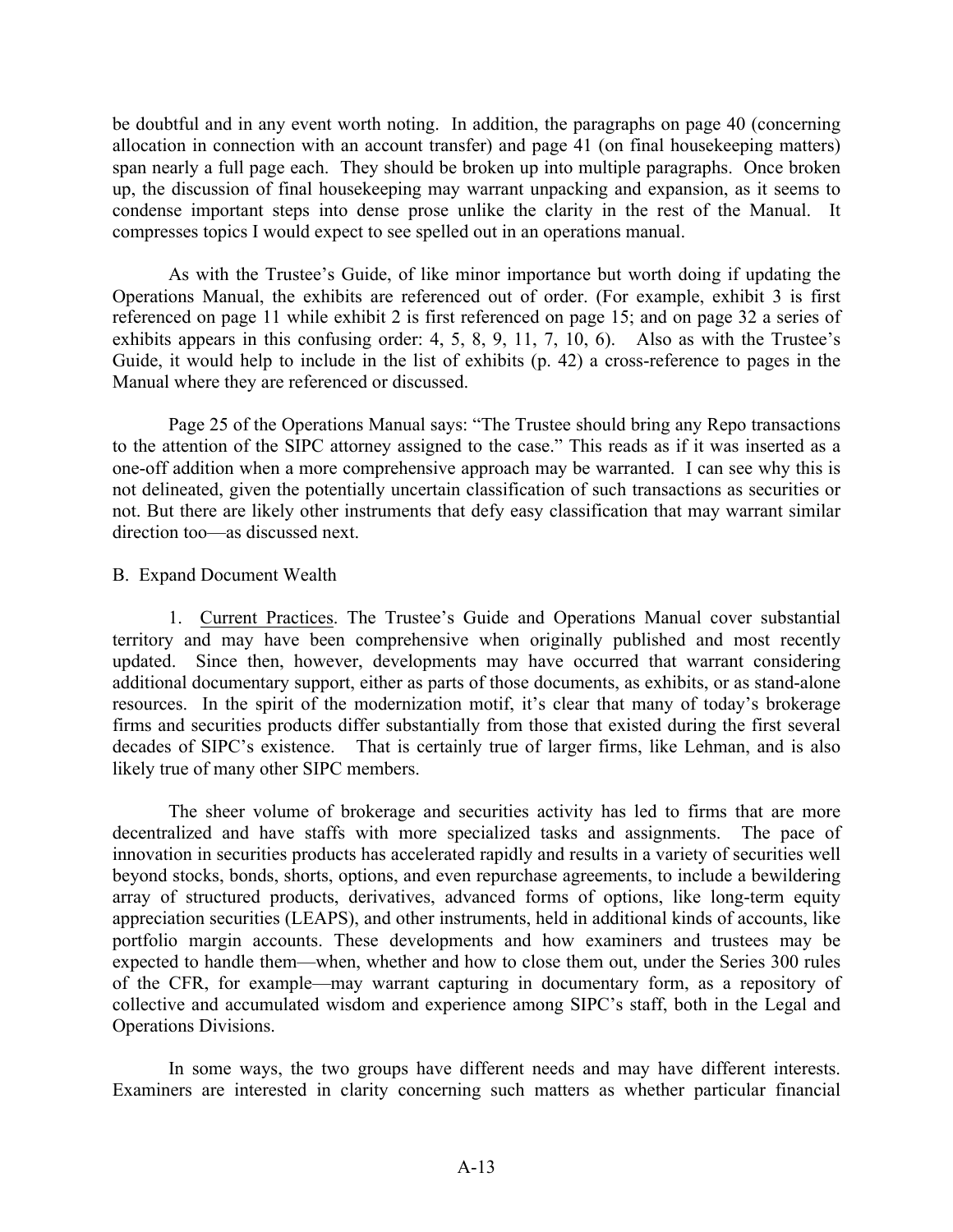instruments are securities within the meaning of that term of art or not, and how to handle them; some lawyers may desire like clarity, though others may be more willing to leave contestable classification issues like that to particular contexts when they arise. Even so, some effort to synthesize the variety of firms and products could be fruitful. That may be particularly useful to enable staff with more recent maturation points to share cutting edge knowledge with veterans for whom the pace of innovation and change may seem overwhelming. It's a way to consolidate knowledge that likely would prove useful to new recruits to both Divisions, whatever wealth of experience they may bring with them to SIPC.

That can also provide an organizational road map for dealing with problems that can be foreseen though faintly. A comparative historical example may illuminate. SIPA was amended in 1978 to require trustees to replace customer securities with open market purchases. That change was made without any advance planning and there was no written reflection or guidance about what that would involve or how a trustee should proceed. Within SIPC, a consensus emerged merely to muddle through the process without formally stating policy in a manual or otherwise.

As it happened, that approach worked reasonably well and trustees developed procedures and practices informally and case by case over time to implement that statutory requirement. But it remained true that advance written guidance would have been helpful in many cases. In today's world, with greater complexity, and a more conscious tendency for organizations to adopt formal written manuals on various subjects concerning operations, attempting to articulate aspects, issues, and resolution procedures concerning brokerage firms and securities products may be warranted, all in the spirit of modernization.

2. Consultants/Trustees Data Base. Despite considerable internal expertise, it's common for SIPC staff to engage outside experts on various matters, including when examiners engage accountants, consultants and others for discrete tasks, and when lawyers retain external trustees and trustee's counsel. The Vice President – Operations maintains a data base of consultants and this is reportedly available to examiners. That list includes information they supply about themselves and capabilities. There are as many as eight to ten based in New York and others of smaller size scattered nationwide. For trustees (and counsel), a dozen easily-recognized large New York based firms are available for most cases (with about four tapped regularly throughout SIPC's history); for smaller cases elsewhere in the country, the legal team finds local counsel in local areas when needed using customary techniques for identifying legal professionals.

But it was not obvious in my review that all examiners or lawyers are aware of such data bases, access them regularly, or can readily identify required expertise quickly. I understand that this may be due to how retention of external professionals is determined at SIPC's officer level and in accordance with other policies recommended in the 2004 Corporate Review Services report. Even so, given the varying complexities and needs of different liquidation cases and the value of consultants having just the right expertise for a job, and familiarity with SIPC (see Operations Manual, p. 14), it may be desirable to provide staff-wide access to data bases of consultants and trustees on whom examiners and lawyers can call as needed. Ideally, the data base would include not only information the external professionals supply but notes on previous SIPC assignments completed, and brief notes on its value and cost. This could simply involve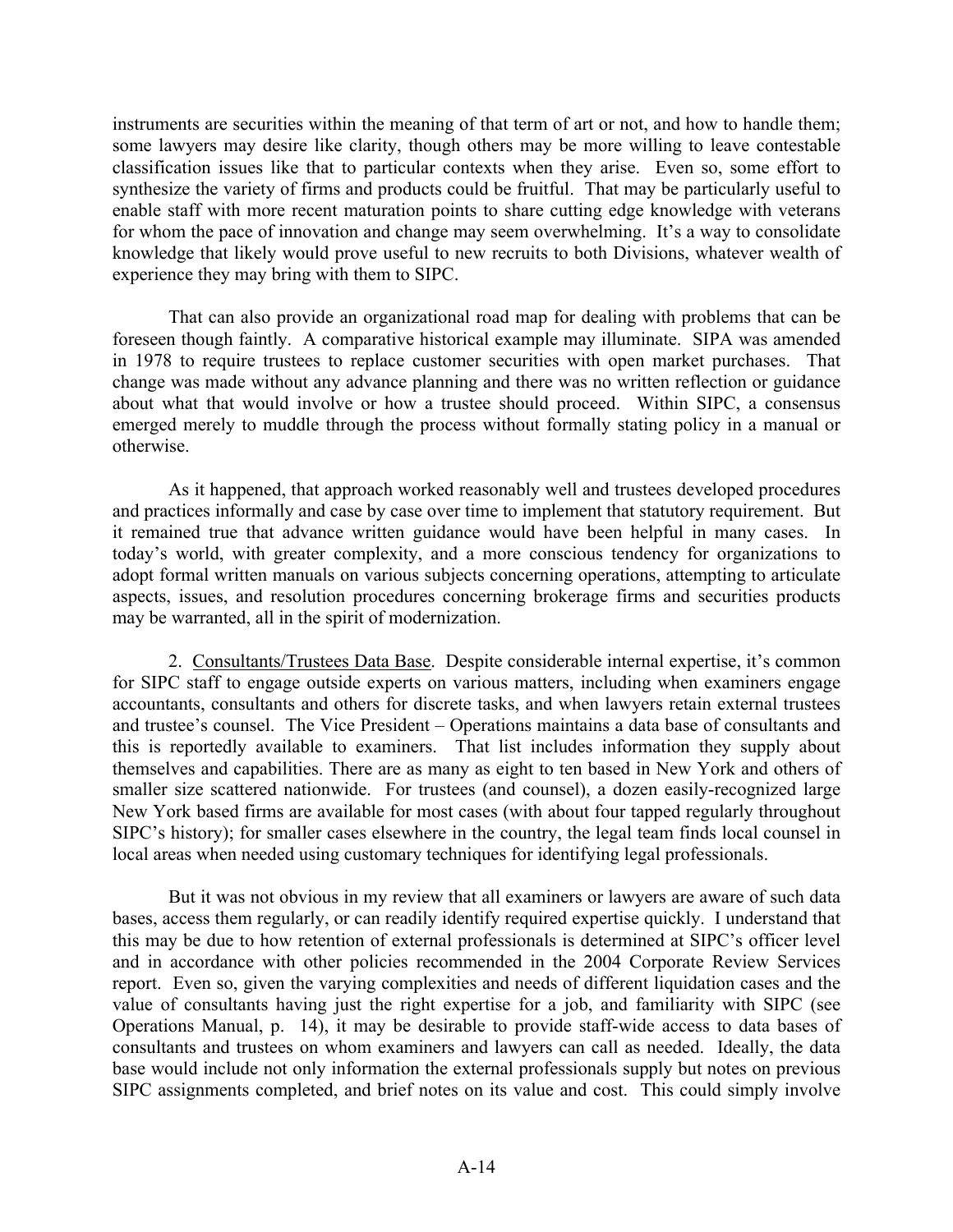incorporating into the data base evaluations of external consultants made at the conclusion of cases. That may be helpful to relatively newer SIPC staff and may also formalize a pool of potential future employees SIPC may from time to time wish to recruit.

## C. Human Resources Investment

1. Recruiting and Training. It's vital to SIPC's continued success that it be able to recruit capable professionals in all its Divisions. Among staff in the Legal Division and Operations, it's essential that professionals be familiar with ongoing securities brokerage business developments and practices, able to work toe-to-toe with trustees and their counsel and outside accountants and other consultants. Ideally, the professional staff would consist of persons across the career ladder, to enable the team as a whole to possess the range of value that comes from a combination of veteran experience along with energetic new perspectives. That facilitates the transmission of senior knowledge down the career ladder and mutual education about evolving trends and practices.

The Legal Division's current composition approximates that ideal, with its members each separated roughly by a decade of seniority and representing all cohorts. The Operations Division, in contrast, tends to be congregated among more senior personnel, making it, as one noted, "a bit long in the tooth." It could be desirable to plan a recruitment program to address that imbalance. One reason for the difference in the Divisions may be due to the required skill set or recruiting philosophy. Recruiting of lawyers at SIPC emphasizes academic achievement along with some securities litigation experience. Lawyers younger and older will qualify and find the job offer strongly appealing.

The Operations Division emphasizes back office brokerage experience, with less emphasis on formal education. And in today's brokerage environment, with highly specialized tasks, there are simply fewer people towards the earlier career stages who have seen the broader range of back office operations. The result may be a natural and rational propensity to recruit in the more senior ranks. That's may be optimal, so long as a continuing supply of talent is available. But it does reduce the particular and overall length of service examiners have with SIPC. One solution is continuing to recruit examiners for SIPC from among the group of outside consultants used in other customer protection proceedings. Another would be a combination of accepting less experienced applicants with beefed up training may be useful. That said, it's notable that kindred recruiting challenges seem to appear at cousin organizations in Washington, such as the FDIC and SEC.

2. Officers. SIPC's existing organizational structure is coherent, essentially dividing the corporation into two Divisions, Legal and Operations/Finance, with one officer overseeing each and each of them reporting to the President, the only other officer. The Operations/Finance half of the corporation is further segmented into those two components, each overseen by an Assistant Vice President, plus a technology sub-division. SIPC's By-Laws don't exactly map onto that reality, though. They contemplate as officers a Senior Vice President – Finance, a position that's not presently occupied, along with a Vice President for each of Finance and Operations, positions currently combined and held by a single individual (as the By-Laws authorize). Given existing governance realities, however, it seems that if SIPC wished, for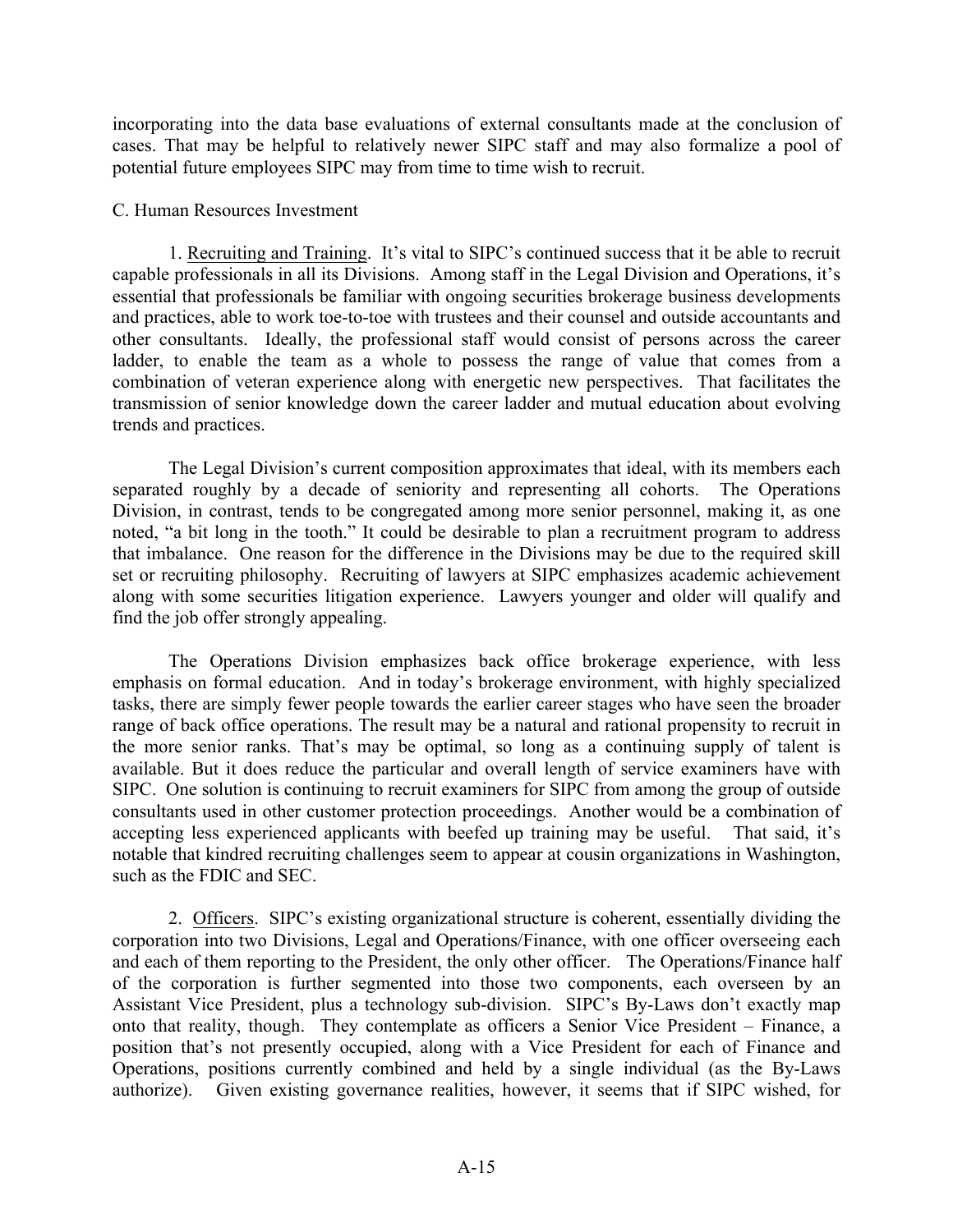promotion, retention, or recruitment, to name a Senior Vice President, the role would be at least as desirable overseeing Operations as Finance. Adding such an authorized officer to the By-Laws, a Senior Vice President – Operations, may thus be desirable.

It's also notable that two other officer positions authorized in the By-Laws, Controller and Treasurer, are not presently occupied. Instead, the current Vice President – Operations and Finance oversees the non-officer Assistant Vice President – Finance, who discharges related functions. This comparison of the By-Laws to existing entitlement indicates that there is room within the organizational structure to recognize achievement and provide advancement, should that be desirable. It's not possible to make any particular recommendations in this regard, as nothing has come to my attention that would justify any, but the built-in flexibility and other points warrant noting.

3. Professional Development. The Trustee's Guide contains as exhibits two law review articles published by SIPC lawyers, one by its current President and former General Counsel when he was Assistant General Counsel (1982) and one co-authored by its current General Counsel when she was Associate General Counsel (1990) (her co-author was then SIPC's Deputy General Counsel and later its President). These are excellent, and oft-cited, overviews of much of what SIPC does and its statutory mandate. They were undoubtedly valuable exercises for those authors and useful contributions to the field when published two and three decades ago. It may be desirable to encourage current SIPC lawyers to consider undertaking similar contemporary endeavors, as suggested by a more recent (2006) shorter piece by its President (and former General Counsel) and Associate General Counsel appearing in the American Bankruptcy Institute Journal. It could be particularly interesting and valuable to provide case studies of the customer protection proceedings arising out of the Lehman insolvency and Madoff fraud.

More broadly, it could be desirable to increase support for external training of the professional staff. That certainly includes maintaining existing support for periodic professional development events. More important, it would include tuition support to complete unfinished college degrees and for advanced specialized degrees relevant to the field. Four of SIPC's six examiners (not the Vice President or Assistant Vice President) attended college but did not complete it or earn the degree. For any of those who may find it desirable, and have the time, it would be a wonderful employer outreach to support that, as many other modern corporations do. That may be an especially appealing tool to help address the recruiting challenge discussed earlier. Likewise, all SIPC lawyers obviously earned their J.D. degrees, and one holds an advanced law degree, the LLM (in tax law). If any of those should wish to pursue an LL.M., especially one focused on securities law or other related specialty, it would be an appealing show of professional support for SIPC to back that, again as many other modern corporations do.<sup>1</sup>

<sup>&</sup>lt;sup>1</sup> Corporate examples include large corporations like JC Penney and Northrop Grumman; quasipublic agencies like the Port Authority of New York and New Jersey; and smaller enterprises like WaWa Corp. Human resource management firms like Cerdian can help. *See* www.ceridian.com/employee\_benefits\_nav/1,6267,15689,00.html. There are tax-advantaged and tax- limited ones. *See* www.finaid.org/otheraid/employertuitionassistance.phtml.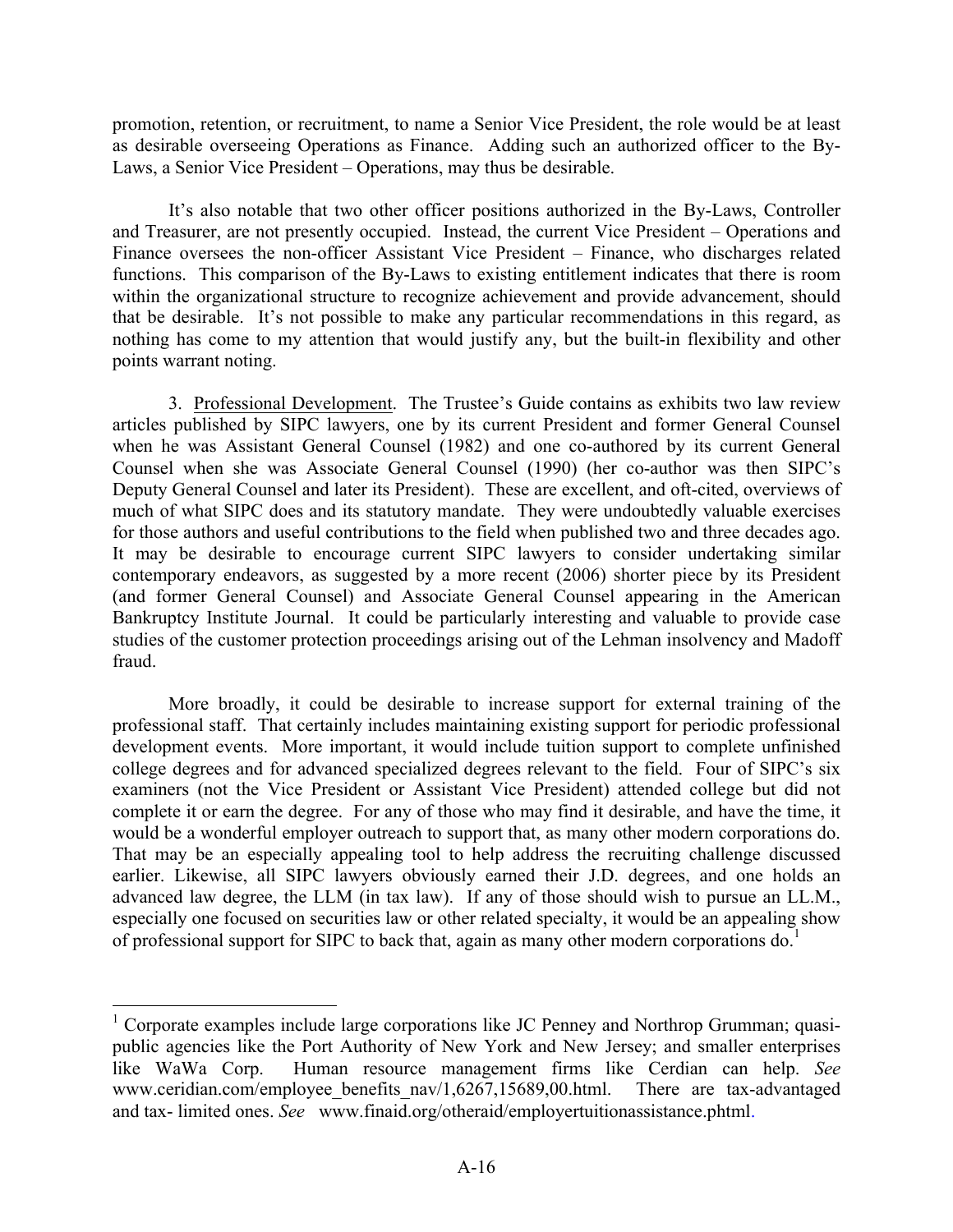## D. Substantive Document Updates and Highlights

1. Compensation Policy for Outside Consultants. Aside from employee salaries and benefits, SIPC's largest category of operating expenses, important expense line items reflect legal, accounting, and other professional fees. Though obtaining excellent professional services is the paramount concern, SIPC maintains policies designed to contain those costs and SIPA addresses this by requiring court approval of certain fees. Policies include those emphasized in the 2004 Corporate Review Services report addressing controls to prevent improprieties in retaining and paying external consultants. They include policies such as the Legal Division has of asking for litigation budgets from retained outside counsel. They include suggestions the SEC made in 2003 concerning requesting invoices at least quarterly and, for large cases during great activity periods, monthly. SIPC policies also speak to requesting discounts for services and assurance that quoted rates will remain in effect for at least one year.

They also routinely reference language such as the following. Concerning fees of trustees and trustee's counsel, the Trustee's Guide states: "Tasks which can be competently performed by an associate should not be performed by others whose time commands higher rates." Trustee's Guide, pages 1-3 and 11-1. The Trustee's Guide and the Operations Manual amplify that point for compensation of all external consultants, whether trustees, counsel, accountants, or others, seeking an "understanding that the firm will use persons with the lowest grade who are qualified to perform the tasks required." Trustee's Guide, page 12-1; Operations Manual, page 13. These expressions and others reflect a commitment to compensation based on hourly rates. The SEC's intervention clearly contemplated fees for legal services based on hourly rates, suggesting that hours be classified in designated categories, and the Trustee's Guide requires fee statements to provide detailed record of time expended, including the number of hours and the hourly rate. Trustee's Guide, pages 1-2 and 12-1.

Though hourly rates, performed at lowest-priced competent levels, may contribute to ideal cost containment policies, it's important to appreciate that SIPC's practices do not adhere rigidly to this model. They are more congruent with current developments in professional fee practices that increasingly depart from both the hourly rate and the formulation about least-cost competent providers. This is especially so in the legal profession, though extends to other professional service providers too.

Law firms traditionally grew through associate leverage for profitability. The business model admitted large numbers of young associates, paying \$80 per hour (say \$160,000 for a 2000 hour year) and billing them at \$180 to \$250. Firm partners made money and enticed some associates to make partner. Today, corporate clients have become stronger, with in-house counsel wielding more power. Many don't accept the leverage pyramid structure anymore or fund it. They say something like: "I'll pay \$750 per hour to get advice and representation from a true expert, but won't pay \$250 per hour for an associate learning what they're doing." Examples abound. The "Value Challenge" issued by the Association of Corporate Counsel calls for corporate clients to move away from hourly billing altogether.<sup>2</sup> Some ACC members are refusing to pay anything for work done by anyone without at least two years practice experience.

 <sup>2</sup> See www.acc.com.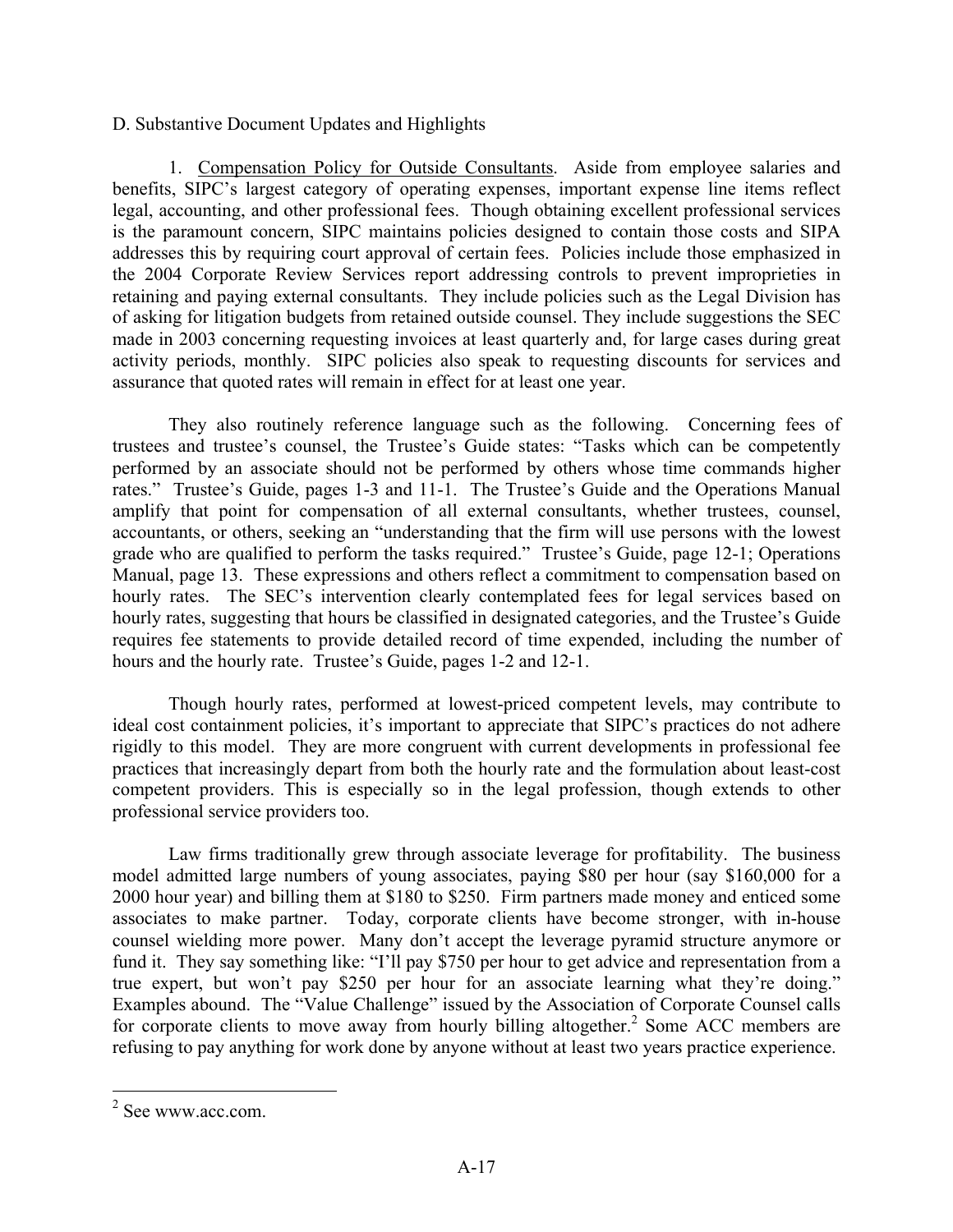SIPC's own practices reflect these developments and, of course, even its written policies about external compensation are not inconsistent with it. Significant discounting occurs, including a considerable discount for the trustee and its counsel in the Lehman case. The law firm has reduced its monthly billings for hourly rates significantly and isn't charging, as other firms do, for the cost of meals and transportation. SIPC pursues such flexibility in other ways, including negotiating to adjust for the value of services rendered without slavish adherence to hourly billings or rates. When feasible, contingency fees are used, especially for collection cases, though that's only feasible for matters with discrete outcomes. Accordingly, it may be desirable to update SIPC's written policies to reflect its flexibility in practice as a way to assure that this knowledge is communicated to newer SIPC staff and to external consultants, trustees, and trustees' counsel.

Modest adjustments to the existing language may be all that's warranted. Examples may include: "Though SIPC is accustomed to accepting proposals and fee applications based on hourly rates using the least-cost competent personnel, overall cost for outstanding professional value is what's sought. SIPC is interested in discussing alternative billing arrangements, which may include fixed pricing for discrete assignments and/or involving higher-cost personnel to perform assignments in less time so that, on balance, least cost is achieved with greatest professional skill."

2. Highlighting Vital Statements. Modern corporations, including those of SIPC's size, tend to have adopted several specific manuals or statements. Standard examples are mission statements; codes of corporate ethics; and policies concerning internal control. SIPC already has versions of materials like these scattered in various governing documents but it could be beneficial to highlight these vital statements differently. Doing so should not result in complex documents or foster bureaucracy within SIPC or diminish its nimbleness and family spirit. They should embrace a positive sense of mission, ethics, and compliance.

A mission statement may seem like a redundancy within SIPC, given the clear and often repeated directive derived from SIPA to promote investor confidence by providing protection to customers of securities brokers and dealers. Yet that would also render the task of producing a mission statement easy, and the statute doesn't exactly use those phrases. There is a widespread view among SIPC personnel, and among outsiders, that SIPC's mission and their jobs are particularly noble. They are to protect customers by returning cash or securities in failed brokerages, and "within statutory limits, to replace such cash or securities when they are missing. That's an easy mission statement to write and would both cement and build morale. It can certainly help get through difficult days or cases and can have other salutary effects.

SIPC has a code of conduct set out in its By-Laws and restated verbatim in its Personnel Guide, along with additional statements concerning seeking employment elsewhere and whistleblower procedures and protections. These are provided to all employees, who are also asked to attest to receiving and understanding them. In the past, that attestation exercise was repeated for all employees whenever the documents were amended; in the future, this will be done annually whether amendments were made during the year or not. These policies reflect prevailing best practices among corporate employers, a norm reflected in the Sarbanes-Oxley Act of 2002, which requires public companies either to adopt a code of ethics or explain why they don't.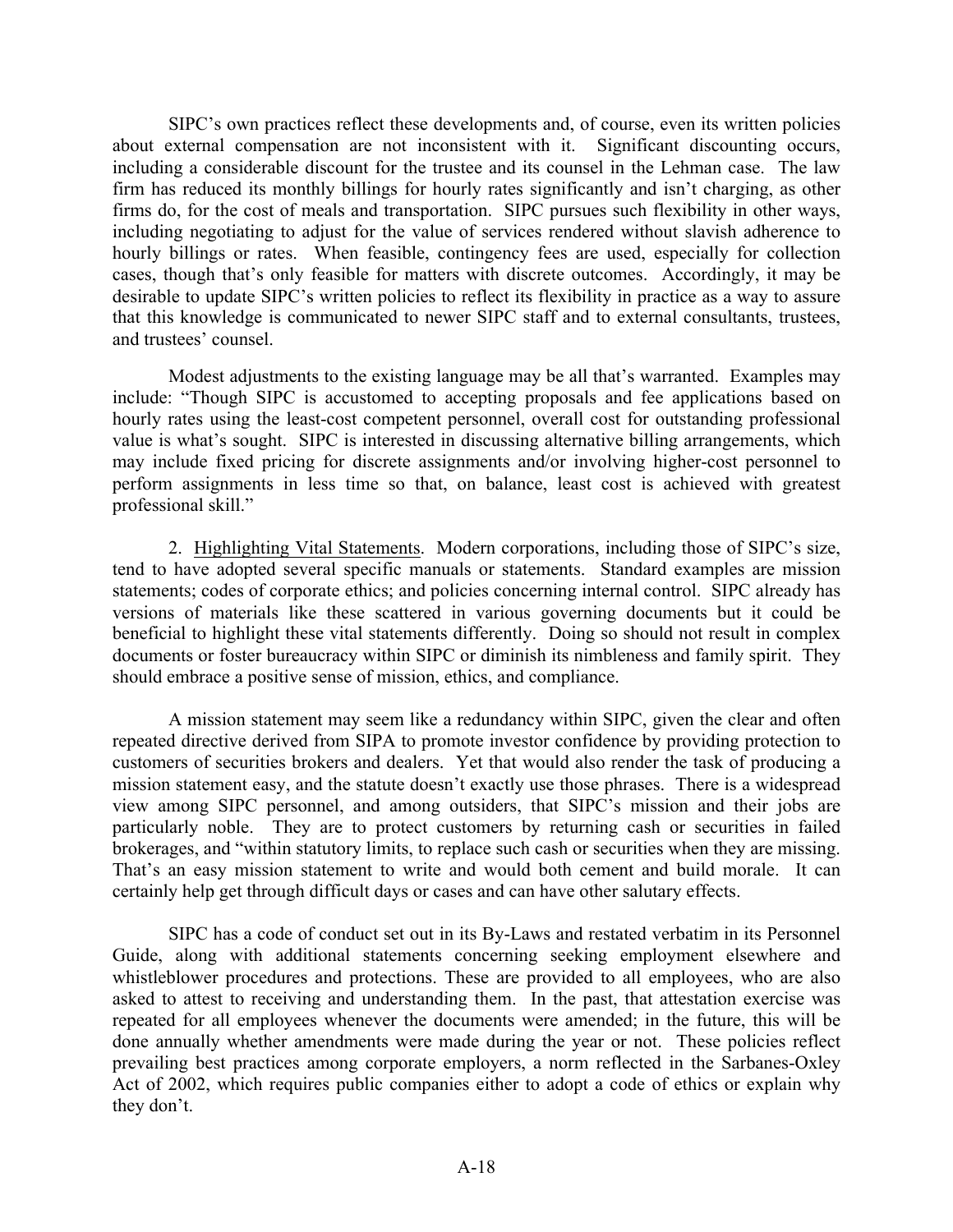SIPC's By-Law and Guide provisions are important statements of core values and warrant just a few suggestions. The code of conduct appears in the By-Laws in a penultimate Article labeled "Miscellaneous" (pp. 17-20). While substantively unobjectionable, that classification may wrongly signal a triviality to the provisions that should not be sent. Accordingly, it may be desirable to revise the By-Laws to add a separate newly named article containing the code of ethics. In turn, the Personnel Guide reiterates those provisions and adds material, including whistleblower policy.

It's not obvious why the additional material appears in the Guide but not in the By-Laws. Perhaps this is because the Board adopts the By-Laws, subject to SEC approval, and SIPC's officers adopt the Guide. Yet that procedural point doesn't diminish the substantive value of the full combined code of conduct and other statements of ethics. Consideration should be given to giving both sets of standards equal prominence in both the By-Laws and the Guide. (As with the Trustee's Guide, these materials also invariably use solely the masculine pronoun, something to edit when updating them.) I understand that even such reformatting of the By-Laws would require SEC involvement and approval. It still may be worth doing.

A parallel example, may help. SIPC's By-Laws also contain vital provisions concerning member advertising. This is seen as so vital that SIPC has separately created a stand-alone document presenting it, republishing it on its CD-ROM accompanying its 2009 Annual Report. A similar separate presentation of the By-Law concerning the code of ethics, combined with the additional material from its Personnel Guide, could be prepared. (As with the code of conduct, this advertising By-Law appears in the Article called "Miscellaneous." (pp. 13-17). That heading isn't proportional to the topic's vitality, which would be reflected by giving the topic its own Article. $3)$ 

Sarbanes-Oxley imposes specific requirements for internal control over financial reporting, and most corporations maintain extensive systems for that and to assure compliance with law. SIPC maintains internal control over financial reporting on substantially, though not exactly, the same basis as prescribed by Sarbanes-Oxley and related standards promulgated by COSO and adopted by the PCAOB. Those are reviewed annually by SIPC's outside independent auditor, Grant Thornton in recent years, though only for the purpose of auditing SIPC's financial statements—not as a separate audit of internal controls as Sarbanes-Oxley requires. Such audits are costly and there is no obvious justification for SIPC to follow that practice. Indeed, SIPC occasionally has requested its outside auditor to conduct particular tests of certain controls, including whether employees received and understand SIPC's Personnel Guide, especially its whistleblower provisions. That may be sufficient. Accordingly, I do not necessarily recommend expanding the annual audit to include internal controls, but this report wouldn't seem complete without mentioning it.

\* \* \* \*

<sup>&</sup>lt;sup>3</sup> If revising the By-Laws, it may also be good housekeeping to relocate another item classified as miscellaneous, limiting corporate capital expenditures, to Article 8, which likewise limits corporate borrowing, making assessments, and pledging security.